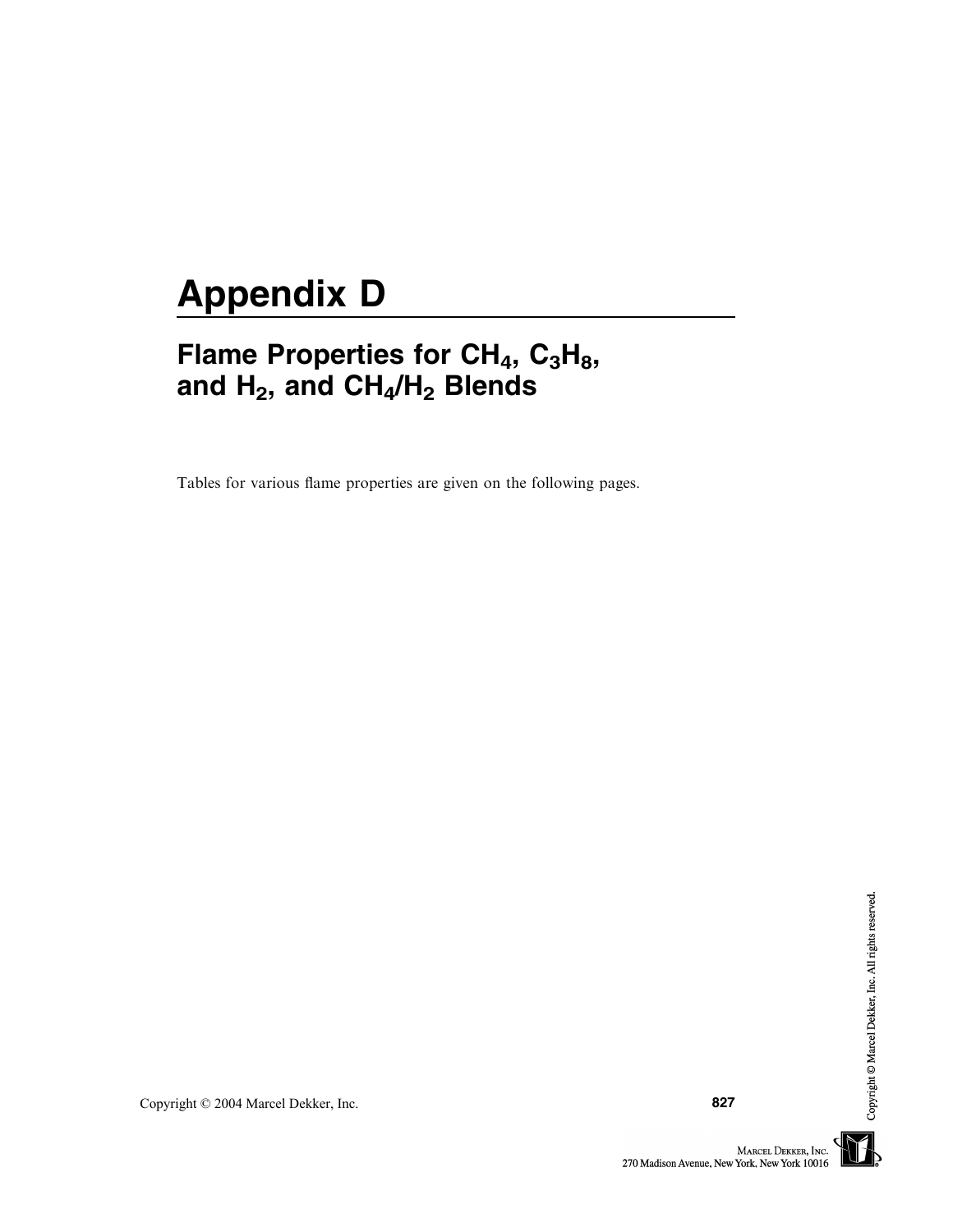| O <sub>2</sub> | $N_{2}$   | Flame<br>temp.<br>(K) | Н       | HO <sub>2</sub> | H <sub>2</sub>  | H <sub>2</sub> O(g)                     | NO.     | $N_{2}$                                 | $\circ$ | OН      | O <sub>2</sub> | Enthalpy,<br>$H$ (kJ/kg)                                                                               | Density | Viscosity<br>$(kg/m3)$ $(kg/m-sec)$ | Equil.<br>spec.<br>heat<br>$(kJ/kg-K)$ | Equil.<br>therm.<br>cond.<br>$(W/m-K)$ | Equil.<br>Pr | Le   |
|----------------|-----------|-----------------------|---------|-----------------|-----------------|-----------------------------------------|---------|-----------------------------------------|---------|---------|----------------|--------------------------------------------------------------------------------------------------------|---------|-------------------------------------|----------------------------------------|----------------------------------------|--------------|------|
| 0.21           | 0.79      | 2382                  | 0.00179 | -0.00000        | 0.01526         | 0.32366                                 |         | 0.00264 0.64440                         | 0.00054 | 0.00696 | 0.00475        | $2.09E - 04$                                                                                           | 0.124   | 7.53E-05                            | 2.72                                   | 0.383                                  | 0.536 1.28   |      |
| 0.30           | 0.70      | 2648                  | 0.00933 | 0.00001         |                 | 0.04074 0.38912                         | 0.00607 | 0.51684 0.00321                         |         | 0.02217 | 0.01251        | $0.00E + 00$                                                                                           | 0.104   | 8.19E-05                            | 4.72                                   | 0.851                                  | 0.454 1.45   |      |
| 0.40           | 0.60      | 2799                  |         | 0.02092 0.00002 | 0.06662         | 0.43867                                 | 0.00851 | 0.39742 0.00770                         |         | 0.03962 | 0.02052        | $4.19E - 0.5$                                                                                          | 0.091   | 8.60E-05                            | 7.11                                   | 1.420                                  | $0.431$ 1.49 |      |
| 0.50           | 0.50      | 2889                  | 0.03269 | - 0.00003 -     |                 | 0.08793 0.47585                         |         | 0.00960 0.29903 0.01253 0.05505 0.02729 |         |         |                | $4.19E - 0.5$                                                                                          | 0.082   | 8.88E-05                            | 9.47                                   | 1.962                                  | 0.429 1.49   |      |
| 0.60           | 0.40      | 2950                  | 0.04357 | 0.00003 0.10540 |                 |                                         |         |                                         |         |         |                | $0.50534$ $0.00973$ $0.21737$ $0.01717$ $0.06834$ $0.03303$ $8.37E-0.5$                                | 0.075   | 9.08E-05                            | 11.75                                  | 2.459                                  | 0.434 1.47   |      |
| 0.70           | 0.30      | 2994                  | 0.05333 | 0.00004 0.11988 |                 | 0.52948                                 |         | 0.00911 0.14886 0.02148 0.07983         |         |         | 0.03798        | $1.26E - 04$                                                                                           | 0.070   | 9.25E-05                            | 13.94                                  | 2.913                                  | $0.442$ 1.45 |      |
| 0.80           | 0.20      | 3028                  | 0.06203 |                 | 0.00005 0.13199 | 0.54964 0.00782 0.09078 0.02545 0.08987 |         |                                         |         |         | 0.04236        | $.67E - 04$                                                                                            | 0.066   | 9.38E-05                            | 16.04                                  | 3.328                                  | $0.452$ 1.43 |      |
| 0.90           | 0.10      | 3055                  | 0.06980 | 0.00005 0.14217 |                 | 0.56673                                 |         | 0.00569 0.04122 0.02915 0.09880         |         |         | 0.04637        | $0.00E + 00$                                                                                           | 0.062   | 9.50E-05                            | 18.06                                  | 3.709                                  | $0.462$ 1.41 |      |
|                | 1.00 0.00 | 3079                  |         |                 |                 |                                         |         |                                         |         |         |                | $0.07695$ $0.00006$ $0.15027$ $0.58120$ $0.00000$ $0.00000$ $0.03302$ $0.10758$ $0.05092$ $0.00E + 00$ | 0.059   | 9.60E-05                            | 20.01                                  | 4.0670                                 | 0.472        | 1.40 |

**Table D.1a** H<sub>2</sub> (298 K) Adiabatically and Stoichiometrically ( $\phi$  = 1.00) Combusted with a Variable Composition Oxidizer (298 K), Metric Units

 $Pr = Pr$  andtl number,  $Le = Lewis$  number.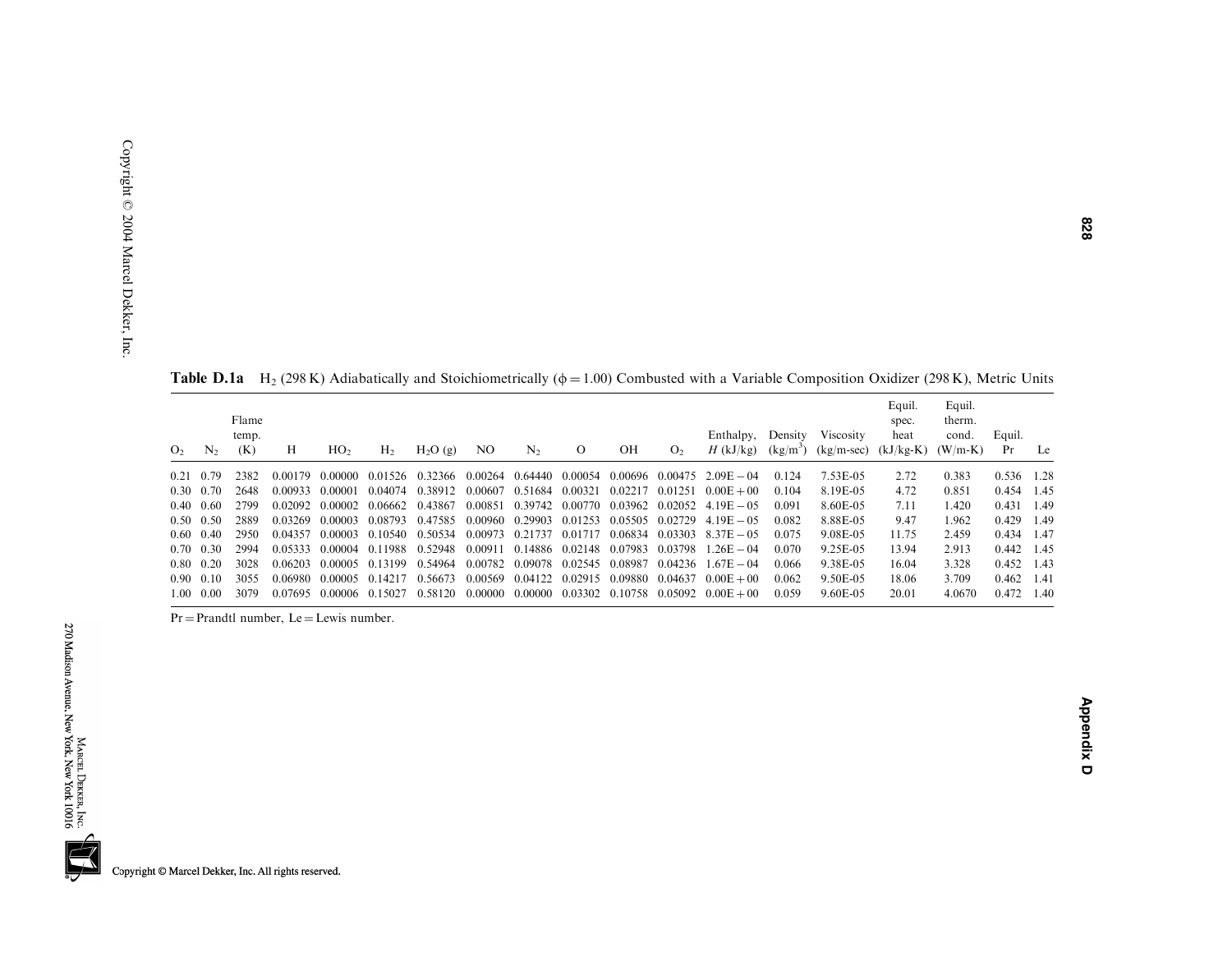| 0.21<br>0.30      | N <sub>2</sub> | Flame<br>temp.<br>$(^{\circ}F)$ | H       | HO <sub>2</sub> | H <sub>2</sub> | H <sub>2</sub> O(g) | NO.     | N <sub>2</sub> | $\Omega$ | OН      | O <sub>2</sub> | Enthalpy,<br>$H$ (Btu/lb) | Density<br>$(lb/ft^3)$ | <b>Viscosity</b><br>(lbm)<br>$ft-hr)$ | Equil.<br>spec.<br>heat<br>(Btu/<br>$lb - F$ | Equil.<br>therm.<br>cond.<br>(Btu)<br>ft-hr- $\mathrm{F}$ ) | Equil.<br>Pr | Le   |
|-------------------|----------------|---------------------------------|---------|-----------------|----------------|---------------------|---------|----------------|----------|---------|----------------|---------------------------|------------------------|---------------------------------------|----------------------------------------------|-------------------------------------------------------------|--------------|------|
| 0.40              | 0.79           | 3827                            | 0.00179 | 0.00000         | 0.01526        | 0.32366             | 0.00264 | 0.64440        | 0.00054  | 0.00696 | 0.00475        | $\theta$                  | 0.00775                | 5.06E-05                              | 0.650                                        | 0.221                                                       | 0.536        | 1.28 |
|                   | 0.70           | 4307                            | 0.00933 | 0.00001         | 0.04074        | 0.38912             | 0.00607 | 0.51684        | 0.00321  | 0.02217 | 0.01251        | 0                         | 0.00649                | 5.50E-05                              | 1.127                                        | 0.492                                                       | 0.454        | 1.45 |
|                   | 0.60           | 4579                            | 0.02092 | 0.00002         | 0.06662        | 0.43867             | 0.00851 | 0.39742        | 0.00770  | 0.03962 | 0.02052        | $\theta$                  | 0.00568                | 5.78E-05                              | 1.699                                        | 0.821                                                       | 0.431        | 1.49 |
| $0.50 \quad 0.50$ |                | 4741                            | 0.03269 | 0.00003         | 0.08793        | 0.47585             | 0.00960 | 0.29903        | 0.01253  | 0.05505 | 0.02729        | 0                         | 0.00512                | 5.97E-05                              | 2.262                                        | 1.134                                                       | 0.429        | 1.49 |
| 0.40<br>$0.60 -$  |                | 48.50                           | 0.04357 | 0.00003         | 0.10540        | 0.50534             | 0.00973 | 0.21737        | 0.01717  | 0.06834 | 0.03303        | 0                         | 0.00470                | $6.11E-0.5$                           | 2.808                                        | 1.421                                                       | 0.434        | 1.47 |
| $0.70 \quad 0.30$ |                | 4929                            | 0.05333 | 0.00004         | 0.11988        | 0.52948             | 0.00911 | 0.14886        | 0.02148  | 0.07983 | 0.03798        | $\theta$                  | 0.00437                | $6.22E-0.5$                           | 3.328                                        | 1.683                                                       | 0.442        | 1.45 |
| 0.20<br>0.80      |                | 4990                            | 0.06203 | 0.00005         | 0.13199        | 0.54964             | 0.00782 | 0.09078        | 0.02545  | 0.08987 | 0.04236        | $\theta$                  | 0.00410                | 6.31E-05                              | 3.830                                        | 1.923                                                       | 0.452        | 1.43 |
| 0.90 <sub>1</sub> | 0.10           | 5039                            | 0.06980 | 0.00005         | 0.14217        | 0.56673             | 0.00569 | 0.04122        | 0.02915  | 0.09880 | 0.04637        | 0                         | 0.00387                | 6.39E-05                              | 4.312                                        | 2.143                                                       | 0.462        | 1.41 |
| 1.00              | 0.00           | 5082                            | 0.07695 | 0.00006         | 0.15027        | 0.58120             | 0.00000 | 0.00000        | 0.03302  | 0.10758 | 0.05092        | 0                         | 0.00367                | 6.45E-05                              | 4.780                                        | 2.350                                                       | 0.472        | 1.40 |

**Table D.1b** H<sub>2</sub> (77°F) Adiabatically and Stoichiometrically ( $\phi$  = 1.00) Combusted with a Variable Composition Oxidizer (77°F), English Units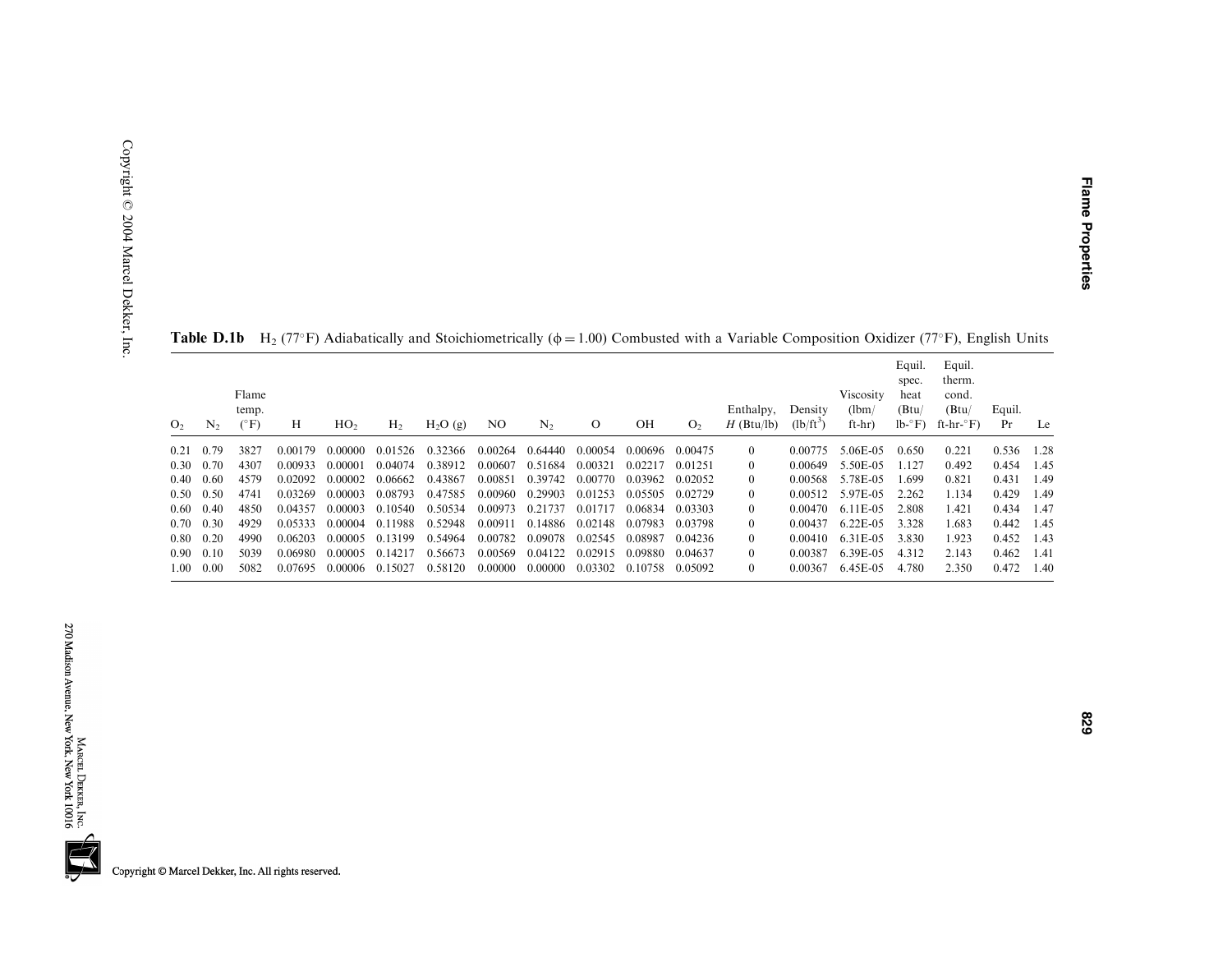| Air<br>temp.<br>(K) | Flame<br>temp.<br>(K) | Н       | HO <sub>2</sub> | H <sub>2</sub> | $H_2O(g)$ | NO.     | $N_{2}$ | О       | OН      | O <sub>2</sub> | Enthalpy,<br>$H$ (kJ/kg) | Density<br>$(kg/m^3)$ | <b>Viscosity</b><br>$(kg/m-s)$ | Equil.<br>spec.<br>heat<br>(kJ)<br>$kg-K$ ) | Equil.<br>therm.<br>cond.<br>(W/<br>$m-K$ ) | Equil.<br>Pr | Le   |
|---------------------|-----------------------|---------|-----------------|----------------|-----------|---------|---------|---------|---------|----------------|--------------------------|-----------------------|--------------------------------|---------------------------------------------|---------------------------------------------|--------------|------|
| 298                 | 2382                  | 0.00179 | 0.00000         | 0.01526        | 0.32366   | 0.00264 | 0.64440 | 0.00054 | 0.00696 | 0.00475        | $2.09E - 04$             | 0.124                 | 7.53E-05                       | 2.72                                        | 0.383                                       | 0.536        | 1.28 |
| 366                 | 2406                  | 0.00209 | 0.00000         | 0.01657        | 0.32145   | 0.00287 | 0.64356 | 0.00064 | 0.00768 | 0.00513        | $6.69E + 01$             | 0.123                 | 7.58E-05                       | 2.81                                        | 0.404                                       | 0.527        | 1.30 |
| 478                 | 2444                  | 0.00267 | 0.00000         | 0.01882        | 0.31760   | 0.00327 | 0.64207 | 0.00083 | 0.00895 | 0.00579        | $1.78E + 02$             | 0.121                 | 7.66E-05                       | 2.96                                        | 0.442                                       | 0.513        | 1.32 |
| 589                 | 2482                  | 0.00335 | 0.00000         | 0.02116        | 0.31350   | 0.00369 | 0.64047 | 0.00106 | 0.01030 | 0.00647        | $2.91E + 02$             | 0.119                 | 7.74E-05                       | 3.11                                        | 0.482                                       | 0.500        | 1.35 |
| 700                 | 2518                  | 0.00415 | 0.00000         | 0.02361        | 0.30913   | 0.00413 | 0.63874 | 0.00133 | 0.01174 | 0.00717        | $4.06E + 02$             | 0.117                 | 7.82E-05                       | 3.28                                        | 0.526                                       | 0.488        | 1.38 |
| 811                 | 2553                  | 0.00507 | 0.00000         | 0.02615        | 0.30448   | 0.00460 | 0.63687 | 0.00165 | 0.01328 | 0.00790        | $5.24E + 02$             | 0.115                 | 7.89E-05                       | 3.46                                        | 0.573                                       | 0.476        | 1.41 |
| 922                 | 2587                  | 0.00613 | 0.00000         | 0.02877        | 0.29958   | 0.00508 | 0.63487 | 0.00202 | 0.01490 | 0.00864        | $6.46E + 02$             | 0.113                 | 7.96E-05                       | 3.64                                        | 0.623                                       | 0.465        | 1.43 |
| 1033                | 2620                  | 0.00733 | 0.00001         | 0.03145        | 0.29446   | 0.00557 | 0.63274 | 0.00245 | 0.01659 | 0.00939        | $7.69E + 02$             | 0.111                 | 8.03E-05                       | 3.83                                        | 0.677                                       | 0.455        | 1.46 |
| 1144                | 2652                  | 0.00867 | 0.00001         | 0.03416        | 0.28915   | 0.00608 | 0.63050 | 0.00294 | 0.01833 | 0.01015        | $8.95E + 02$             | 0.109                 | 8.09E-05                       | 4.03                                        | 0.733                                       | 0.445        | 1.48 |
| 1255                | 2683                  | 0.01015 | 0.00001         | 0.03688        | 0.28369   | 0.00659 | 0.62816 | 0.00348 | 0.02011 | 0.01091        | $1.02E + 03$             | 0.108                 | 8.15E-05                       | 4.24                                        | 0.791                                       | 0.437        | 1.50 |
| 1366                | 2712                  | 0.01177 | 0.00001         | 0.03960        | 0.27811   | 0.00711 | 0.62573 | 0.00408 | 0.02193 | 0.01166        | $1.15E + 03$             | 0.106                 | 8.21E-05                       | 4.45                                        | 0.852                                       | 0.429        | 1.52 |
|                     |                       |         |                 |                |           |         |         |         |         |                |                          |                       |                                |                                             |                                             |              |      |

**Table D.2a** H<sub>2</sub> (298 K) Adiabatically and Stoichiometrically ( $\phi$  = 1.00) Combusted with Air (Variable Temp.), Metric Units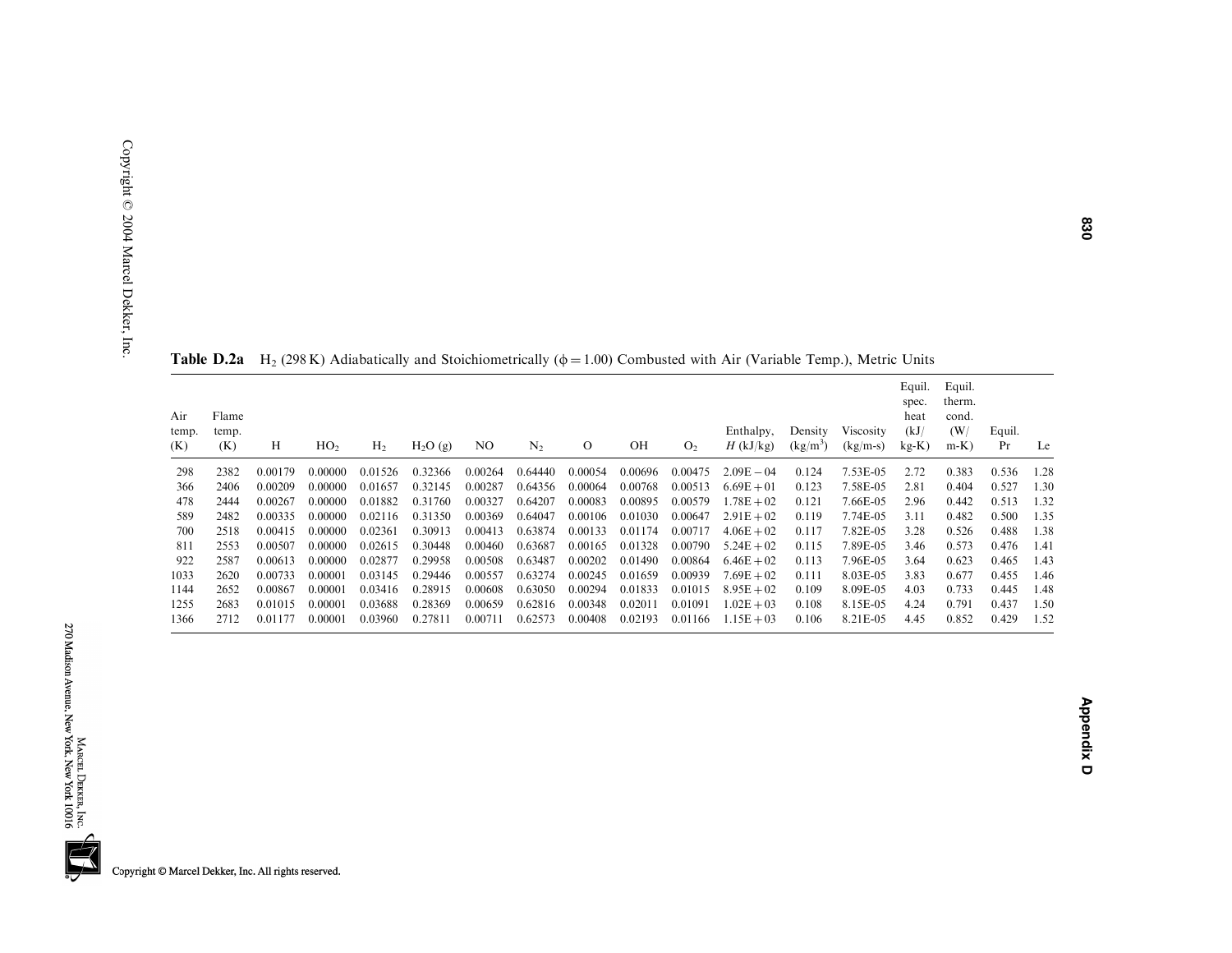| Air<br>temp.<br>$(^{\circ}F)$ | Flame<br>temp.<br>$(^{\circ}F)$ | Н       | HO <sub>2</sub> | H <sub>2</sub> | $H_2O(g)$ | NO.     | N <sub>2</sub> | $\circ$ | OН      | O <sub>2</sub> | Enthalpy,<br>$H$ (Btu/<br>1 <sub>b</sub> | Density<br>(lb)<br>$ft^3$ | <b>Viscosity</b><br>(lbm)<br>$ft-hr)$ | Equil.<br>spec.<br>heat<br>(Btu)<br>$lb-F)$ | Equil.<br>therm.<br>cond.<br>(Btu/<br>$ft-hr-F)$ | Equil.<br>Pr | Le    |
|-------------------------------|---------------------------------|---------|-----------------|----------------|-----------|---------|----------------|---------|---------|----------------|------------------------------------------|---------------------------|---------------------------------------|---------------------------------------------|--------------------------------------------------|--------------|-------|
| 77                            | 3827                            | 0.00179 | 0.00000         | 0.01526        | 0.32366   | 0.00264 | 0.64440        | 0.00054 | 0.00696 | 0.00475        | $\theta$                                 | 0.00775                   | 5.06E-05                              | 0.650                                       | 0.221                                            | 0.536        | .28   |
| 200                           | 3871                            | 0.00209 | 0.00000         | 0.01657        | 0.32145   | 0.00287 | 0.64356        | 0.00064 | 0.00768 | 0.00513        | 29                                       | 0.00767                   | 5.10E-05                              | 0.671                                       | 0.233                                            | 0.527        | 1.30  |
| 400                           | 3940                            | 0.00267 | 0.00000         | 0.01882        | 0.31760   | 0.00327 | 0.64207        | 0.00083 | 0.00895 | 0.00579        | 77                                       | 0.00753                   | 5.15E-05                              | 0.706                                       | 0.255                                            | 0.513        | 1.32  |
| 600                           | 4007                            | 0.00335 | 0.00000         | 0.02116        | 0.31350   | 0.00369 | 0.64047        | 0.00106 | 0.01030 | 0.00647        | 125                                      | 0.00740                   | 5.21E-05                              | 0.744                                       | 0.279                                            | 0.500        | 1.35  |
| 800                           | 4072                            | 0.00415 | 0.00000         | 0.02361        | 0.30913   | 0.00413 | 0.63874        | 0.00133 | 0.01174 | 0.00717        | 175                                      | 0.00728                   | 5.26E-05                              | 0.783                                       | 0.304                                            | 0.488        | l .38 |
| 1000                          | 4135                            | 0.00507 | 0.00000         | 0.02615        | 0.30448   | 0.00460 | 0.63687        | 0.00165 | 0.01328 | 0.00790        | 225                                      | 0.00716                   | 5.31E-05                              | 0.825                                       | 0.331                                            | 0.476        | 1.41  |
| 1200                          | 4197                            | 0.00613 | 0.00000         | 0.02877        | 0.29958   | 0.00508 | 0.63487        | 0.00202 | 0.01490 | 0.00864        | 278                                      | 0.00705                   | 5.35E-05                              | 0.869                                       | 0.360                                            | 0.465        | 1.43  |
| 1400                          | 4256                            | 0.00733 | 0.00001         | 0.03145        | 0.29446   | 0.00557 | 0.63274        | 0.00245 | 0.01659 | 0.00939        | 331                                      | 0.00694                   | 5.40E-05                              | 0.915                                       | 0.391                                            | 0.455        | .46   |
| 1600                          | 4314                            | 0.00867 | 0.00001         | 0.03416        | 0.28915   | 0.00608 | 0.63050        | 0.00294 | 0.01833 | 0.01015        | 385                                      | 0.00683                   | 5.44E-05                              | 0.963                                       | 0.423                                            | 0.445        | 1.48  |
| 1800                          | 4369                            | 0.01015 | 0.00001         | 0.03688        | 0.28369   | 0.00659 | 0.62816        | 0.00348 | 0.02011 | 0.01091        | 439                                      | 0.00673                   | 5.48E-05                              | 1.012                                       | 0.457                                            | 0.437        | 1.50  |
| 2000                          | 4422                            | 0.01177 | 0.00001         | 0.03960        | 0.27811   | 0.00711 | 0.62573        | 0.00408 | 0.02193 | 0.01166        | 495                                      | 0.00664                   | 5.52E-05                              | 1.062                                       | 0.492                                            | 0.429        | 1.52  |

| <b>Table D.2b</b> H <sub>2</sub> (77°F) Adiabatically and Stoichiometrically ( $\phi$ = 1.00) Combusted with Air (Variable Temp.), English Units |
|--------------------------------------------------------------------------------------------------------------------------------------------------|
|--------------------------------------------------------------------------------------------------------------------------------------------------|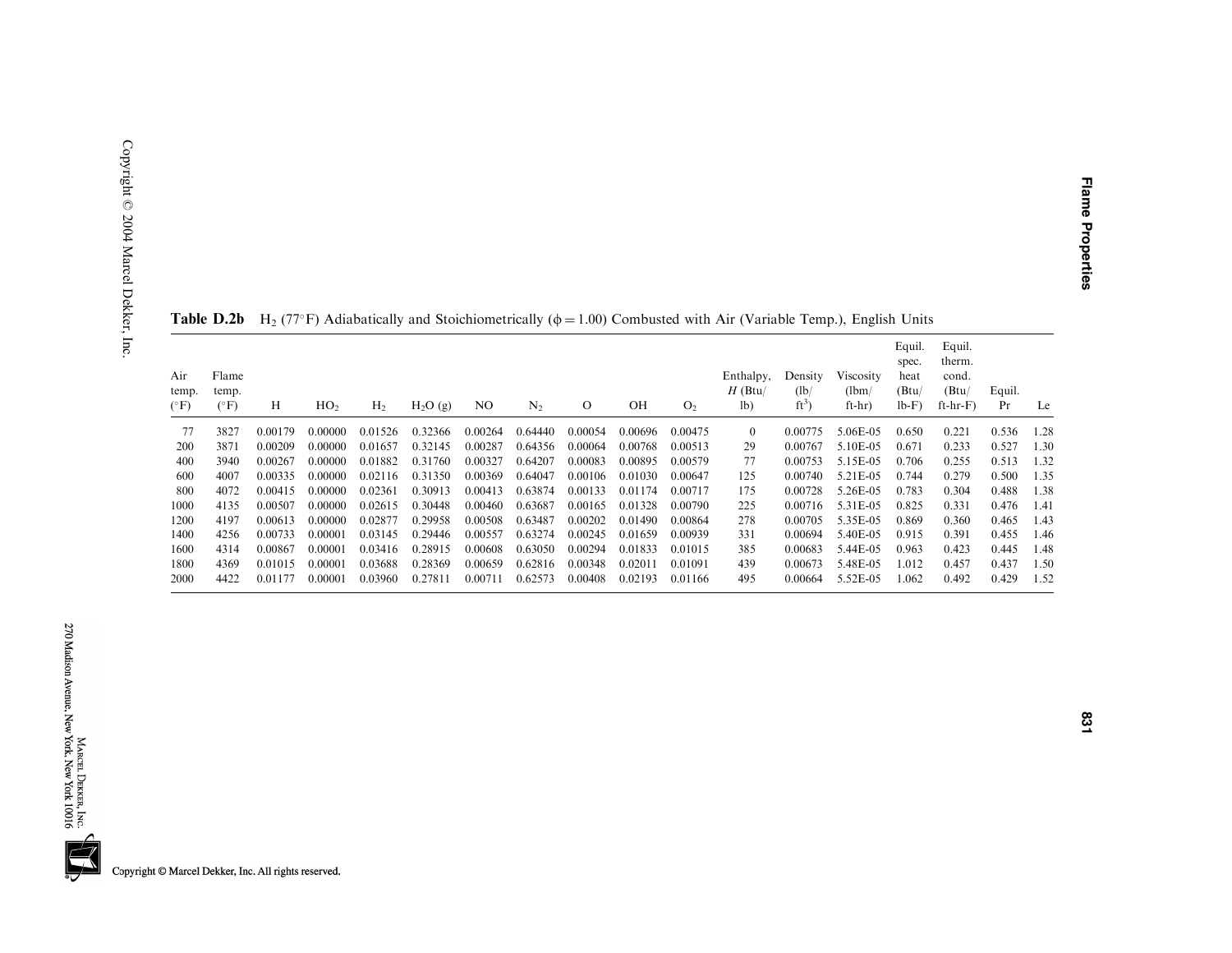| Table D.3a    | $H2$ (Variable Temp.) Adiabatically |  |
|---------------|-------------------------------------|--|
| Fuel<br>Flame |                                     |  |

ly and Stoichiometrically ( $\phi = 1.00$ ) Combusted with Air (298 K), Metric Units

| Fuel<br>temp.<br>(K) | Flame<br>temp.<br>(K) | Н       | H <sub>2</sub> | H <sub>2</sub> O(g) | N <sub>O</sub> | $\rm N_2$ | O       | OH      | O <sub>2</sub> | Enthalpy,<br>$H$ (kJ/kg) | Density<br>$(kg/m^3)$ | Viscosity<br>$(kg/m-sec)$ | Equil.<br>spec.<br>heat<br>(kJ)<br>$kg-K)$ | Equil.<br>therm.<br>cond.<br>(W/<br>$m-K$ ) | Equil.<br>Pr | Le   |
|----------------------|-----------------------|---------|----------------|---------------------|----------------|-----------|---------|---------|----------------|--------------------------|-----------------------|---------------------------|--------------------------------------------|---------------------------------------------|--------------|------|
| 298                  | 2382                  | 0.00179 | 0.01526        | 0.32366             | 0.00264        | 0.64440   | 0.00054 | 0.00696 | 0.00475        | $2.09E - 04$             | 0.124                 | 7.53E-05                  | 2.72                                       | 0.383                                       | 0.536        | 1.28 |
| 311                  | 2384                  | 0.00181 | 0.01537        | 0.32348             | 0.00266        | 0.64434   | 0.00055 | 0.00702 | 0.00478        | $5.29E + 00$             | 0.124                 | 7.53E-05                  | 2.73                                       | 0.384                                       | 0.535        | 1.28 |
| 366                  | 2392                  | 0.00191 | 0.01580        | 0.32275             | 0.00274        | 0.64406   | 0.00058 | 0.00726 | 0.00491        | $2.79E + 01$             | 0.124                 | 7.55E-05                  | 2.76                                       | 0.391                                       | 0.532        | 1.28 |
| 422                  | 2400                  | 0.00202 | 0.01626        | 0.32198             | 0.00282        | 0.64376   | 0.00061 | 0.00751 | 0.00504        | $5.10E + 01$             | 0.123                 | 7.57E-05                  | 2.79                                       | 0.399                                       | 0.529        | 1.29 |
| 478                  | 2408                  | 0.00213 | 0.01672        | 0.32121             | 0.00290        | 0.64347   | 0.00065 | 0.00776 | 0.00517        | $7.41E + 01$             | 0.123                 | 7.59E-05                  | 2.82                                       | 0.406                                       | 0.526        | 1.30 |
| 533                  | 2416                  | 0.00224 | 0.01717        | 0.32043             | 0.00298        | 0.64317   | 0.00069 | 0.00802 | 0.00531        | $9.69E + 01$             | 0.122                 | 7.60E-05                  | 2.85                                       | 0.414                                       | 0.523        | 1.30 |
| 589                  | 2425                  | 0.00236 | 0.01764        | 0.31963             | 0.00306        | 0.64286   | 0.00072 | 0.00828 | 0.00544        | $1.20E + 02$             | 0.122                 | $7.62E-05$                | 2.88                                       | 0.422                                       | 0.520        | 1.31 |
| 644                  | 2432                  | 0.00248 | 0.01810        | 0.31884             | 0.00314        | 0.64256   | 0.00076 | 0.00854 | 0.00558        | $1.43E + 02$             | 0.121                 | 7.64E-05                  | 2.91                                       | 0.429                                       | 0.517        | 1.31 |
| 700                  | 2440                  | 0.00260 | 0.01857        | 0.31802             | 0.00323        | 0.64224   | 0.00081 | 0.00881 | 0.00572        | $1.66E + 02$             | 0.121                 | 7.65E-05                  | 2.94                                       | 0.437                                       | 0.514        | 1.32 |
| 755                  | 2448                  | 0.00273 | 0.01904        | 0.31721             | 0.00331        | 0.64192   | 0.00085 | 0.00907 | 0.00585        | $1.89E + 02$             | 0.120                 | 7.67E-05                  | 2.97                                       | 0.445                                       | 0.512        | 1.33 |
| 811                  | 2456                  | 0.00287 | 0.01953        | 0.31637             | 0.00340        | 0.64160   | 0.00089 | 0.00935 | 0.00599        | $2.13E + 02$             | 0.120                 | 7.69E-05                  | 3.00                                       | 0.454                                       | 0.509        | 1.33 |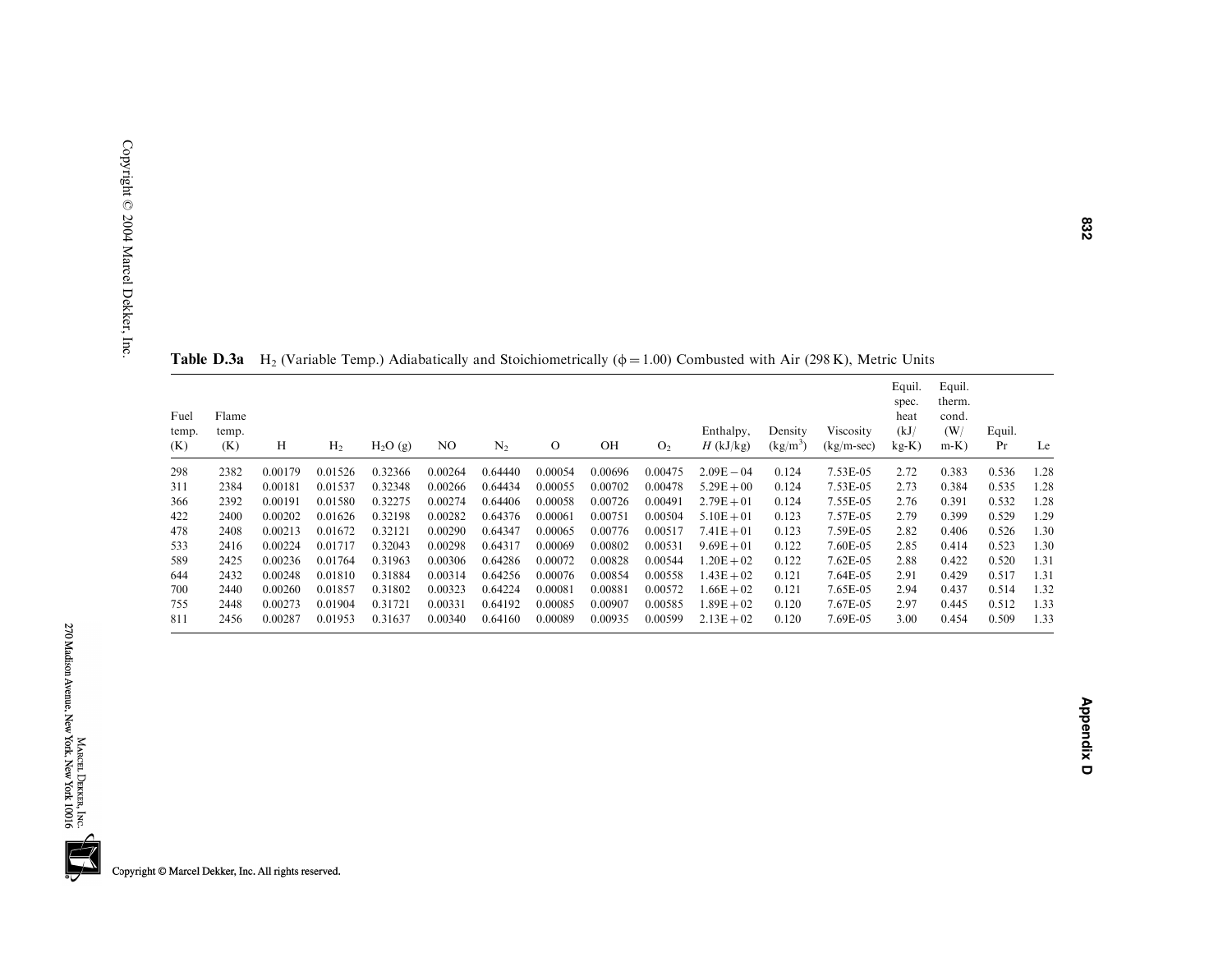| Fuel<br>temp.<br>(K) | Flame<br>temp.<br>(K) | Н       | H <sub>2</sub> | $H_2O(g)$ | NO.     | $N_2$   | $\Omega$ | OH      | O <sub>2</sub> | Enthalpy,<br>$H$ (Btu/lb) | Density<br>$(lb/ft^3)$ | Viscosity<br>$(lbm/ft-hr)$ | Equil.<br>spec.<br>heat<br>(Btu/<br>$lb - F$ | Equil.<br>therm.<br>cond.<br>(Btu)<br>$ft-hr-F)$ | Equil.<br>Pr | Le   |
|----------------------|-----------------------|---------|----------------|-----------|---------|---------|----------|---------|----------------|---------------------------|------------------------|----------------------------|----------------------------------------------|--------------------------------------------------|--------------|------|
| 77                   | 3827                  | 0.00179 | 0.01526        | 0.32366   | 0.00264 | 0.64440 | 0.00054  | 0.00696 | 0.00475        | $\mathbf{0}$              | 0.00775                | 5.06E-05                   | 0.650                                        | 0.221                                            | 0.536        | 1.28 |
| 100                  | 3831                  | 0.00181 | 0.01537        | 0.32348   | 0.00266 | 0.64434 | 0.00055  | 0.00702 | 0.00478        | 2                         | 0.00775                | 5.07E-05                   | 0.652                                        | 0.222                                            | 0.535        | 1.28 |
| 200                  | 3846                  | 0.00191 | 0.01580        | 0.32275   | 0.00274 | 0.64406 | 0.00058  | 0.00726 | 0.00491        | 12                        | 0.00772                | 5.08E-05                   | 0.659                                        | 0.226                                            | 0.532        | 1.28 |
| 300                  | 3861                  | 0.00202 | 0.01626        | 0.32198   | 0.00282 | 0.64376 | 0.00061  | 0.00751 | 0.00504        | 22                        | 0.00769                | 5.09E-05                   | 0.666                                        | 0.230                                            | 0.529        | 1.29 |
| 400                  | 3875                  | 0.00213 | 0.01672        | 0.32121   | 0.00290 | 0.64347 | 0.00065  | 0.00776 | 0.00517        | 32                        | 0.00766                | 5.10E-05                   | 0.673                                        | 0.235                                            | 0.526        | 1.30 |
| 500                  | 3890                  | 0.00224 | 0.01717        | 0.32043   | 0.00298 | 0.64317 | 0.00069  | 0.00802 | 0.00531        | 42                        | 0.00763                | 5.11E-05                   | 0.680                                        | 0.239                                            | 0.523        | 1.30 |
| 600                  | 3904                  | 0.00236 | 0.01764        | 0.31963   | 0.00306 | 0.64286 | 0.00072  | 0.00828 | 0.00544        | 52                        | 0.00760                | 5.13E-05                   | 0.687                                        | 0.244                                            | 0.520        | 1.31 |
| 700                  | 3919                  | 0.00248 | 0.01810        | 0.31884   | 0.00314 | 0.64256 | 0.00076  | 0.00854 | 0.00558        | 61                        | 0.00757                | 5.14E-05                   | 0.695                                        | 0.248                                            | 0.517        | 1.31 |
| 800                  | 3933                  | 0.00260 | 0.01857        | 0.31802   | 0.00323 | 0.64224 | 0.00081  | 0.00881 | 0.00572        | 71                        | 0.00755                | 5.15E-05                   | 0.702                                        | 0.253                                            | 0.514        | 1.32 |
| 900                  | 3947                  | 0.00273 | 0.01904        | 0.31721   | 0.00331 | 0.64192 | 0.00085  | 0.00907 | 0.00585        | 81                        | 0.00752                | 5.16E-05                   | 0.710                                        | 0.257                                            | 0.512        | 1.33 |
| 1000                 | 3961                  | 0.00287 | 0.01953        | 0.31637   | 0.00340 | 0.64160 | 0.00089  | 0.00935 | 0.00599        | 91                        | 0.00749                | 5.17E-05                   | 0.717                                        | 0.262                                            | 0.509        | 1.33 |

**Table D.3b** H<sub>2</sub> (Variable Temp.) Adiabatically and Stoichiometrically ( $\phi$  = 1.00) Combusted with Air (77°F), English Units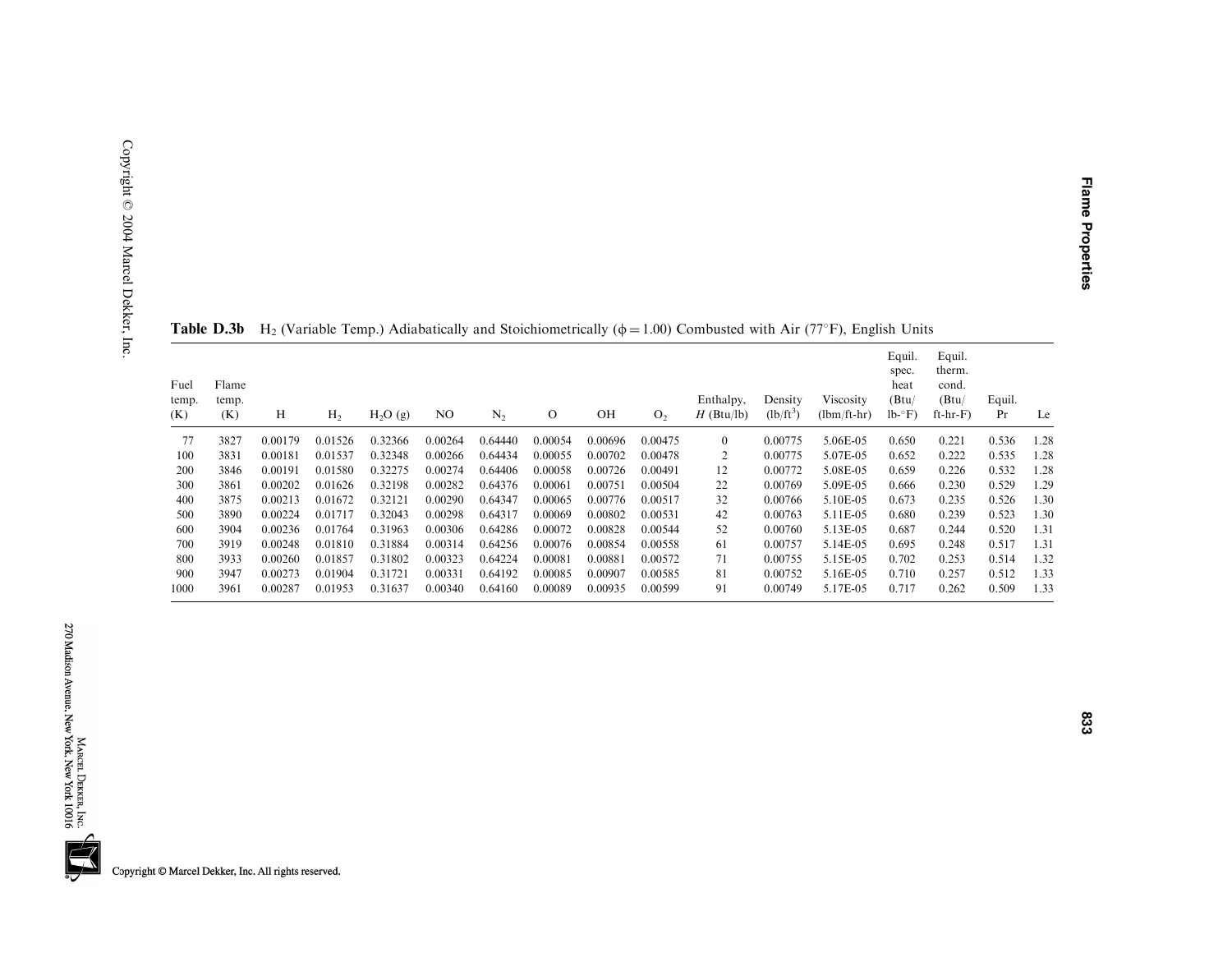| Flame<br>temp.<br>(K) | Н       | H <sub>2</sub> | H <sub>2</sub> O(g) | N <sub>O</sub> | N <sub>2</sub> | $\circ$ | OH      | O <sub>2</sub> | Enthalpy,<br>$H$ (kJ/kg) | Density<br>$(kg/m^3)$ | Viscosity<br>$(kg/m\text{-}sec)$ | Equil.<br>spec.<br>heat<br>$(kJ/kg-K)$ | Equil.<br>therm.<br>cond.<br>$(W/m-K)$ | Equil.<br>Pr | Le   | Avail.<br>heat<br>$(\%)$ |
|-----------------------|---------|----------------|---------------------|----------------|----------------|---------|---------|----------------|--------------------------|-----------------------|----------------------------------|----------------------------------------|----------------------------------------|--------------|------|--------------------------|
| 366                   | 0.00000 | 0.00000        | 0.34711             | 0.00000        | 0.65289        | 0.00000 | 0.00000 | 0.00000        | $-3.34E + 03$            | 0.817                 | 1.78E-05                         | 1.26                                   | 0.027                                  | 0.825        | 1.00 | 82.2                     |
| 478                   | 0.00000 | 0.00000        | 0.34711             | 0.00000        | 0.65289        | 0.00000 | 0.00000 | 0.00000        | $-3.20E + 03$            | 0.626                 | 2.23E-05                         | 1.28                                   | 0.035                                  | 0.808        | 1.00 | 78.7                     |
| 589                   | 0.00000 | 0.00000        | 0.34711             | 0.00000        | 0.65289        | 0.00000 | 0.00000 | 0.00000        | $-3.05E + 03$            | 0.508                 | 2.65E-05                         | 1.31                                   | 0.044                                  | 0.795        | 1.00 | 75.2                     |
| 700                   | 0.00000 | 0.00000        | 0.34711             | 0.00000        | 0.65289        | 0.00000 | 0.00000 | 0.00000        | $-2.90E + 03$            | 0.427                 | 3.06E-05                         | 1.35                                   | 0.053                                  | 0.785        | 1.00 | 71.5                     |
| 811                   | 0.00000 | 0.00000        | 0.34711             | 0.00000        | 0.65289        | 0.00000 | 0.00000 | 0.00000        | $-2.75E + 03$            | 0.369                 | 3.44E-05                         | 1.39                                   | 0.061                                  | 0.777        | 1.00 | 67.8                     |
| 922                   | 0.00000 | 0.00000        | 0.34711             | 0.00000        | 0.65289        | 0.00000 | 0.00000 | 0.00000        | $-2.60E + 03$            | 0.324                 | 3.80E-05                         | 1.43                                   | 0.071                                  | 0.769        | 1.00 | 63.9                     |
| 1033                  | 0.00000 | 0.00000        | 0.34711             | 0.00000        | 0.65289        | 0.00000 | 0.00000 | 0.00000        | $-2.43E + 03$            | 0.290                 | 4.15E-05                         | 1.46                                   | 0.080                                  | 0.760        | 1.00 | 60.0                     |
| 1144                  | 0.00000 | 0.00000        | 0.34711             | 0.00000        | 0.65289        | 0.00000 | 0.00000 | 0.00000        | $-2.27E + 03$            | 0.261                 | 4.48E-05                         | 1.50                                   | 0.089                                  | 0.755        | 1.00 | 55.9                     |
| 1255                  | 0.00000 | 0.00001        | 0.34710             | 0.00000        | 0.65289        | 0.00000 | 0.00000 | 0.00000        | $-2.10E + 03$            | 0.238                 | 4.80E-05                         | 1.53                                   | 0.098                                  | 0.750        | 1.00 | 51.8                     |
| 1366                  | 0.00000 | 0.00003        | 0.34707             | 0.00000        | 0.65288        | 0.00000 | 0.00000 | 0.00001        | $-1.93E + 03$            | 0.219                 | 5.10E-05                         | 1.56                                   | 0.107                                  | 0.744        | 1.00 | 47.5                     |
| 1478                  | 0.00000 | 0.00008        | 0.34700             | 0.00001        | 0.65286        | 0.00000 | 0.00001 | 0.00003        | $-1.75E + 03$            | 0.202                 | 5.40E-05                         | 1.59                                   | 0.117                                  | 0.737        | 1.00 | 43.2                     |
| 1589                  | 0.00000 | 0.00022        | 0.34682             | 0.00004        | 0.65279        | 0.00000 | 0.00004 | 0.00008        | $-1.57E + 03$            | 0.188                 | 5.69E-05                         | 1.63                                   | 0.128                                  | 0.728        | 1.01 | 38.7                     |
| 1700                  | 0.00000 | 0.00051        | 0.34644             | 0.00008        | 0.65266        | 0.00000 | 0.00012 | 0.00018        | $-1.39E + 03$            | 0.176                 | 5.97E-05                         | 1.68                                   | 0.140                                  | 0.715        | 1.02 | 34.2                     |
| 1811                  | 0.00001 | 0.00106        | 0.34568             | 0.00018        | 0.65240        | 0.00000 | 0.00029 | 0.00037        | $-1.20E + 03$            | 0.165                 | 6.24E-05                         | 1.74                                   | 0.155                                  | 0.701        | 1.03 | 29.5                     |
| 1922                  | 0.00004 | 0.00203        | 0.34433             | 0.00034        | 0.65193        | 0.00001 | 0.00062 | 0.00069        | $-1.00E + 03$            | 0.155                 | 6.50E-05                         | 1.82                                   | 0.175                                  | 0.678        | 1.05 | 24.7                     |
| 2033                  | 0.00012 | 0.00361        | 0.34204             | 0.00061        | 0.65114        | 0.00003 | 0.00125 | 0.00120        | $-7.93E + 02$            | 0.147                 | 6.76E-05                         | 1.94                                   | 0.201                                  | 0.652        | 1.09 | 19.5                     |
| 2144                  | 0.00031 | 0.00605        | 0.33841             | 0.00103        | 0.64985        | 0.00008 | 0.00230 | 0.00197        | $-5.68E + 02$            | 0.139                 | 7.01E-05                         | 2.12                                   | 0.240                                  | 0.619        | 1.13 | 14.0                     |
| 2255                  | 0.00074 | 0.00958        | 0.33292             | 0.00164        | 0.64786        | 0.00021 | 0.00399 | 0.00305        | $-3.20E + 02$            | 0.132                 | 7.26E-05                         | 2.35                                   | 0.293                                  | 0.581        | 1.19 | 7.9                      |
| 2382                  | 0.00179 | 0.01526        | 0.32366             | 0.00264        | 0.64440        | 0.00054 | 0.00696 | 0.00475        | $-2.09E - 04$            | 0.124                 | 7.53E-05                         | 2.72                                   | 0.383                                  | 0.536        | 1.28 | 0.0                      |

**Table D.4a** H<sub>2</sub> (298 K) Stoichiometrically ( $\phi$  = 1.00) Combusted with Air (298 K), Metric Units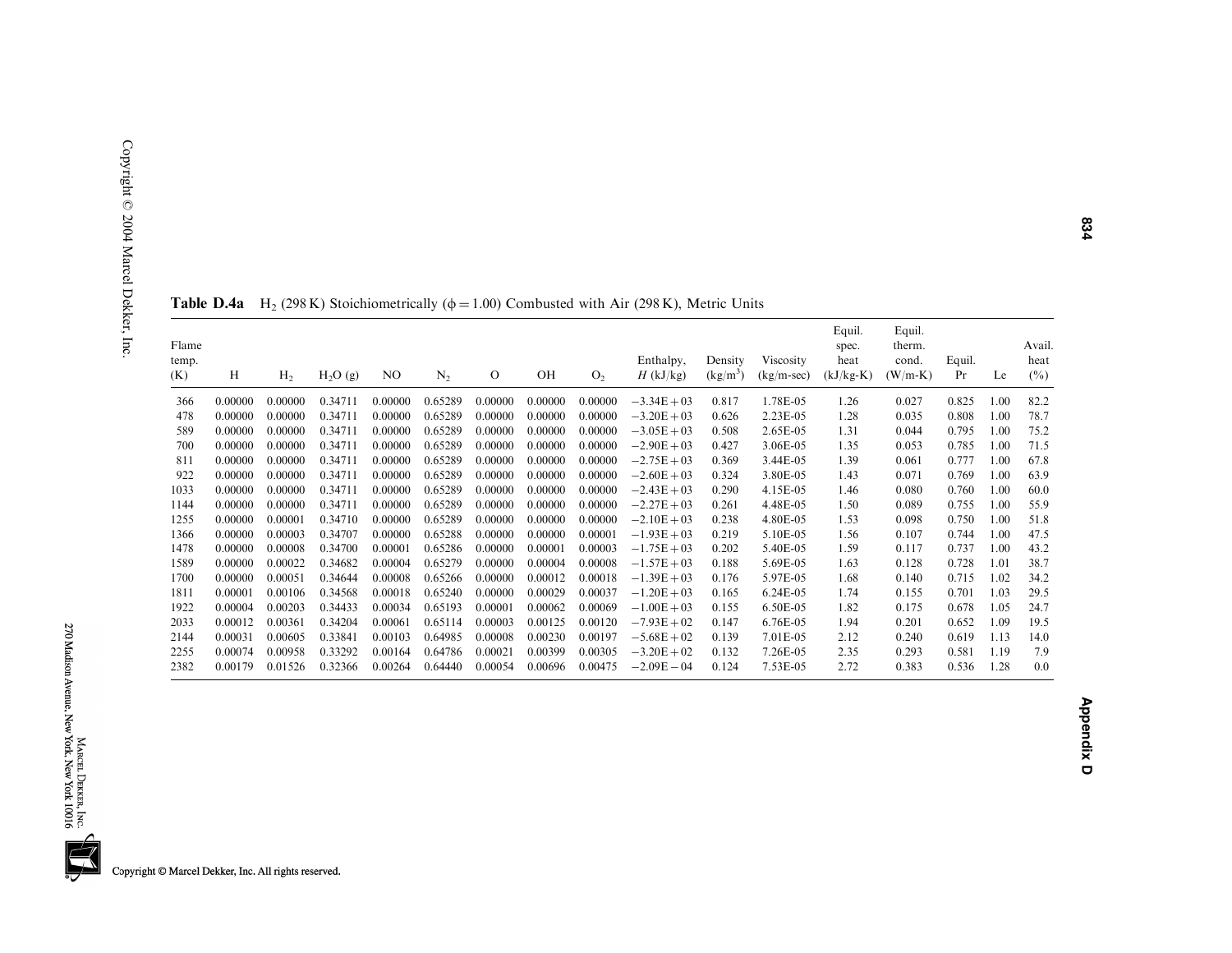|                                 |         |                |                     |         |                |          |         |                | .                         |                        |                            |                                           |                                               |              |      |                          |
|---------------------------------|---------|----------------|---------------------|---------|----------------|----------|---------|----------------|---------------------------|------------------------|----------------------------|-------------------------------------------|-----------------------------------------------|--------------|------|--------------------------|
| Flame<br>temp.<br>$(^{\circ}F)$ | H       | H <sub>2</sub> | H <sub>2</sub> O(g) | NO      | N <sub>2</sub> | $\Omega$ | OH      | O <sub>2</sub> | Enthalpy,<br>$H$ (Btu/lb) | Density<br>$(lb/ft^3)$ | Viscosity<br>$(lbm/ft-hr)$ | Equil.<br>spec.<br>heat<br>$(Btu/lb - F)$ | Equil.<br>therm.<br>cond.<br>$(Btu/ft-hr-oF)$ | Equil.<br>Pr | Le   | Avail.<br>heat<br>$(\%)$ |
| 200                             | 0.00000 | 0.00000        | 0.34711             | 0.00000 | 0.65289        | 0.00000  | 0.00000 | 0.00000        | $-1435$                   | 0.05102                | 1.19E-05                   | 0.300                                     | 0.016                                         | 0.825        | 1.00 | 82.2                     |
| 400                             | 0.00000 | 0.00000        | 0.34711             | 0.00000 | 0.65289        | 0.00000  | 0.00000 | 0.00000        | $-1374$                   | 0.03906                | 1.50E-05                   | 0.306                                     | 0.020                                         | 0.808        | 1.00 | 78.7                     |
| 600                             | 0.00000 | 0.00000        | 0.34711             | 0.00000 | 0.65289        | 0.00000  | 0.00000 | 0.00000        | $-1312$                   | 0.03170                | 1.79E-05                   | 0.313                                     | 0.025                                         | 0.795        | 1.00 | 75.2                     |
| 800                             | 0.00000 | 0.00000        | 0.34711             | 0.00000 | 0.65289        | 0.00000  | 0.00000 | 0.00000        | $-1248$                   | 0.02668                | 2.06E-05                   | 0.322                                     | 0.030                                         | 0.785        | 1.00 | 71.5                     |
| 1000                            | 0.00000 | 0.00000        | 0.34711             | 0.00000 | 0.65289        | 0.00000  | 0.00000 | 0.00000        | $-1183$                   | 0.02302                | 2.31E-05                   | 0.331                                     | 0.036                                         | 0.777        | 1.00 | 67.8                     |
| 1200                            | 0.00000 | 0.00000        | 0.34711             | 0.00000 | 0.65289        | 0.00000  | 0.00000 | 0.00000        | $-1116$                   | 0.02025                | 2.56E-05                   | 0.341                                     | 0.041                                         | 0.769        | 1.00 | 63.9                     |
| 1400                            | 0.00000 | 0.00000        | 0.34711             | 0.00000 | 0.65289        | 0.00000  | 0.00000 | 0.00000        | $-1047$                   | 0.01808                | 2.79E-05                   | 0.350                                     | 0.046                                         | 0.760        | 1.00 | 60.0                     |
| 1600                            | 0.00000 | 0.00000        | 0.34711             | 0.00000 | 0.65289        | 0.00000  | 0.00000 | 0.00000        | $-976$                    | 0.01632                | 3.01E-05                   | 0.358                                     | 0.051                                         | 0.755        | 1.00 | 55.9                     |
| 1800                            | 0.00000 | 0.00001        | 0.34710             | 0.00000 | 0.65289        | 0.00000  | 0.00000 | 0.00000        | $-904$                    | 0.01488                | 3.23E-05                   | 0.366                                     | 0.057                                         | 0.750        | 1.00 | 51.8                     |
| 2000                            | 0.00000 | 0.00003        | 0.34707             | 0.00000 | 0.65288        | 0.00000  | 0.00000 | 0.00001        | $-830$                    | 0.01367                | 3.43E-05                   | 0.373                                     | 0.062                                         | 0.744        | 1.00 | 47.5                     |
| 2200                            | 0.00000 | 0.00008        | 0.34700             | 0.00001 | 0.65286        | 0.00000  | 0.00001 | 0.00003        | $-753$                    | 0.01263                | 3.63E-05                   | 0.381                                     | 0.068                                         | 0.737        | 1.00 | 43.2                     |
| 2400                            | 0.00000 | 0.00022        | 0.34682             | 0.00004 | 0.65279        | 0.00000  | 0.00004 | 0.00008        | $-676$                    | 0.01175                | 3.83E-05                   | 0.390                                     | 0.074                                         | 0.728        | 1.01 | 38.7                     |
| 2600                            | 0.00000 | 0.00051        | 0.34644             | 0.00008 | 0.65266        | 0.00000  | 0.00012 | 0.00018        | $-597$                    | 0.01098                | 4.01E-05                   | 0.401                                     | 0.081                                         | 0.715        | 1.02 | 34.2                     |
| 2800                            | 0.00001 | 0.00106        | 0.34568             | 0.00018 | 0.65240        | 0.00000  | 0.00029 | 0.00037        | $-516$                    | 0.01030                | 4.20E-05                   | 0.415                                     | 0.089                                         | 0.701        | 1.03 | 29.5                     |
| 3000                            | 0.00004 | 0.00203        | 0.34433             | 0.00034 | 0.65193        | 0.00001  | 0.00062 | 0.00069        | $-431$                    | 0.00970                | 4.37E-05                   | 0.436                                     | 0.101                                         | 0.678        | 1.05 | 24.7                     |
| 3200                            | 0.00012 | 0.00361        | 0.34204             | 0.00061 | 0.65114        | 0.00003  | 0.00125 | 0.00120        | $-341$                    | 0.00916                | 4.55E-05                   | 0.464                                     | 0.116                                         | 0.652        | 1.09 | 19.5                     |
| 3400                            | 0.00031 | 0.00605        | 0.33841             | 0.00103 | 0.64985        | 0.00008  | 0.00230 | 0.00197        | $-244$                    | 0.00868                | 4.72E-05                   | 0.506                                     | 0.139                                         | 0.619        | 1.13 | 14.0                     |
| 3600                            | 0.00074 | 0.00958        | 0.33292             | 0.00164 | 0.64786        | 0.00021  | 0.00399 | 0.00305        | $-138$                    | 0.00823                | 4.88E-05                   | 0.561                                     | 0.170                                         | 0.581        | 1.19 | 7.9                      |
| 3827                            | 0.00179 | 0.01526        | 0.32366             | 0.00264 | 0.64440        | 0.00054  | 0.00696 | 0.00475        | $\theta$                  | 0.00775                | 5.06E-05                   | 0.650                                     | 0.221                                         | 0.536        | 1.28 | 0.0                      |

**Table D.4b** H<sub>2</sub> (Variable Temp.) Adiabatically and Stoichiometrically ( $\phi$  = 1.00) Combusted with Air (77°F), English Units

**Flame Properties**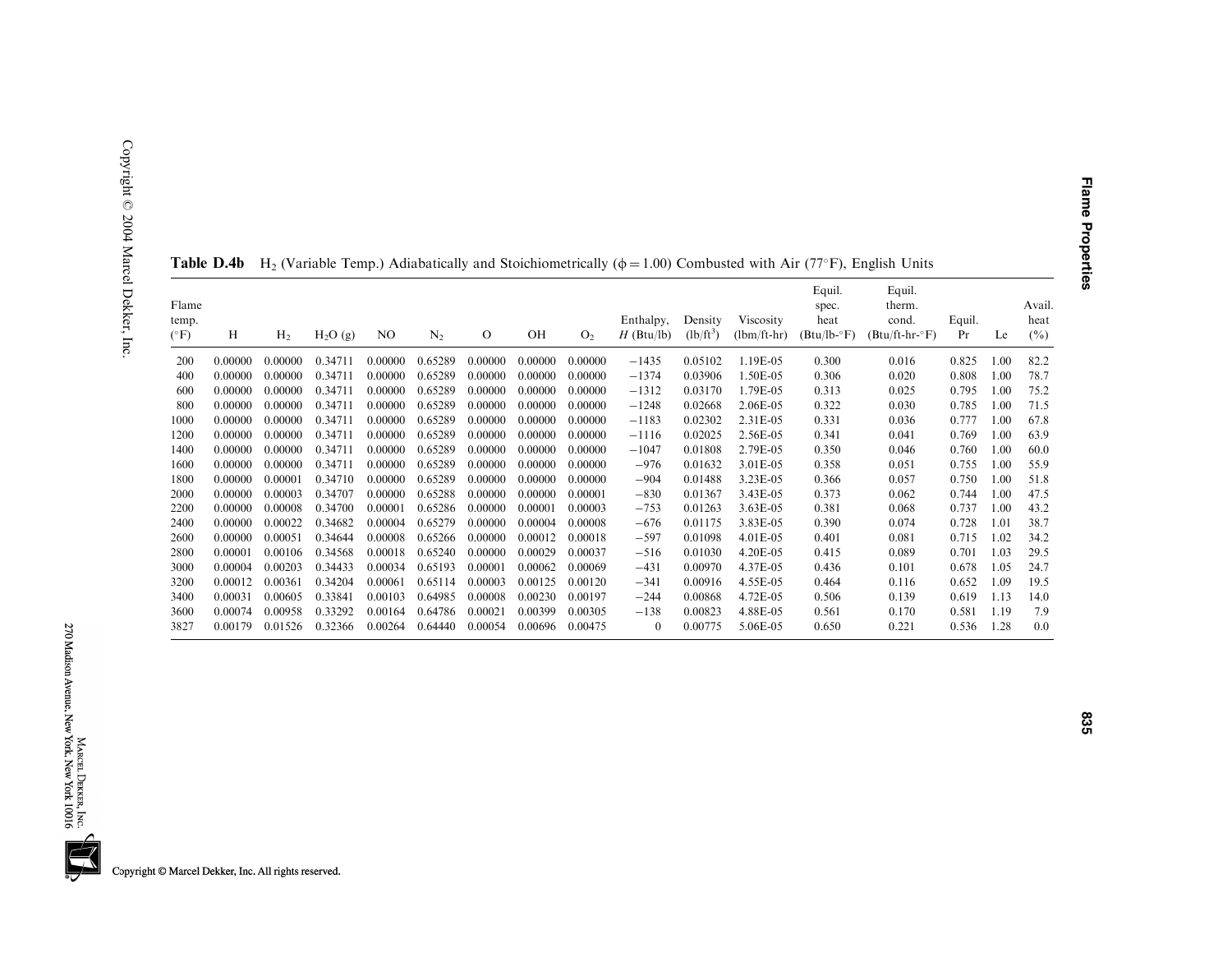| Equiv.<br>ratio | Flame<br>temp.<br>(K) | Н       | Н,      | $H2O$ (g) | NH <sub>3</sub> | NO      | $N_{2}$ | $\circ$ | OН      | O <sub>2</sub> | Enthalpy,<br>$H$ (kJ/kg) | Density<br>$(kg/m^3)$ | <b>Viscosity</b><br>$(kg/m-sec)$ | Equil.<br>spec.<br>heat<br>$(kJ/kg-K)$ | Equil.<br>therm.<br>cond.<br>$(W/m-K)$ | Equil.<br>Pr | Le    |
|-----------------|-----------------------|---------|---------|-----------|-----------------|---------|---------|---------|---------|----------------|--------------------------|-----------------------|----------------------------------|----------------------------------------|----------------------------------------|--------------|-------|
| 4.00            | 1559                  | 0.00002 | 0.51009 | 0.17004   | 0.00001         | 0.00000 | 0.31983 | 0.00000 | 0.00000 | 0.00000        | $4.19E - 0.5$            | 0.120                 | 5.27E-05                         | 2.75                                   | 0.285                                  | 0.509        | 1.00  |
| 2.00            | 2060                  | 0.00122 | 0.25696 | 0.25735   | 0.00000         | 0.00001 | 0.48433 | 0.00000 | 0.00014 | 0.00000        | $8.37E - 0.5$            | 0.111                 | 6.71E-05                         | 2.23                                   | 0.283                                  | 0.529        | 1.09  |
| 1.33            | 2314                  | 0.00332 | 0.10285 | 0.30829   | 0.00000         | 0.00021 | 0.58357 | 0.00004 | 0.00167 | 0.00005        | $2.51E - 04$             | 0.117                 | 7.35E-05                         | 2.22                                   | 0.312                                  | 0.523        | 1.22  |
| 1.00            | 2382                  | 0.00179 | 0.01526 | 0.32366   | 0.00000         | 0.00264 | 0.64440 | 0.00054 | 0.00696 | 0.00475        | $2.09E - 04$             | 0.124                 | 7.53E-05                         | 2.72                                   | 0.383                                  | 0.536        | 1.28  |
| 0.80            | 2168                  | 0.00018 | 0.00144 | 0.28314   | 0.00000         | 0.00454 | 0.67259 | 0.00040 | 0.00471 | 0.03300        | $1.67E - 04$             | 0.142                 | 7.08E-05                         | 1.92                                   | 0.223                                  | 0.610        | -1.15 |
| 0.67            | 1957                  | 0.00002 | 0.00021 | 0.24439   | 0.00000         | 0.00358 | 0.69070 | 0.00012 | 0.00192 | 0.05907        | $0.00E + 00$             | 0.161                 | 6.61E-05                         | 1.66                                   | 0.158                                  | 0.694        | 1.03  |
| 0.57            | 1782                  | 0.00000 | 0.00003 | 0.21370   | 0.00000         | 0.00242 | 0.70405 | 0.00003 | 0.00072 | 0.07903        | $4.19E - 0.5$            | 0.179                 | $6.22E-0.5$                      | 1.53                                   | 0.133                                  | 0.718        | 1.00  |
| 0.50            | 1641                  | 0.00000 | 0.00001 | 0.18989   | 0.00000         | 0.00158 | 0.71409 | 0.00001 | 0.00028 | 0.09415        | $0.00E + 00$             | 0.197                 | 5.89E-05                         | 1.46                                   | 0.119                                  | 0.723        | 1.00  |

**Table D.5a** H<sub>2</sub> (298 K) Adiabatically Combusted with Air (298 K) at Various Equivalence Ratios, Metric Units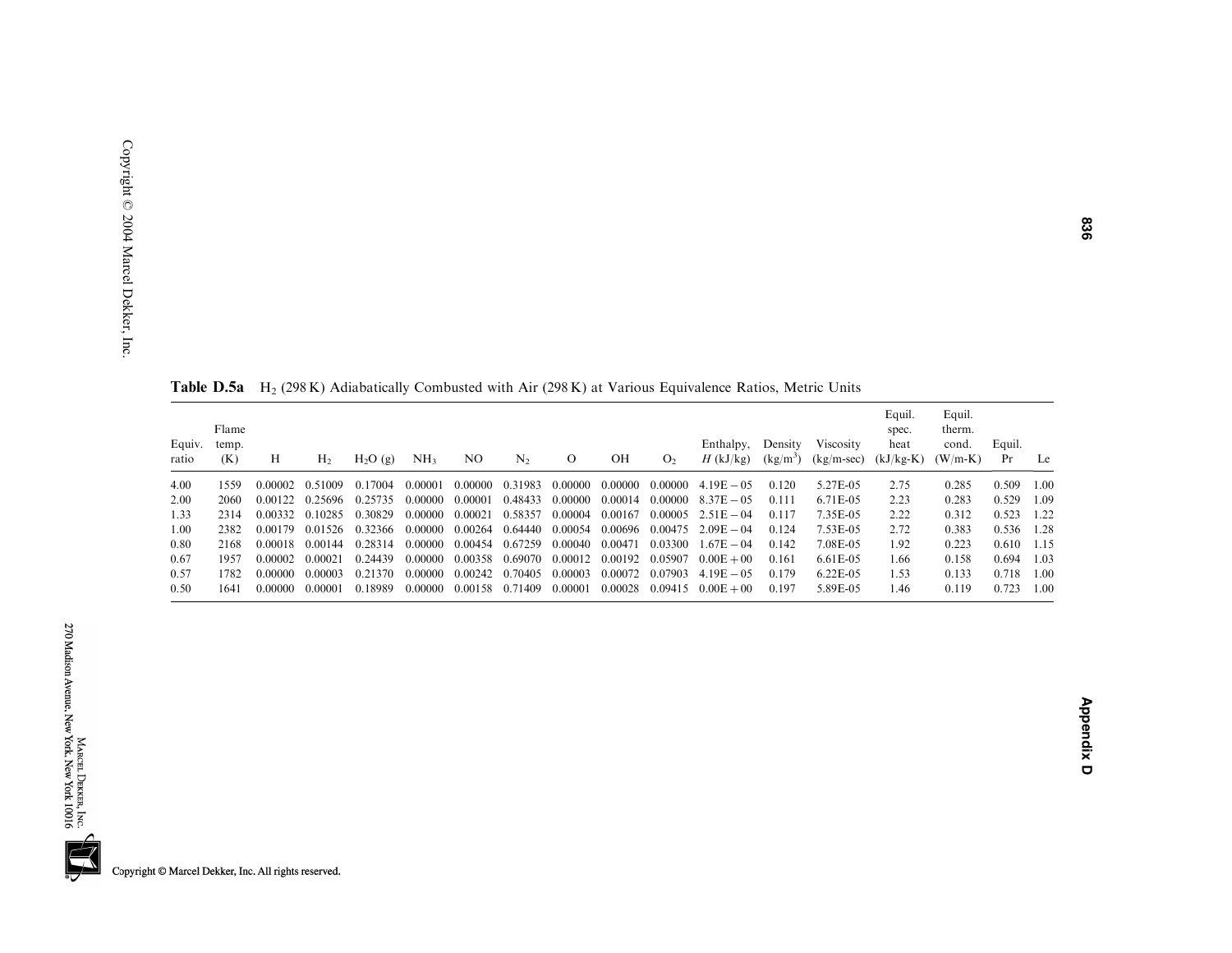| Equiv.<br>ratio | Flame<br>temp.<br>$(^{\circ}F)$ | H               | H <sub>2</sub> | H <sub>2</sub> O(g) | NH <sub>3</sub>                                                                           | NO | N <sub>2</sub> | $\Omega$ | OН              | O <sub>2</sub> | Enthalpy,<br>$H$ (Btu/lb) | Density<br>$(lb/ft^3)$ | Viscosity<br>$(lbm/ft-hr)$ | Equil.<br>spec.<br>heat<br>$(Btu/lb-F)$ | Equil.<br>therm.<br>cond.<br>$(Btu/ft-hr-°F)$ | Equil.<br>Pr | Le    |
|-----------------|---------------------------------|-----------------|----------------|---------------------|-------------------------------------------------------------------------------------------|----|----------------|----------|-----------------|----------------|---------------------------|------------------------|----------------------------|-----------------------------------------|-----------------------------------------------|--------------|-------|
| 4.00            | 2347                            |                 |                |                     | $0.00002$ $0.51009$ $0.17004$ $0.00001$ $0.00000$ $0.31983$ $0.00000$ $0.00000$ $0.00000$ |    |                |          |                 |                | $\Omega$                  | 0.00750                | 3.54E-05                   | 0.657                                   | 0.165                                         | 0.509        | 1.00  |
| 2.00            | 3249                            |                 |                |                     | $0.00122$ $0.25696$ $0.25735$ $0.00000$ $0.00001$ $0.48433$ $0.00000$ $0.00014$ $0.00000$ |    |                |          |                 |                | $\Omega$                  | 0.00692                | 4.51 E-05                  | 0.532                                   | 0.163                                         | 0.529        | 1.09  |
| 1.33            | 3706                            |                 |                |                     | 0.00332 0.10285 0.30829 0.00000 0.00021 0.58357 0.00004 0.00167 0.00005                   |    |                |          |                 |                | $\theta$                  | 0.00728                | 4.95E-05                   | 0.530                                   | 0.180                                         | $0.523$ 1.22 |       |
| 1.00            | 3827                            |                 |                |                     | $0.00179$ $0.01526$ $0.32366$ $0.00000$ $0.00264$ $0.64440$ $0.00054$ $0.00696$ $0.00475$ |    |                |          |                 |                | $\Omega$                  | 0.00775                | 5.06E-05                   | 0.650                                   | 0.221                                         | 0.536        | 1.28  |
| 0.80            | 3442                            |                 |                |                     | 0.00018 0.00144 0.28314 0.00000 0.00454 0.67259 0.00040 0.00471 0.03300                   |    |                |          |                 |                | $\Omega$                  | 0.00885                | 4.76E-05                   | 0.459                                   | 0.129                                         | 0.610        | -1.15 |
| 0.67            | 3063                            | 0.00002 0.00021 |                |                     | 0.24439 0.00000 0.00358 0.69070 0.00012 0.00192 0.05907                                   |    |                |          |                 |                | $\theta$                  | 0.01002                | 4.45E-05                   | 0.396                                   | 0.091                                         | 0.694        | 1.03  |
| 0.57            | 2748                            | 0.00000         | - 0.00003      | 0.21370             | 0.00000 0.00242 0.70405 0.00003 0.00072 0.07903                                           |    |                |          |                 |                | $\Omega$                  | 0.01118                | 4.18E-05                   | 0.366                                   | 0.077                                         | 0.718        | 1.00  |
| 0.50            | 2494                            | 0.00000         | - 0.00001      | 0.18989             | 0.00000 0.00158 0.71409 0.00001                                                           |    |                |          | 0.00028 0.09415 |                | $\Omega$                  | 0.01228                | 3.96E-05                   | 0.350                                   | 0.069                                         | 0.723        | 1.00  |

**Table D.5b** H<sub>2</sub> (77°F) Combusted with air (77°F) at Various Equivalence Ratios, English Units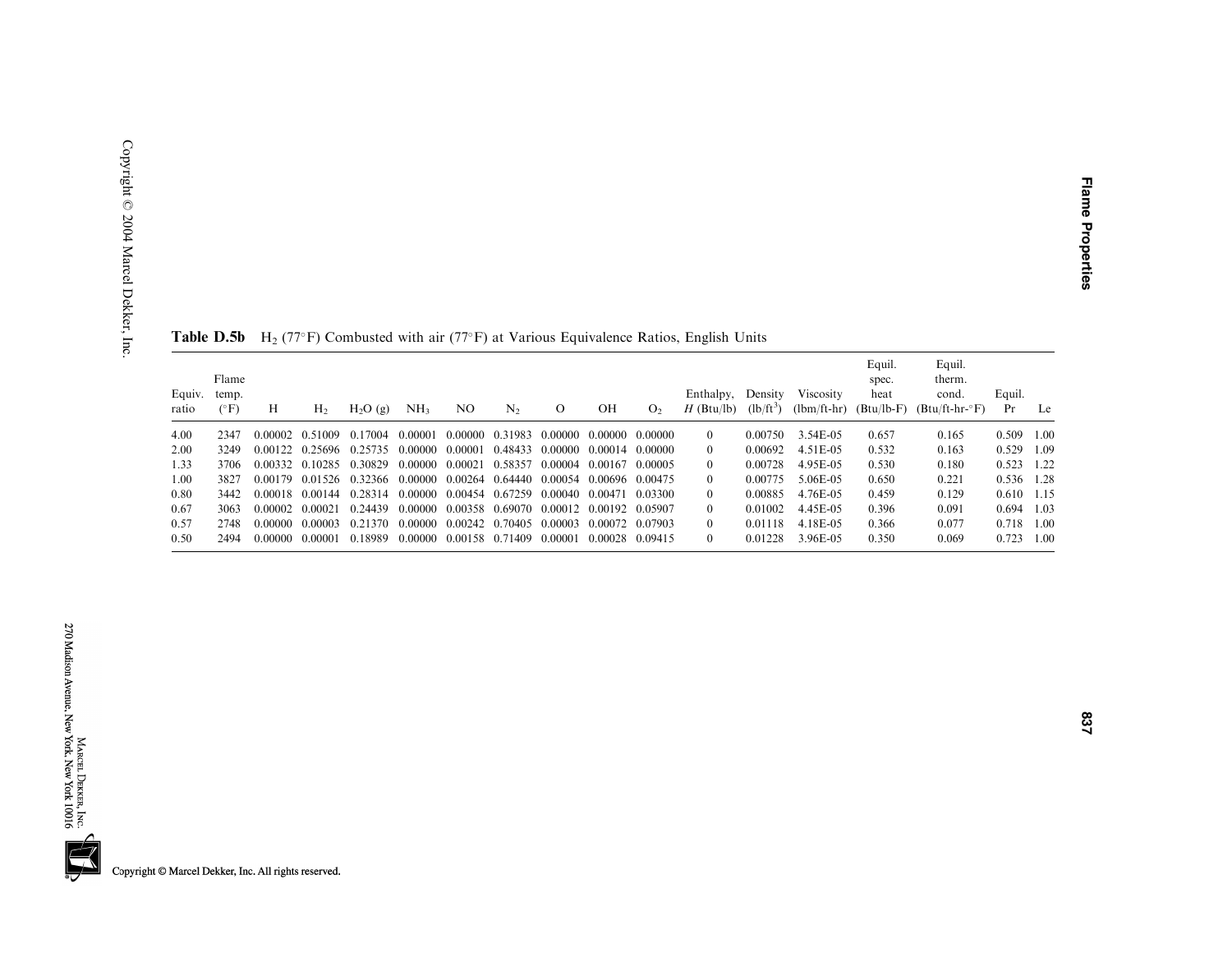| Oxid.<br>temp.<br>(K) | H <sub>2</sub> | H <sub>2</sub> O(g) | $\rm N_2$ | O <sub>2</sub> | Enthalpy,<br>$H$ (kJ/kg) | Density<br>$(kg/m^3)$ | Viscosity<br>$(kg/m-sec)$ | Equil.<br>spec.<br>heat<br>$(kJ/kg-K)$ | Equil.<br>therm.<br>cond.<br>$(W/m-K)$ | Equil.<br>Pr | Le   | Avail.<br>heat<br>$(\%)$ |
|-----------------------|----------------|---------------------|-----------|----------------|--------------------------|-----------------------|---------------------------|----------------------------------------|----------------------------------------|--------------|------|--------------------------|
| 298                   | 0.00003        | 0.34707             | 0.65288   | 0.00001        | $-1.93E + 03$            | 0.219                 | 5.11E-05                  | 1.56                                   | 0.107                                  | 0.744        | 1.00 | 47.5                     |
| 366                   | 0.00003        | 0.34707             | 0.65288   | 0.00001        | $-1.93E + 03$            | 0.219                 | 5.11E-05                  | 1.56                                   | 0.107                                  | 0.744        | 1.00 | 49.2                     |
| 478                   | 0.00003        | 0.34707             | 0.65288   | 0.00001        | $-1.93E + 03$            | 0.219                 | 5.11E-05                  | 1.56                                   | 0.107                                  | 0.744        | 1.00 | 51.9                     |
| 589                   | 0.00003        | 0.34707             | 0.65288   | 0.00001        | $-1.93E + 03$            | 0.219                 | 5.11E-05                  | 1.56                                   | 0.107                                  | 0.744        | 1.00 | 54.7                     |
| 700                   | 0.00003        | 0.34707             | 0.65288   | 0.00001        | $-1.93E + 03$            | 0.219                 | 5.11E-05                  | 1.56                                   | 0.107                                  | 0.744        | 1.00 | 57.5                     |
| 811                   | 0.00003        | 0.34707             | 0.65288   | 0.00001        | $-1.93E + 03$            | 0.219                 | 5.11E-05                  | 1.56                                   | 0.107                                  | 0.744        | 1.00 | 60.4                     |
| 922                   | 0.00003        | 0.34707             | 0.65288   | 0.00001        | $-1.93E + 03$            | 0.219                 | 5.11E-05                  | 1.56                                   | 0.107                                  | 0.744        | 1.00 | 63.4                     |
| 1033                  | 0.00003        | 0.34707             | 0.65288   | 0.00001        | $-1.93E + 03$            | 0.219                 | 5.11E-05                  | 1.56                                   | 0.107                                  | 0.744        | 1.00 | 66.4                     |
| 1144                  | 0.00003        | 0.34707             | 0.65288   | 0.00001        | $-1.93E + 03$            | 0.219                 | 5.11E-05                  | 1.56                                   | 0.107                                  | 0.744        | 1.00 | 69.5                     |
| 1255                  | 0.00003        | 0.34707             | 0.65288   | 0.00001        | $-1.93E + 03$            | 0.219                 | 5.11E-05                  | 1.56                                   | 0.107                                  | 0.744        | 1.00 | 72.7                     |
| 1366                  | 0.00003        | 0.34707             | 0.65288   | 0.00001        | $-1.93E + 03$            | 0.219                 | 5.11E-05                  | 1.56                                   | 0.107                                  | 0.744        | 1.00 | 75.9                     |

**Table D.6a** H<sub>2</sub> (298 K) Stoichiometrically ( $\phi$  = 1.00) Combusted with Air (Variable Temp.) with an Exhaust Temp. of 1367 K, Metric Units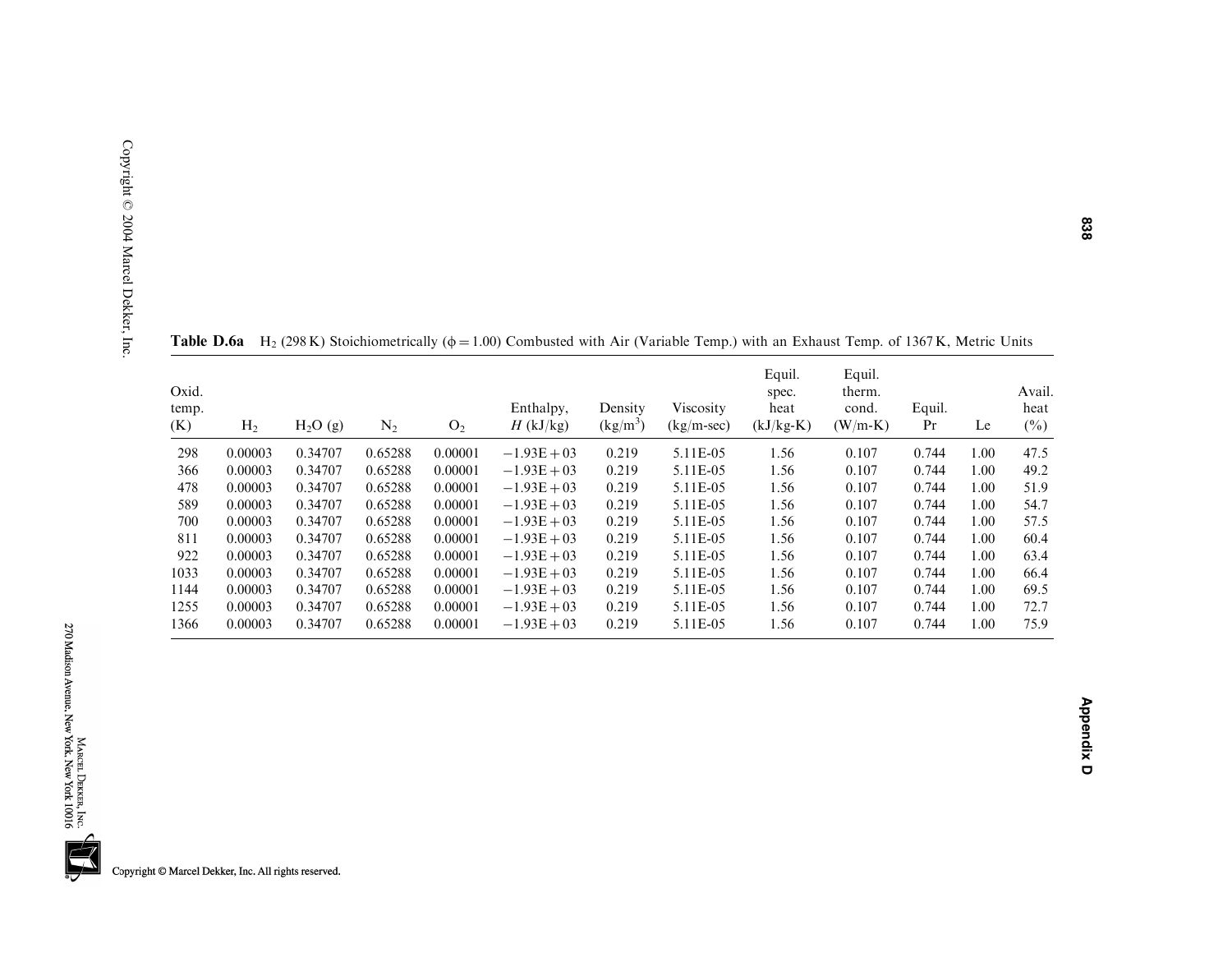| Oxid.<br>temp.<br>$(^\circ F)$ | H <sub>2</sub> | H <sub>2</sub> O(g) | $\mathrm{N}_2$ | O <sub>2</sub> | Enthalpy,<br>$H$ (Btu/lb) | Density<br>$(lb/ft^3)$ | Viscosity<br>$(lbm/ft-hr)$ | Equil.<br>spec.<br>heat<br>$(Btu/lb - F)$ | Equil.<br>therm.<br>cond.<br>$(Btu/ft-hr-oF)$ | Equil.<br>Pr | Le   | Avail.<br>heat<br>$(\%)$ |
|--------------------------------|----------------|---------------------|----------------|----------------|---------------------------|------------------------|----------------------------|-------------------------------------------|-----------------------------------------------|--------------|------|--------------------------|
| 77                             | 0.00003        | 0.34707             | 0.65288        | 0.00001        | $-829$                    | 0.01366                | 3.43E-05                   | 0.373                                     | 0.062                                         | 0.744        | 1.00 | 47.5                     |
| 200                            | 0.00003        | 0.34707             | 0.65288        | 0.00001        | $-829$                    | 0.01366                | 3.43E-05                   | 0.373                                     | 0.062                                         | 0.744        | 1.00 | 49.2                     |
| 400                            | 0.00003        | 0.34707             | 0.65288        | 0.00001        | $-829$                    | 0.01366                | 3.43E-05                   | 0.373                                     | 0.062                                         | 0.744        | 1.00 | 51.9                     |
| 600                            | 0.00003        | 0.34707             | 0.65288        | 0.00001        | $-829$                    | 0.01366                | 3.43E-05                   | 0.373                                     | 0.062                                         | 0.744        | 1.00 | 54.7                     |
| 800                            | 0.00003        | 0.34707             | 0.65288        | 0.00001        | $-829$                    | 0.01366                | 3.43E-05                   | 0.373                                     | 0.062                                         | 0.744        | 1.00 | 57.5                     |
| 1000                           | 0.00003        | 0.34707             | 0.65288        | 0.00001        | $-829$                    | 0.01366                | 3.43E-05                   | 0.373                                     | 0.062                                         | 0.744        | 1.00 | 60.4                     |
| 1200                           | 0.00003        | 0.34707             | 0.65288        | 0.00001        | $-829$                    | 0.01366                | 3.43E-05                   | 0.373                                     | 0.062                                         | 0.744        | 1.00 | 63.4                     |
| 1400                           | 0.00003        | 0.34707             | 0.65288        | 0.00001        | $-829$                    | 0.01366                | 3.43E-05                   | 0.373                                     | 0.062                                         | 0.744        | 1.00 | 66.4                     |
| 1600                           | 0.00003        | 0.34707             | 0.65288        | 0.00001        | $-829$                    | 0.01366                | 3.43E-05                   | 0.373                                     | 0.062                                         | 0.744        | 1.00 | 69.5                     |
| 1800                           | 0.00003        | 0.34707             | 0.65288        | 0.00001        | $-829$                    | 0.01366                | 3.43E-05                   | 0.373                                     | 0.062                                         | 0.744        | 1.00 | 72.7                     |
| 2000                           | 0.00003        | 0.34707             | 0.65288        | 0.00001        | $-829$                    | 0.01366                | 3.43E-05                   | 0.373                                     | 0.062                                         | 0.744        | 1.00 | 75.9                     |

**Table D.6b** H<sub>2</sub> (77°F) Stoichiometrically ( $\phi$  = 1.00) Combusted with Air (Variable Temp.) with an Exhaust Temp. of 2000°F, English Units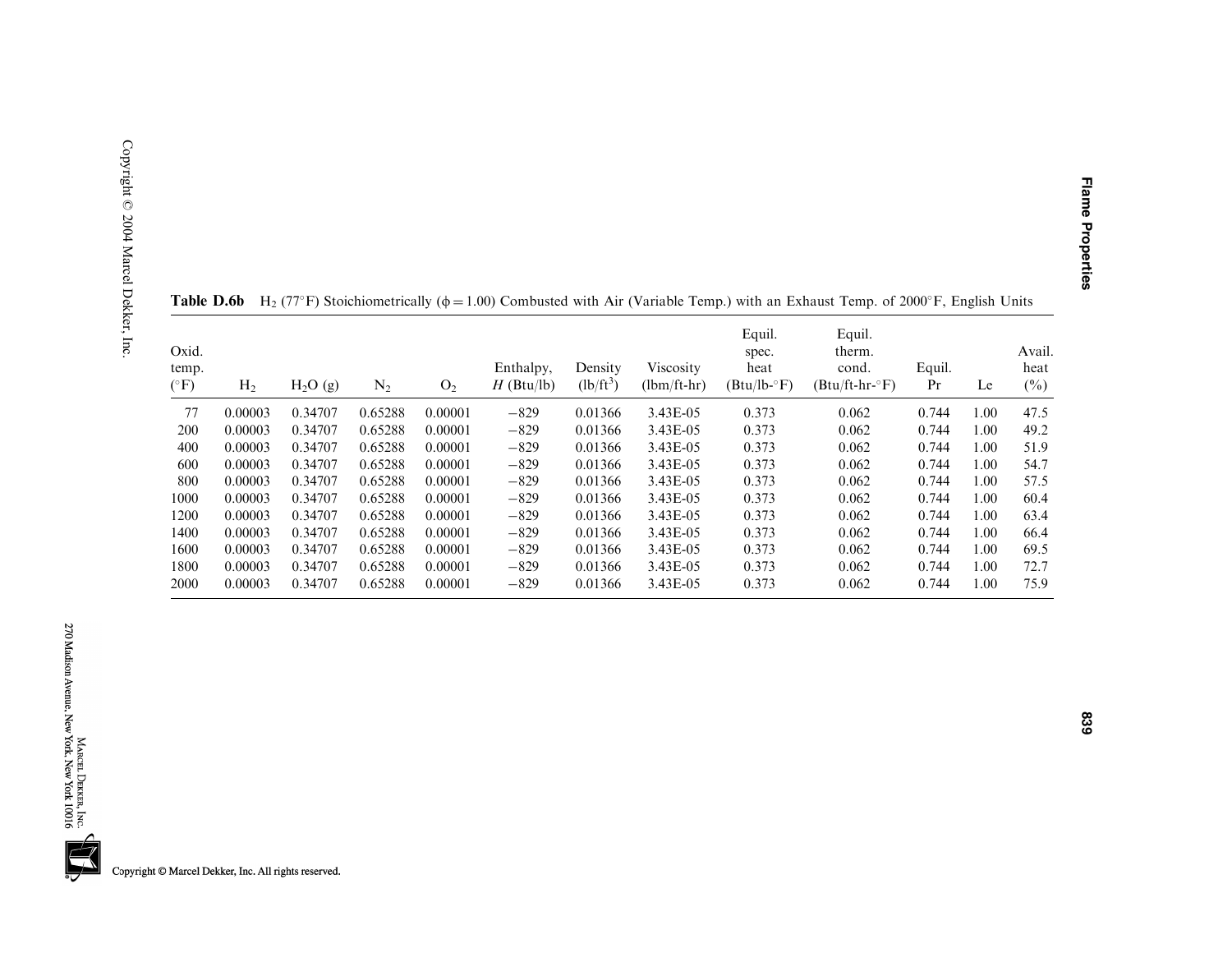**Table D.7a** CH<sub>4</sub> (298 K) Adiabatically and Stoichiometrically ( $\phi$  = 1.00) Combusted with a Variable Composition Oxidizer (298 K), Metric Units

| O <sub>2</sub> | $N_{2}$           | Flame<br>temp.<br>(K) | <sub>CO</sub> | CO <sub>2</sub> | Н | HO <sub>2</sub> | H <sub>2</sub> | H <sub>2</sub> O(g) | NO. | N <sub>2</sub> | $\Omega$ | OН | O <sub>2</sub> | Enthalpy,<br>$H$ (kJ/kg)                                                                                                  | Density<br>$(kg/m^3)$ | Viscosity<br>(kg)<br>m-sec) | heat<br>(kJ)<br>$kg-K$ | Equil. Equil.<br>spec. therm<br>cond.<br>(W/<br>$m-K$ | Equil<br>Pr      | Le |
|----------------|-------------------|-----------------------|---------------|-----------------|---|-----------------|----------------|---------------------|-----|----------------|----------|----|----------------|---------------------------------------------------------------------------------------------------------------------------|-----------------------|-----------------------------|------------------------|-------------------------------------------------------|------------------|----|
|                | 0.21 0.79         |                       |               |                 |   |                 |                |                     |     |                |          |    |                | $0.00893$ $0.08539$ $0.00039$ $0.00000$ $0.00361$ $0.18338$ $0.00197$ $0.70866$ $0.00021$ $0.00291$ $0.00455$ $-2.58E+02$ | 0.150                 | 7.12E-05                    | 2.19                   | 0.248                                                 | 0.630 1.12       |    |
|                | 0.30 0.70         | 2525                  |               |                 |   |                 |                |                     |     |                |          |    |                | $0.03158$ $0.09513$ $0.00312$ $0.00001$ $0.01249$ $0.23302$ $0.00594$ $0.58834$ $0.00204$ $0.01269$ $0.01565$ $-3.56E+02$ | 0.129                 | 7.82E-05                    | 3.63                   | 0.533                                                 | 0.533 1.29       |    |
|                | $0.40 \quad 0.60$ | 2703                  |               |                 |   |                 |                |                     |     |                |          |    |                | $0.05780$ $0.09934$ $0.00884$ $0.00001$ $0.02389$ $0.27268$ $0.00949$ $0.46666$ $0.00616$ $0.02653$ $0.02859$ $-4.57E+02$ | 0.116                 | 8.27E-05                    | 5 27                   | 0.909                                                 | 0.479 1.39       |    |
|                | 0.50 0.50         | 2813                  |               |                 |   |                 |                |                     |     |                |          |    |                | $0.08072$ $0.10220$ $0.01587$ $0.00002$ $0.03474$ $0.30299$ $0.01155$ $0.36006$ $0.01138$ $0.04032$ $0.04013$ $-5.51E+02$ | 0.108                 | 8.57E-05                    | 6.82                   |                                                       | 1.286 0.454 1.44 |    |
|                | 0.60 0.40         | 2889                  |               |                 |   |                 |                |                     |     |                |          |    |                | $0.10031$ $0.10472$ $0.02321$ $0.00003$ $0.04449$ $0.32738$ $0.01231$ $0.26721$ $0.01697$ $0.05312$ $0.05025$ $-6.38E+02$ | 0.102                 | 8.80E-05                    | 828                    |                                                       | 1.646 0.443 1.46 |    |
|                | 0.70 0.30         | 2944                  |               |                 |   |                 |                |                     |     |                |          |    |                | $0.11712$ $0.10704$ $0.03039$ $0.00004$ $0.05311$ $0.34761$ $0.01197$ $0.18615$ $0.02255$ $0.06479$ $0.05922$ $-7.20E+02$ | 0.097                 | 8.99E-05                    | 9.65                   | 1.983                                                 | 0.437 1.46       |    |
|                | 0.80 0.20         | 2988                  |               |                 |   |                 |                |                     |     |                |          |    |                | $0.13168$ 0.10920 0.03721 0.00005 0.06070 0.36473 0.01059 0.11514 0.02798 0.07540 0.06732 -7.97E + 02                     | 0.092                 | 9.14E-05                    |                        | 10.95 2.297 0.436 1.45                                |                  |    |
|                | $0.90 \ 0.10$     | 3023                  |               |                 |   |                 |                |                     |     |                |          |    |                | $0.14438$ $0.11120$ $0.04363$ $0.00006$ $0.06736$ $0.37937$ $0.00789$ $0.05285$ $0.03325$ $0.08515$ $0.07487$ $-8.69E+02$ | 0.089                 | 9.27E-05 12.18              |                        | 2.589 0.436 1.44                                      |                  |    |
|                | 1.00 0.00         | 3054                  |               |                 |   |                 |                |                     |     |                |          |    |                | $0.15534$ $0.11310$ $0.04983$ $0.00007$ $0.07296$ $0.39154$ $0.00000$ $0.00000$ $0.03893$ $0.09486$ $0.08338$ $-9.36E+02$ | 0.086                 | 9.39E-05                    | 13.35                  | 2.868 0.437 1.44                                      |                  |    |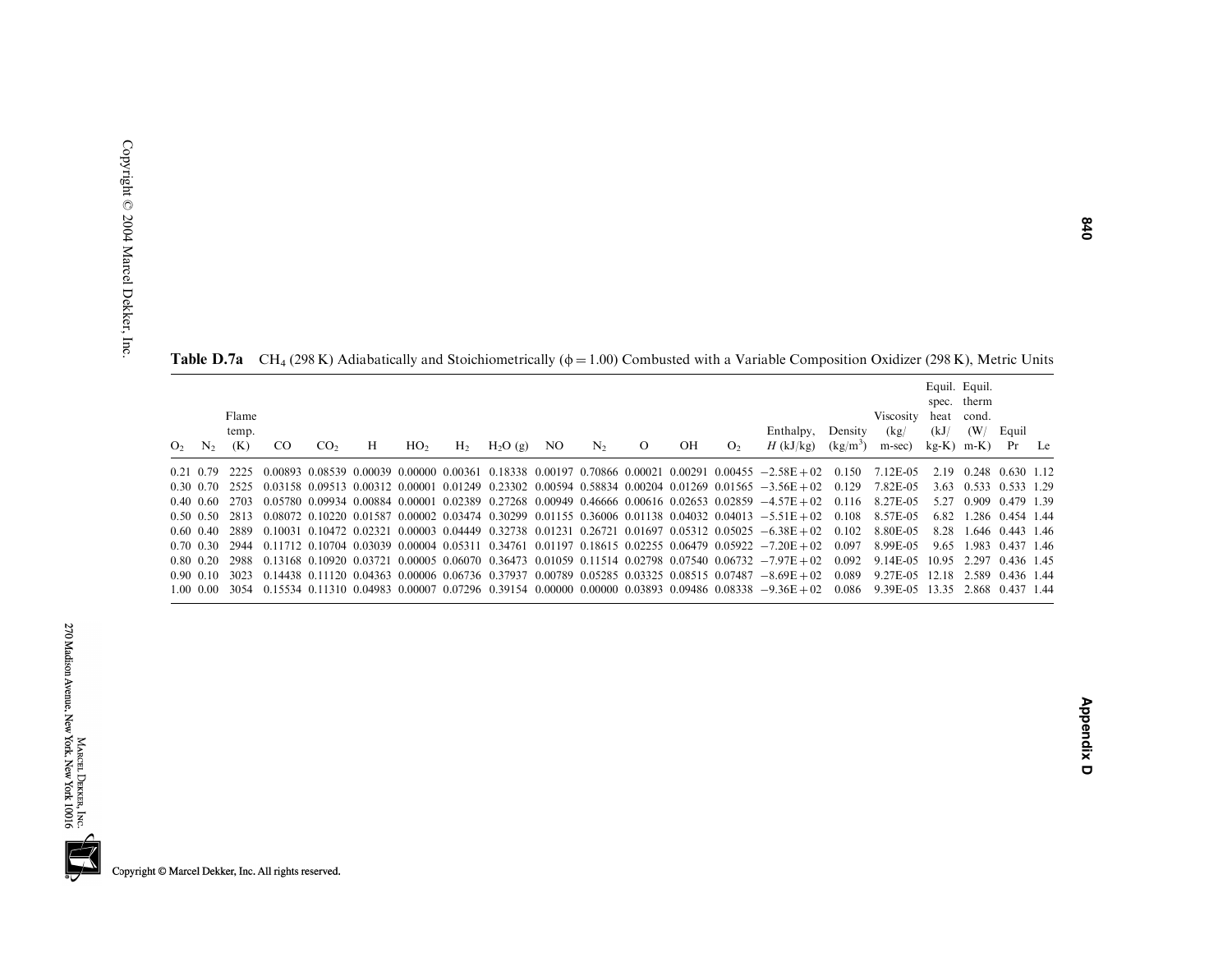**Flame Properties** 

|                |                   |                                 |               |                 |   |                 |                |                                                                                                               |     |                |          |    |                | <b>Table D.</b> 10 CH4 (77 T) Adiabatically and Stolemonicitically ( $\psi$ = 1.00) Combusted with a variable Composition Oxfulzer (77 T), English Units |         |                                                                                                |       |                                                |                   |    |
|----------------|-------------------|---------------------------------|---------------|-----------------|---|-----------------|----------------|---------------------------------------------------------------------------------------------------------------|-----|----------------|----------|----|----------------|----------------------------------------------------------------------------------------------------------------------------------------------------------|---------|------------------------------------------------------------------------------------------------|-------|------------------------------------------------|-------------------|----|
| O <sub>2</sub> | $N_{2}$           | Flame<br>temp.<br>$(^{\circ}F)$ | <sub>CO</sub> | CO <sub>2</sub> | Н | HO <sub>2</sub> | H <sub>2</sub> | $H_2O(g)$                                                                                                     | NO. | N <sub>2</sub> | $\Omega$ | OН | O <sub>2</sub> |                                                                                                                                                          |         | Enthalpy Density Viscosity (Btu/ ft-hr- Equil<br>H (Btu/lb) $(lb/ft^3)$ (lbm/ft-hr) lb-°F) °F) | heat  | Equil.<br>Equil. therm<br>spec. cond.<br>(Btu) | Pr                | Le |
|                | 0.21 0.79         | 3545                            |               |                 |   |                 |                | $0.00893$ $0.08539$ $0.00039$ $0.00000$ $0.00361$ $0.18338$ $0.00197$ $0.70866$ $0.00021$ $0.00291$ $0.00455$ |     |                |          |    |                | $-111$                                                                                                                                                   | 0.00938 | 4.79E-05                                                                                       | 0.524 | 0.143 0.536 1.28                               |                   |    |
|                | $0.30 \quad 0.70$ | 4086                            |               |                 |   |                 |                | 0.03158 0.09513 0.00312 0.00001 0.01249 0.23302 0.00594 0.58834 0.00204 0.01269 0.01565                       |     |                |          |    |                | $-153$                                                                                                                                                   | 0.00805 | 5.26E-05                                                                                       | 0.867 |                                                | 0.308 0.454 1.45  |    |
|                | $0.40 \ \ 0.60$   | 4406                            |               |                 |   |                 |                | 0.05780 0.09934 0.00884 0.00001 0.02389 0.27268 0.00949 0.46666 0.00616 0.02653 0.02859                       |     |                |          |    |                | $-196$                                                                                                                                                   | 0.00726 | 5.56E-05                                                                                       | 258   | 0.525                                          | 0.431 1.49        |    |
|                | $0.50 \ \ 0.50$   | 4604                            |               |                 |   |                 |                | 0.08072 0.10220 0.01587 0.00002 0.03474 0.30299 0.01155 0.36006 0.01138 0.04032 0.04013                       |     |                |          |    |                | $-237$                                                                                                                                                   | 0.00673 | 5.76E-05                                                                                       | .628  |                                                | 0.743 0.429 1.49  |    |
|                | $0.60 \ \ 0.40$   | 4740                            |               |                 |   |                 |                | 0.10031 0.10472 0.02321 0.00003 0.04449 0.32738 0.01231 0.26721 0.01697 0.05312 0.05025                       |     |                |          |    |                | $-274$                                                                                                                                                   | 0.00634 | 5.92E-05                                                                                       | .977  | 0.951                                          | 0.434 1.47        |    |
|                | $0.70 \quad 0.30$ | 4840                            |               |                 |   |                 |                | $0.11712$ $0.10704$ $0.03039$ $0.00004$ $0.05311$ $0.34761$ $0.01197$ $0.18615$ $0.02255$ $0.06479$ $0.05922$ |     |                |          |    |                | $-310$                                                                                                                                                   | 0.00603 | $6.04E-0.5$                                                                                    | 2.305 | 1.146 0.442 1.45                               |                   |    |
|                | $0.80 \quad 0.20$ | 4918                            |               |                 |   |                 |                | 0.13168 0.10920 0.03721 0.00005 0.06070 0.36473 0.01059 0.11514 0.02798 0.07540 0.06732                       |     |                |          |    |                | $-343$                                                                                                                                                   | 0.00577 | 6.15E-05                                                                                       | 2.615 | .327                                           | 0.452 1.43        |    |
|                | 0.90 0.10         | 4981                            |               |                 |   |                 |                | 0.14438 0.11120 0.04363 0.00006 0.06736 0.37937 0.00789 0.05285 0.03325 0.08515 0.07487                       |     |                |          |    |                | $-373$                                                                                                                                                   | 0.00555 | 6.24E-05                                                                                       | 2.908 |                                                | $.496$ 0.462 1.41 |    |
|                | $1.00 \quad 0.00$ | 5037                            |               |                 |   |                 |                | 0.15534 0.11310 0.04983 0.00007 0.07296 0.39154 0.00000 0.00000 0.03893 0.09486 0.08338                       |     |                |          |    |                | $-403$                                                                                                                                                   | 0.00535 | 6.32E-05                                                                                       | 3.189 | .657                                           | $0.472$ 1.40      |    |

|  |  |  | <b>Table D.7b</b> CH <sub>4</sub> (77°F) Adiabatically and Stoichiometrically ( $\phi = 1.00$ ) Combusted with a Variable Composition Oxidizer (77°F), English Units |  |  |  |  |  |  |  |
|--|--|--|----------------------------------------------------------------------------------------------------------------------------------------------------------------------|--|--|--|--|--|--|--|
|--|--|--|----------------------------------------------------------------------------------------------------------------------------------------------------------------------|--|--|--|--|--|--|--|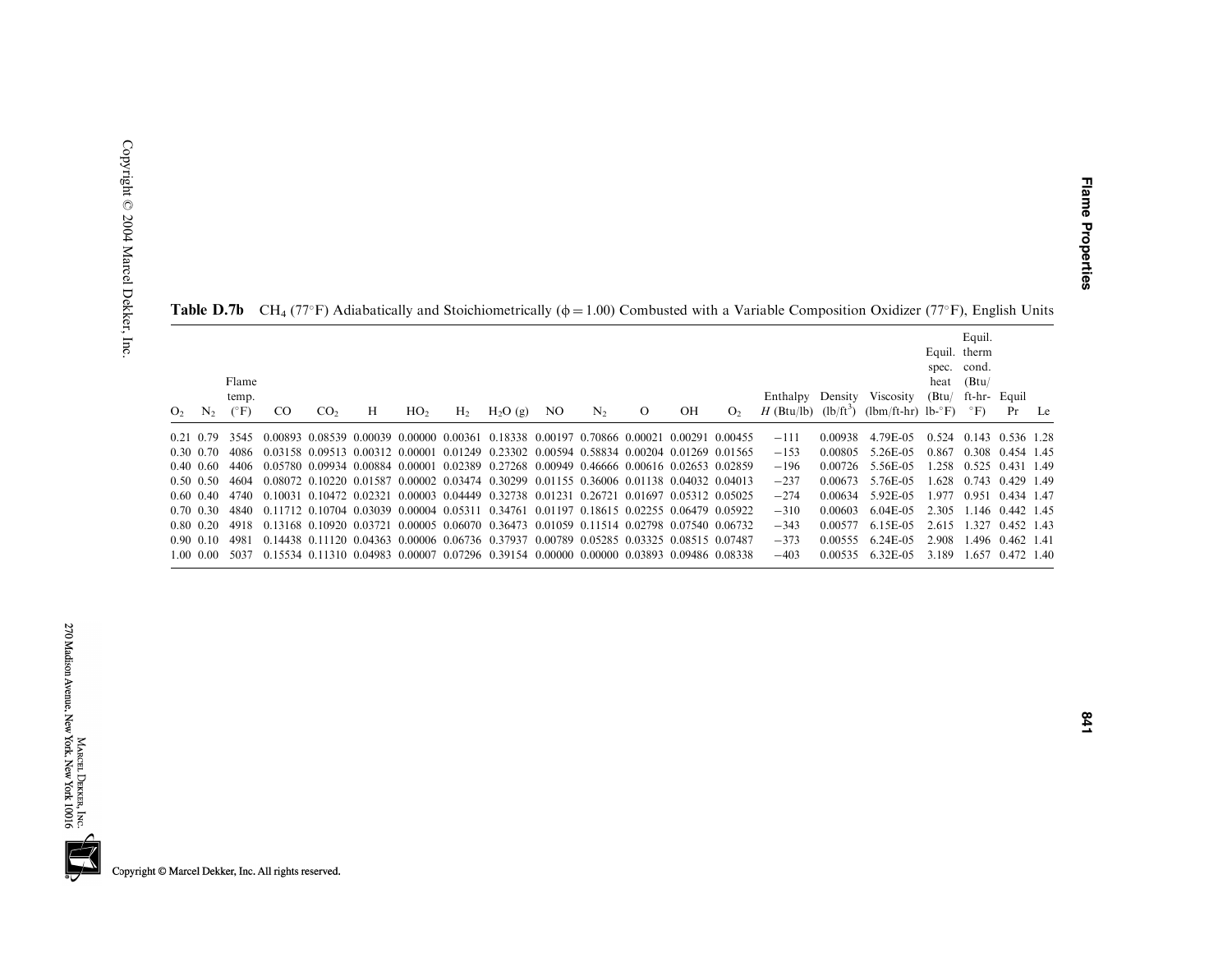|                     |                       |     |                 |                         |                 |                |                                                                                         |                                         |                |          |    |                | <b>Table D.0a</b> CH <sub>4</sub> (270 K) Adiabatically and Stolemonicallearly ( $\psi$ = 1.00) Combusted with All (variable Temp.), initially Omis |                       |                             |                                   |                                                    |              |    |
|---------------------|-----------------------|-----|-----------------|-------------------------|-----------------|----------------|-----------------------------------------------------------------------------------------|-----------------------------------------|----------------|----------|----|----------------|-----------------------------------------------------------------------------------------------------------------------------------------------------|-----------------------|-----------------------------|-----------------------------------|----------------------------------------------------|--------------|----|
| Air<br>temp.<br>(K) | Flame<br>temp.<br>(K) | CO. | CO <sub>2</sub> | Н                       | HO <sub>2</sub> | H <sub>2</sub> | H <sub>2</sub> O(g)                                                                     | NO.                                     | N <sub>2</sub> | $\Omega$ | OH | O <sub>2</sub> | Enthalpy,<br>$H$ (kJ/kg)                                                                                                                            | Density<br>$(kg/m^3)$ | Viscosity<br>(kg)<br>m-sec) | spec.<br>heat<br>(kJ/<br>$kg-K$ ) | Equil. Equil.<br>therm.<br>cond.<br>(W/<br>$m-K$ ) | Equil.<br>Pr | Le |
| 298                 | 2225                  |     |                 |                         |                 |                |                                                                                         |                                         |                |          |    |                | $0.00893$ $0.08539$ $0.00039$ $0.00000$ $0.00361$ $0.18338$ $0.00197$ $0.70866$ $0.00021$ $0.00291$ $0.00455$ $-2.58E+02$                           | 0.150                 | 7.12E-05                    | 2.19                              | 0.248                                              | $0.630$ 1.12 |    |
| 366                 | 2254                  |     |                 |                         |                 |                |                                                                                         |                                         |                |          |    |                | $0.01008$ $0.08415$ $0.00048$ $0.00000$ $0.00404$ $0.18249$ $0.00222$ $0.70782$ $0.00027$ $0.00335$ $0.00510$ $-1.93E+02$                           | 0.148                 | 7.19E-05                    | 2.27                              | 0.262                                              | $0.622$ 1.14 |    |
| 478                 | 2301                  |     |                 |                         |                 |                |                                                                                         |                                         |                |          |    |                | $0.01212$ $0.08193$ $0.00067$ $0.00000$ $0.00482$ $0.18088$ $0.00266$ $0.70631$ $0.00039$ $0.00415$ $0.00607$ $-8.43E+01$                           | 0.145                 | 7.28E-05                    | 2.39                              | 0.286                                              | $0.608$ 1.16 |    |
| 589                 | 2345                  |     |                 |                         |                 |                | 0.01431 0.07955 0.00091 0.00000 0.00566 0.17908 0.00315 0.70464 0.00054 0.00505 0.00711 |                                         |                |          |    |                | $2.52E + 01$                                                                                                                                        | 0.142                 | 7.38E-05                    | 2.52                              | 0.313                                              | 0.595 1.18   |    |
| 700                 | 2389                  |     |                 |                         |                 |                | 0.01665 0.07700 0.00121 0.00000 0.00659 0.17709 0.00367 0.70279 0.00073 0.00605 0.00821 |                                         |                |          |    |                | $1.37E + 02$                                                                                                                                        | 0.139                 | 7.47E-05                    | 2.66                              | 0.342                                              | 0.580 1.21   |    |
| 811                 | 2431                  |     |                 |                         |                 |                | 0.01913 0.07429 0.00159 0.00000 0.00759 0.17488 0.00424 0.70078 0.00098 0.00715 0.00936 |                                         |                |          |    |                | $2.52E + 02$                                                                                                                                        | 0.136                 | 7.56E-05                    | 2.80                              | 0.374                                              | 0.566 1.23   |    |
| 922                 | 2471                  |     |                 |                         |                 |                | 0.02172 0.07146 0.00205 0.00000 0.00867 0.17248 0.00484 0.69860 0.00128 0.00836 0.01055 |                                         |                |          |    |                | $3.70E + 02$                                                                                                                                        | 0.134                 | 7.64E-05                    | 2.95                              | 0.408                                              | 0.552 1.26   |    |
| 1033                | 2511                  |     |                 |                         |                 |                | 0.02437 0.06853 0.00260 0.00000 0.00981 0.16987 0.00547 0.69627 0.00165 0.00966 0.01177 |                                         |                |          |    |                | $4.90E + 02$                                                                                                                                        | 0.131                 | 7.72E-05                    | 3.10                              | 0.445                                              | 0.538 1.29   |    |
| 1144                | 2550                  |     |                 |                         |                 |                | 0.02706 0.06556 0.00325 0.00000 0.01102 0.16708 0.00612 0.69380 0.00208 0.01103 0.01299 |                                         |                |          |    |                | $6.12E + 02$                                                                                                                                        | 0.129                 | 7.80E-05                    | 3.26                              | 0.484                                              | 0.524 1.32   |    |
| 1255                | 2587                  |     |                 |                         |                 |                | 0.02975 0.06257 0.00400 0.00000 0.01228 0.16411                                         | 0.00679 0.69120 0.00259 0.01248 0.01420 |                |          |    |                | $7.36E + 02$                                                                                                                                        | 0.126                 | 7.87E-05                    | 3.41                              | 0.526                                              | 0.511 1.34   |    |
| 1366                | 2623                  |     |                 | 0.03242 0.05958 0.00487 |                 |                | 0.00001 0.01360 0.16098 0.00747 0.68849 0.00318 0.01399 0.01540                         |                                         |                |          |    |                | $8.62E + 02$                                                                                                                                        | 0.124                 | 7.95E-05                    | 3.57                              | 0.569                                              | 0.498 1.37   |    |

**Table D.8a** CH<sub>4</sub> (298 K) Adiabatically and Stoichiometrically ( $\phi = 1.00$ ) Combusted with Air (Variable Temp.), Metric Units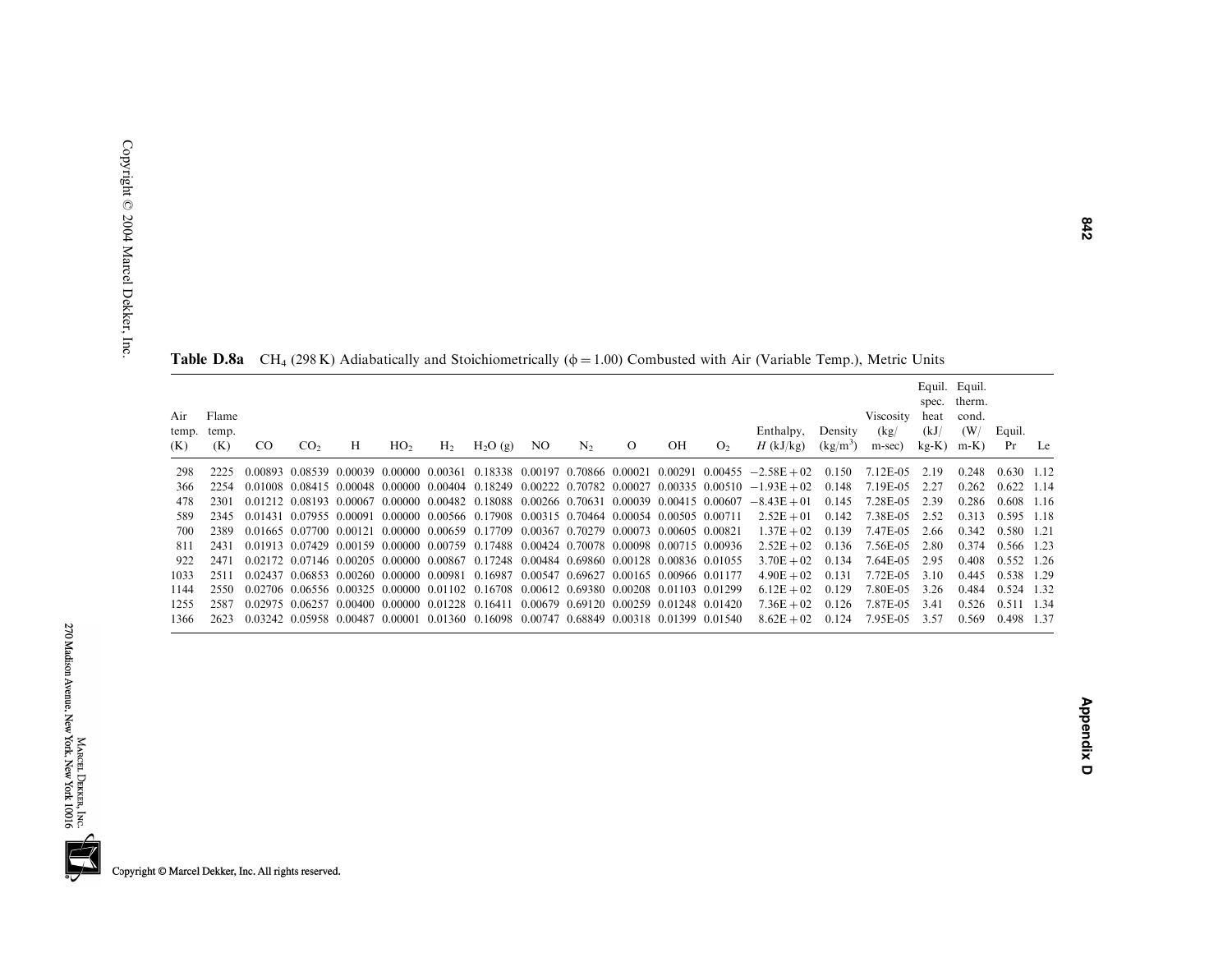| Air<br>temp.<br>$(^{\circ}F)$ | Flame<br>temp.<br>$(^{\circ}F)$ | <sub>CO</sub> | CO <sub>2</sub>         | Н                                       | HO <sub>2</sub> | H <sub>2</sub> | H <sub>2</sub> O(g)                                                                     | NO.                                     | N <sub>2</sub>                          | $\Omega$                | OН              | O <sub>2</sub> | Enthalpy, Density<br>$H$ (Btu/lb) | $(lb/ft^3)$ | Viscosity<br>(lbm)<br>$ft-hr)$ | Equil.<br>spec.<br>heat<br>(Btu)<br>$lb - F$ | Equil.<br>therm.<br>cond.<br>(Btu)<br>ft-hr-<br>$\circ$ F) | Equil.<br>Pr | Le    |
|-------------------------------|---------------------------------|---------------|-------------------------|-----------------------------------------|-----------------|----------------|-----------------------------------------------------------------------------------------|-----------------------------------------|-----------------------------------------|-------------------------|-----------------|----------------|-----------------------------------|-------------|--------------------------------|----------------------------------------------|------------------------------------------------------------|--------------|-------|
|                               | 3545                            | 0.00893       | 0.08539                 |                                         |                 |                | 0.00039 0.00000 0.00361 0.18338 0.00197 0.70866 0.00021                                 |                                         |                                         |                         | 0.00291 0.00455 |                | $-111$                            |             | 0.00938 4.79E-05               | 0.524                                        | 0.143                                                      | $0.630$ 1.12 |       |
| 200                           | 3598                            | 0.01008       |                         |                                         |                 |                | 0.08415 0.00048 0.00000 0.00404 0.18249                                                 | 0.00222 0.70782 0.00027                 |                                         |                         | 0.00335 0.00510 |                | $-83$                             |             | 0.00925 4.83E-05 0.541         |                                              | 0.151                                                      | 0.622        | 1 1 4 |
| 400                           | 3682                            | 0.01212       | 0.08193                 | 0.00067                                 |                 |                | 0.00000 0.00482 0.18088 0.00266 0.70631                                                 |                                         |                                         | 0.00039                 | 0.00415 0.00607 |                | $-36$                             | 0.00904     | 4.90E-05                       | 0.571                                        | 0.165                                                      | 0.608        | 1.16  |
| 600                           | 3762                            | 0.01431       | 0.07955 0.00091         |                                         |                 |                | 0.00000 0.00566 0.17908 0.00315 0.70464 0.00054 0.00505 0.00711                         |                                         |                                         |                         |                 |                | 11                                | 0.00886     | 4.96E-05                       | 0.603                                        | 0.181                                                      | 0.595        | -118  |
| 800                           | 3840                            |               | 0.01665 0.07700 0.00121 |                                         |                 |                | 0.00000 0.00659 0.17709 0.00367 0.70279                                                 |                                         |                                         | 0.00073 0.00605 0.00821 |                 |                | 59                                |             | 0.00868 5.02E-05               | 0.636                                        | 0.198                                                      | 0.580 1.21   |       |
| 1000                          | 3915                            |               |                         |                                         |                 |                | 0.01913 0.07429 0.00159 0.00000 0.00759 0.17488 0.00424 0.70078 0.00098 0.00715 0.00936 |                                         |                                         |                         |                 |                | 108                               | 0.00850     | 5.08E-05                       | 0.670                                        | 0.216                                                      | 0.566 1.23   |       |
| 1200                          | 3989                            |               |                         | 0.02172 0.07146 0.00205 0.00000 0.00867 |                 |                | 0.17248                                                                                 | 0.00484 0.69860 0.00128 0.00836 0.01055 |                                         |                         |                 |                | 159                               |             | 0.00834 5.14E-05               | 0.705                                        | 0.236                                                      | $0.552$ 1.26 |       |
| 1400                          | 4060                            | 0.02437       |                         | 0.06853 0.00260 0.00000 0.00981         |                 |                | 0.16987                                                                                 |                                         | 0.00547 0.69627                         | 0.00165 0.00966 0.01177 |                 |                | 211                               |             | 0.00819 5.19 E-05              | 0.741                                        | 0.257                                                      | 0.538        | 1.29  |
| 1600                          | 4129                            |               |                         |                                         |                 |                | 0.02706 0.06556 0.00325 0.00000 0.01102 0.16708 0.00612 0.69380 0.00208 0.01103 0.01299 |                                         |                                         |                         |                 |                | 263                               |             | $0.00804$ 5.25 E-05            | 0.778                                        | 0.280                                                      | 0.524        | 1.32  |
| 1800                          | 4196                            |               | 0.02975 0.06257         | 0.00400 0.00000 0.01228 0.16411         |                 |                |                                                                                         |                                         | 0.00679 0.69120 0.00259 0.01248 0.01420 |                         |                 |                | 317                               | 0.00790     | 5.30E-05                       | 0.815                                        | 0.304                                                      | 0.511        | 1.34  |
| 2000                          | 4261                            | 0.03242       | 0.05958                 | 0.00487                                 | 0.00001         |                | 0.01360 0.16098 0.00747                                                                 |                                         | 0.68849 0.00318 0.01399 0.01540         |                         |                 |                | 371                               |             | 0.00776 5.34E-05               | 0.852                                        | 0.329                                                      | 0.498        | 1.37  |

| <b>Table D.8b</b> CH <sub>4</sub> (77°F) Adiabatically and Stoichiometrically ( $\phi$ = 1.00) Combusted with Air (Variable Temp.), English Units |
|---------------------------------------------------------------------------------------------------------------------------------------------------|
|---------------------------------------------------------------------------------------------------------------------------------------------------|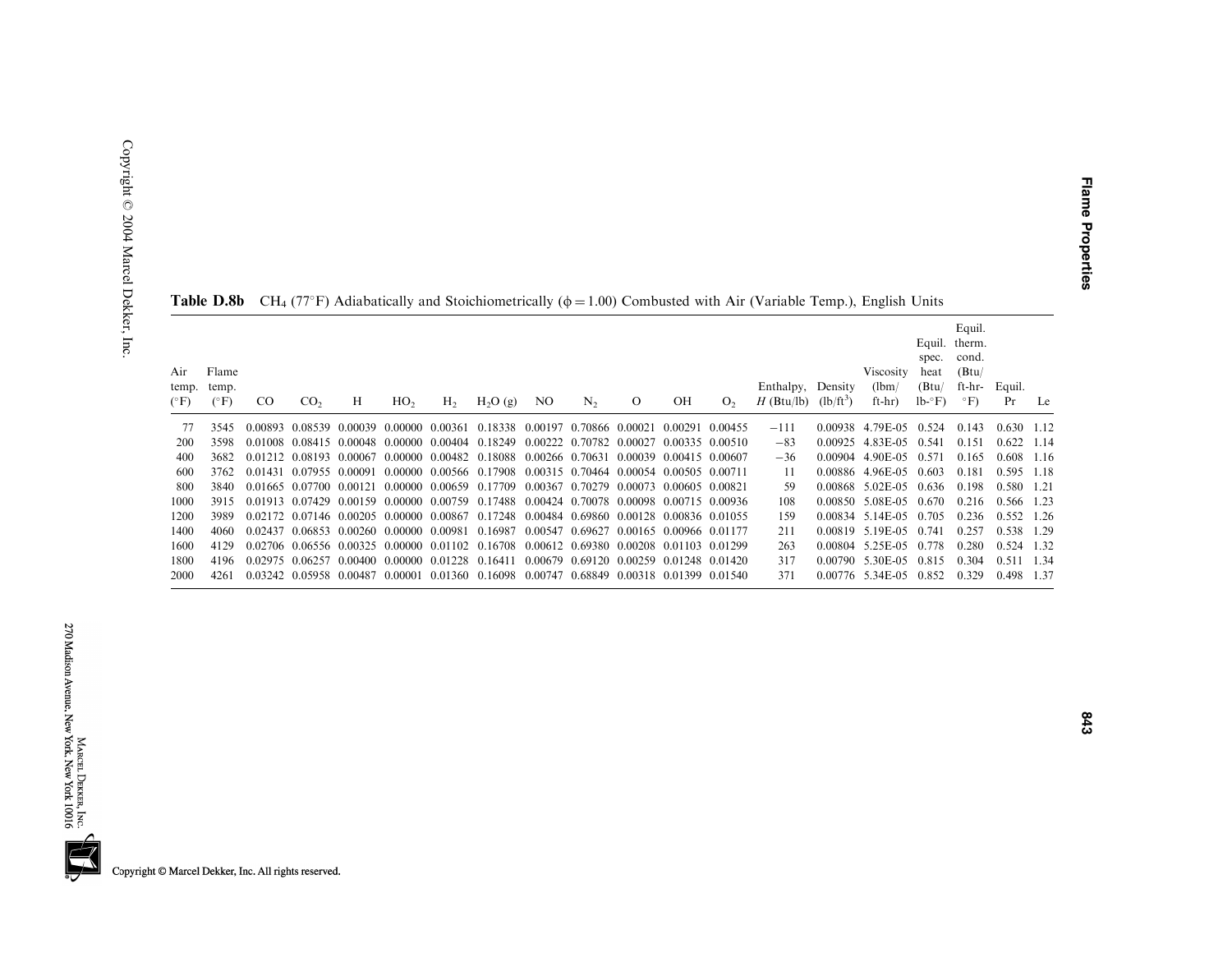| Fuel<br>temp.<br>(K) | Flame<br>temp.<br>(K) | $_{\rm CO}$ | CO <sub>2</sub> | Н       | H <sub>2</sub> | H <sub>2</sub> O(g)     | NO.                             | N <sub>2</sub>  | $\Omega$ | OН                      | O <sub>2</sub> | Enthalpy,<br>$H$ (kJ/kg)                                                | Density<br>$(kg/m^3)$ | <b>Viscosity</b><br>$(kg/m-sec)$ | spec.<br>heat<br>(kJ)<br>$kg-K$ ) | Equil. Equil.<br>therm.<br>cond.<br>(W/<br>$m-K$ ) | Equil.<br>Pr | Le   |
|----------------------|-----------------------|-------------|-----------------|---------|----------------|-------------------------|---------------------------------|-----------------|----------|-------------------------|----------------|-------------------------------------------------------------------------|-----------------------|----------------------------------|-----------------------------------|----------------------------------------------------|--------------|------|
| 298                  | 2225                  | 0.00893     | 0.08539         | 0.00039 | 0.00361        |                         | 0.18338 0.00197 0.70866 0.00021 |                 |          | 0.00291 0.00455         |                | $-2.58E + 02$                                                           | 0.150                 | 7.12E-05                         | 2.19                              | 0.248                                              | 0.630        | 1.12 |
| 311                  | 2226                  | 0.00896     | 0.08536         | 0.00039 | 0.00362        | 0.18336 0.00197 0.70864 |                                 |                 | 0.00021  |                         |                | $0.00292$ $0.00456$ $-2.56E+02$                                         | 0.150                 | 7.13E-05                         | 2.19                              | 0.248                                              | 0.630        | 1.12 |
| 366                  | 2229                  | 0.00908     | 0.08523         | 0.00040 | 0.00366        | 0.18327                 |                                 |                 |          |                         |                | $0.00200$ $0.70856$ $0.00022$ $0.00297$ $0.00462$ $-2.49E+02$           | 0.150                 | 7.13E-05                         | 2.20                              | 0.250                                              | 0.629        | 1.13 |
| 422                  | 2233                  | 0.00922     | 0.08508         | 0.00041 | 0.00371        |                         |                                 |                 |          |                         |                | $0.18316$ $0.00203$ $0.70846$ $0.00023$ $0.00302$ $0.00468$ $-2.41E+02$ | 0.150                 | 7.14E-05                         | 2.21                              | 0.251                                              | 0.628        | 1.13 |
| 478                  | 2236                  | 0.00936     | 0.08492         | 0.00042 | 0.00377        | 0.18305                 |                                 |                 |          |                         |                | $0.00206$ $0.70835$ $0.00023$ $0.00308$ $0.00476$ $-2.33E+02$           | 0.149                 | 7.15E-05                         | 2.22                              | 0.253                                              | 0.627        | 1.13 |
| 533                  | 2240                  | 0.00952     | 0.08475         | 0.00043 | 0.00383        | 0.18293 0.00209 0.70823 |                                 |                 |          | 0.00024 0.00313 0.00483 |                | $-2.24E + 02$                                                           | 0.149                 | 7.16E-05                         | 2.23                              | 0.255                                              | 0.626        | 1.13 |
| 589                  | 2245                  | 0.00969     | 0.08457         | 0.00045 | 0.00389        | 0.18280 0.00213 0.70811 |                                 |                 |          | 0.00025 0.00320 0.00491 |                | $-2.14E + 02$                                                           | 0.149                 | 7.17E-05                         | 2.24                              | 0.257                                              | 0.625        | 1.13 |
| 644                  | 2249                  | 0.00987     | 0.08437         | 0.00046 | 0.00396        |                         |                                 |                 |          |                         |                | $0.18266$ $0.00217$ $0.70798$ $0.00026$ $0.00327$ $0.00500$ $-2.04E+02$ | 0.149                 | 7.18E-05                         | 2.25                              | 0.259                                              | 0.624        | 1.13 |
| 700                  | 2254                  | 0.01007     | 0.08416         | 0.00048 | 0.00404        | 0.18250                 | 0.00221                         | 0.70783         |          | 0.00027 0.00334 0.00509 |                | $-1.93E + 02$                                                           | 0.148                 | 7.19E-05                         | 2.26                              | 0.262                                              | 0.622        | 1.14 |
| 755                  | 2259                  | 0.01027     | 0.08394         | 0.00050 | 0.00412        | 0.18234                 | 0.00226                         | 0.70768         |          | 0.00028 0.00342         | 0.00519        | $-1.82E + 02$                                                           | 0.148                 | 7.20E-05                         | 2.28                              | 0.264                                              | 0.621        | 1.14 |
| 811                  | 2264                  | 0.01050     | 0.08369         | 0.00052 | 0.00420        | 0.18217                 | 0.00231                         | 0.70752 0.00029 |          |                         |                | $0.00351$ $0.00530$ $-1.70E + 02$                                       | 0.147                 | 7.21E-05                         | 2.29                              | 0.267                                              | 0.619        | 1.14 |

**Table D.9a** CH<sub>4</sub> (Variable Temp.) Adiabatically and Stoichiometrically ( $\phi$  = 1.00) Combusted with Air (298 K), Metric Units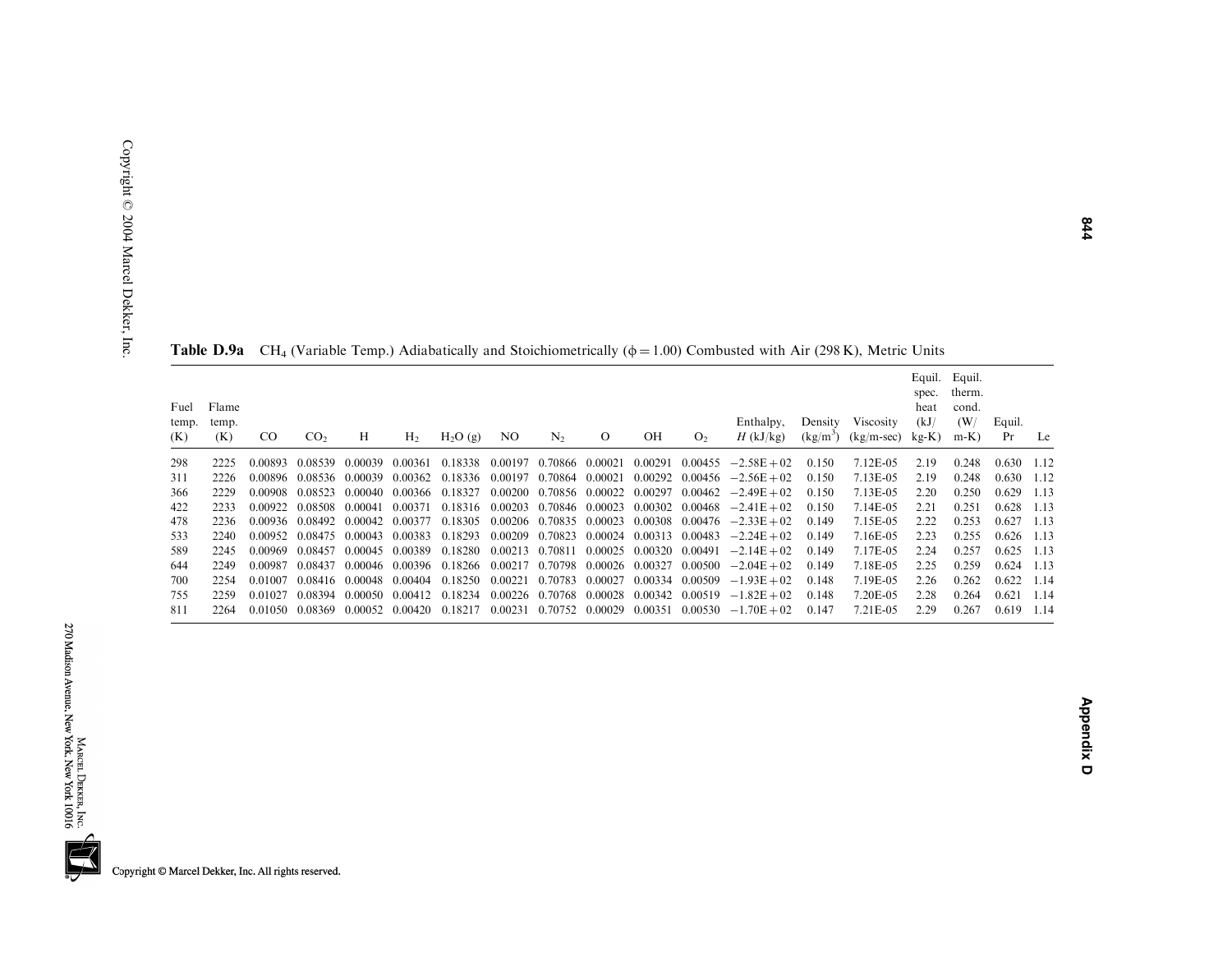| Fuel<br>temp.<br>$(^{\circ}F)$ | Flame<br>temp.<br>$(^{\circ}F)$ | CO.     | CO <sub>2</sub> | Н                               | H <sub>2</sub> | H <sub>2</sub> O(g)                             | NO.     | N <sub>2</sub>          | $\Omega$ | OН      | O <sub>2</sub> | Enthalpy,<br>$H$ (Btu/lb) | Density<br>$(lb/ft^3)$ | <b>Viscosity</b><br>$(lbm/ft-hr)$ lb- $\degree$ F) | Equil.<br>spec.<br>heat<br>(Btu) | Equil.<br>therm.<br>cond.<br>(Btu)<br>ft-hr-°F) | Equil.<br>Pr | Le    |
|--------------------------------|---------------------------------|---------|-----------------|---------------------------------|----------------|-------------------------------------------------|---------|-------------------------|----------|---------|----------------|---------------------------|------------------------|----------------------------------------------------|----------------------------------|-------------------------------------------------|--------------|-------|
| 77                             | 2225                            | 0.00893 | 0.08539         | - 0.00039                       | 0.00361        | 0.18338 0.00197                                 |         | 0.70866 0.00021         |          | 0.00291 | 0.00455        | $-111$                    | 0.00938                | 4.79E-05                                           | 0.524                            | 0.143                                           | 0.630        | -1.12 |
| 100                            | 2226                            |         |                 | 0.00896 0.08536 0.00039         |                | 0.00362 0.18336 0.00197 0.70864 0.00021         |         |                         |          | 0.00292 | 0.00456        | $-110$                    | 0.00938                | 4.79E-05                                           | 0.524                            | 0.143                                           | 0.630        | -1.12 |
| 200                            | 2229                            | 0.00908 | 0.08523         | 0.00040                         | 0.00366        | 0.18327                                         |         | 0.00200 0.70856 0.00022 |          | 0.00297 | 0.00462        | $-107$                    | 0.00936                | 4.80E-05                                           | 0.526                            | 0.144                                           | 0.629        | 1.13  |
| 300                            | 2233                            | 0.00922 | 0.08508         | 0.00041                         | 0.00371        | 0.18316 0.00203                                 |         | 0.70846 0.00023         |          | 0.00302 | 0.00468        | $-104$                    | 0.00935                | 4.80E-05                                           | 0.528                            | 0.145                                           | 0.628        | 1.13  |
| 400                            | 2236                            |         |                 | 0.00936 0.08492 0.00042 0.00377 |                | 0.18305                                         |         | 0.00206 0.70835 0.00023 |          | 0.00308 | 0.00476        | $-100$                    | 0.00933                | 4.81E-05                                           | 0.530                            | 0.146                                           | 0.627        | 1.13  |
| 500                            | 2240                            | 0.00952 | 0.08475         | 0.00043                         | 0.00383        | 0.18293                                         | 0.00209 | 0.70823                 | 0.00024  | 0.00313 | 0.00483        | $-96$                     | 0.00931                | 4.81E-05                                           | 0.533                            | 0.147                                           | 0.626        | 1.13  |
| 600                            | 2245                            | 0.00969 | 0.08457         | 0.00045                         | 0.00389        | 0.18280 0.00213 0.70811                         |         |                         | 0.00025  | 0.00320 | 0.00491        | $-92$                     | 0.00929                | 4.82E-05                                           | 0.535                            | 0.149                                           | 0.625        | 1.13  |
| 700                            | 2249                            | 0.00987 | 0.08437         |                                 |                | 0.00046 0.00396 0.18266 0.00217 0.70798 0.00026 |         |                         |          | 0.00327 | 0.00500        | $-88$                     | 0.00927                | 4.83E-05                                           | 0.538                            | 0.150                                           | 0.624        | 1.13  |
| 800                            | 2254                            | 0.01007 |                 | 0.08416 0.00048                 | 0.00404        | 0.18250 0.00221                                 |         | 0.70783 0.00027         |          | 0.00334 | 0.00509        | $-83$                     | 0.00925                | 4.83E-05                                           | 0.541                            | 0.151                                           | 0.622        | 1.14  |
| 900                            | 2259                            | 0.01027 | 0.08394         | 0.00050 0.00412                 |                | 0.18234                                         |         | 0.00226 0.70768 0.00028 |          | 0.00342 | 0.00519        | $-78$                     | 0.00923                | 4.84E-05                                           | 0.544                            | 0.153                                           | 0.621        | -1.14 |
| 1000                           | 2264                            |         | 0.01050 0.08369 | 0.00052 0.00420                 |                | 0.18217                                         | 0.00231 | 0.70752 0.00029         |          | 0.00351 | 0.00530        | $-73$                     | 0.00920                | 4.85E-05                                           | 0.547                            | 0.154                                           | 0.619        | -1.14 |

|  | <b>Table D.9b</b> CH <sub>4</sub> (Variable Temp.) Adiabatically and Stoichiometrically ( $\phi$ = 1.00) Combusted with Air (77°F), English Units |  |  |  |  |  |  |  |  |  |
|--|---------------------------------------------------------------------------------------------------------------------------------------------------|--|--|--|--|--|--|--|--|--|
|--|---------------------------------------------------------------------------------------------------------------------------------------------------|--|--|--|--|--|--|--|--|--|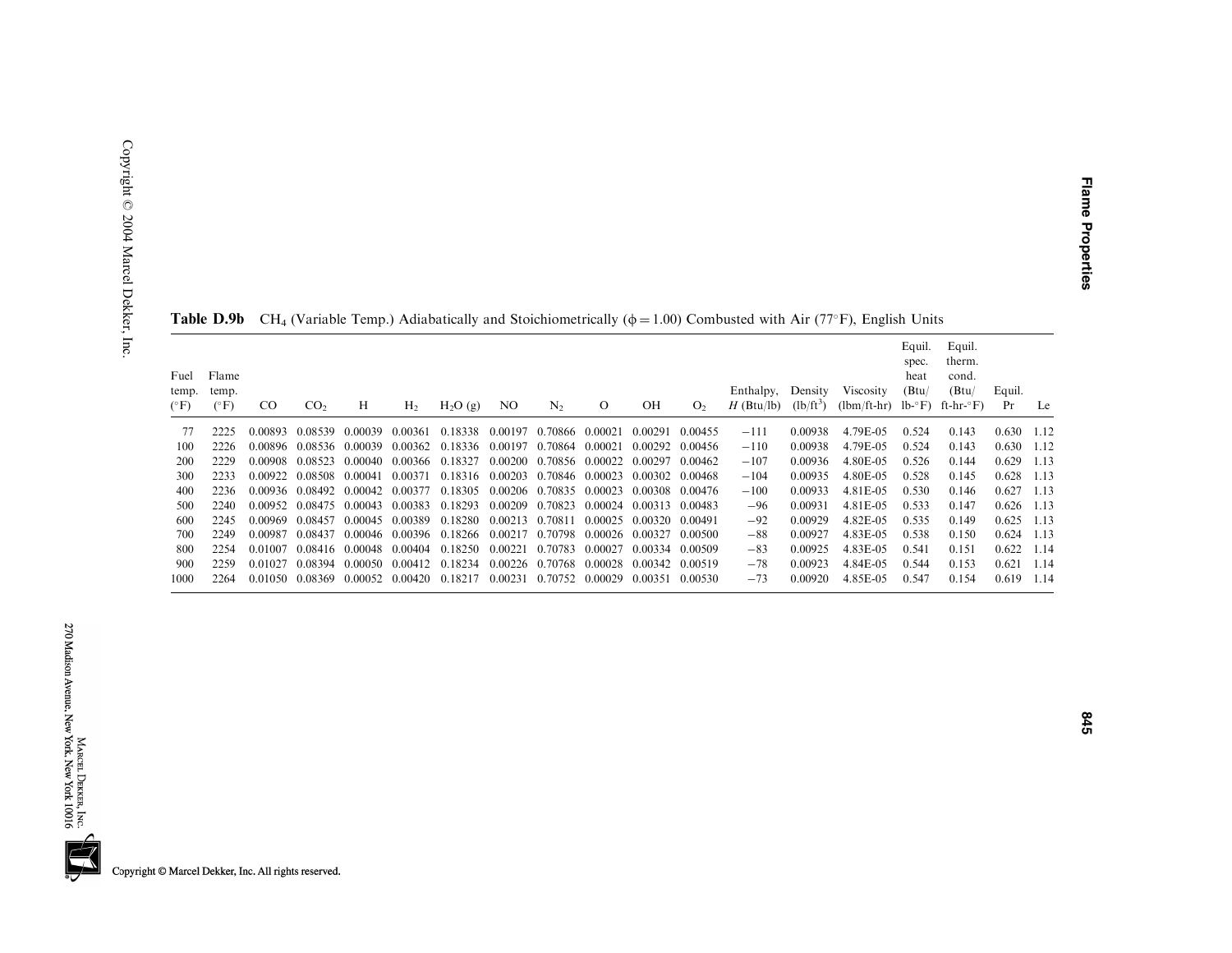| Gas<br>temp.<br>(K) | $_{\rm CO}$ | CO <sub>2</sub> | H                                       | H <sub>2</sub> | $H_2O(g)$                                       | NO.                                     | N <sub>2</sub>          | $\Omega$ | OH | O <sub>2</sub>                                    | Enthalpy,<br>$H$ (kJ/kg)                                                                                        |       | Density Viscosity<br>$(kg/m3)$ (kg/m-sec) (kJ/kg-K) | Equil.<br>spec.<br>heat | Equil.<br>therm.<br>cond.<br>$(W/m-K)$ | Equil.<br>Pr | Le   | Avail.<br>heat<br>$($ %) |
|---------------------|-------------|-----------------|-----------------------------------------|----------------|-------------------------------------------------|-----------------------------------------|-------------------------|----------|----|---------------------------------------------------|-----------------------------------------------------------------------------------------------------------------|-------|-----------------------------------------------------|-------------------------|----------------------------------------|--------------|------|--------------------------|
| 366                 |             | 0.00000 0.09502 | 0.00000 0.00000                         |                | 0.19004                                         |                                         |                         |          |    | $0.00000$ $0.71493$ $0.00000$ $0.00000$ $0.00000$ | $-2.94E + 03$                                                                                                   | 0.920 | 1.89E-05                                            | 1.13                    | 0.027                                  | 0.782        | 1.00 | 87.6                     |
| 478                 |             |                 | $0.00000$ $0.09502$ $0.00000$ $0.00000$ |                | 0.19004                                         |                                         |                         |          |    | $0.00000$ $0.71493$ $0.00000$ $0.00000$ $0.00000$ | $-2.81E + 03$                                                                                                   | 0.705 | 2.35E-05                                            | 1.15                    | 0.035                                  | 0.772        | 1.00 | 83.5                     |
| 589                 |             |                 | $0.00000$ $0.09502$ $0.00000$ $0.00000$ |                | 0.19005                                         |                                         |                         |          |    | $0.00000$ $0.71493$ $0.00000$ $0.00000$ $0.00000$ | $-2.68E + 03$                                                                                                   | 0.572 | 2.77E-05                                            | 1.19                    | 0.043                                  | 0.766        | 1.00 | 79.2                     |
| 700                 |             |                 | 0.00000 0.09502 0.00000                 | 0.00000        | 0.19005                                         |                                         |                         |          |    | 0.00000 0.71493 0.00000 0.00000 0.00000           | $-2.55E + 03$                                                                                                   | 0.481 | 3.16E-05                                            | 1.22                    | 0.051                                  | 0.761        | 1.00 | 74.8                     |
| 811                 | 0.00000     |                 | 0.09502 0.00000 0.00000                 |                | 0.19005                                         |                                         |                         |          |    | 0.00000 0.71493 0.00000 0.00000 0.00000           | $-2.41E + 03$                                                                                                   | 0.415 | 3.53E-05                                            | 1.26                    | 0.059                                  | 0.756        | 1.00 | 70.3                     |
| 922                 |             |                 | 0.00000 0.09502 0.00000 0.00000         |                | 0.19005                                         |                                         |                         |          |    | $0.00000$ $0.71493$ $0.00000$ $0.00000$ $0.00000$ | $-2.27E + 03$                                                                                                   | 0.365 | 3.87E-05                                            | 1.29                    | 0.067                                  | 0.751        | 1.00 | 65.7                     |
| 1033                |             |                 | 0.00000 0.09502 0.00000 0.00000         |                | 0.19005                                         |                                         |                         |          |    |                                                   | $0.00000$ $0.71493$ $0.00000$ $0.00000$ $0.00000$ $-2.13E+03$                                                   | 0.326 | 4.21E-05                                            | 1.33                    | 0.075                                  | 0.747        | 1.00 | 61.0                     |
| 1144                |             |                 | $0.00000$ $0.09502$ $0.00000$ $0.00000$ |                | 0.19005                                         |                                         |                         |          |    | 0.00000 0.71493 0.00000 0.00000 0.00000           | $-1.98E + 03$                                                                                                   | 0.294 | 4.52E-05                                            | 1.35                    | 0.082                                  | 0.744        | 1.00 | 56.1                     |
| 1255                |             |                 | 0.00000 0.09502 0.00000 0.00000         |                | 0.19005                                         | 0.00000 0.71493 0.00000 0.00000 0.00000 |                         |          |    |                                                   | $-1.82E + 03$                                                                                                   | 0.268 | 4.83E-05                                            | 1.38                    | 0.090                                  | 0.741        | 1.00 | 51.1                     |
| 1366                | 0.00001     |                 | 0.09501 0.00000 0.00001                 |                | 0.19003                                         |                                         |                         |          |    | $0.00000$ $0.71492$ $0.00000$ $0.00000$ $0.00001$ | $-1.67E + 03$                                                                                                   | 0.247 | 5.12E-05                                            | 1.40                    | 0.097                                  | 0.738        | 1.00 | 46.1                     |
| 1478                | 0.00005     |                 | 0.09496 0.00000 0.00004                 |                | 0.18999                                         | 0.00002 0.71489 0.00000 0.00001         |                         |          |    | 0.00004                                           | $-1.51E + 03$                                                                                                   | 0.228 | 5.40E-05                                            | 1.43                    | 0.106                                  | 0.732        | 1.00 | 40.9                     |
| 1589                |             |                 | 0.00016 0.09485 0.00000 0.00011         |                | 0.18989                                         |                                         |                         |          |    | 0.00004 0.71481 0.00000 0.00003 0.00010           | $-1.35E + 03$                                                                                                   | 0.212 | 5.68E-05                                            | 1.46                    | 0.114                                  | 0.728        | 1.00 | 35.7                     |
| 1700                | 0.00041     |                 | 0.09458 0.00000 0.00024 0.18969         |                |                                                 | 0.00010 0.71463 0.00000 0.00010 0.00025 |                         |          |    |                                                   | $-1.19E + 03$                                                                                                   | 0.198 | 5.94E-05                                            | 1.51                    | 0.125                                  | 0.719        | 1.01 | 30.3                     |
| 1811                |             | 0.00092 0.09403 | 0.00001                                 | 0.00048        | 0.18929                                         | $0.00022$ $0.71427$ $0.00000$ $0.00023$ |                         |          |    | 0.00054                                           | $-1.01E + 03$                                                                                                   | 0.186 | 6.20E-05                                            | 1.58                    | 0.138                                  | 0.710        | 1.02 | 24.7                     |
| 1922                |             | 0.00190 0.09298 | 0.00003                                 | 0.00090        | 0.18858 0.00044 0.71360 0.00001 0.00051         |                                         |                         |          |    | 0.00105                                           | $-8.34E + 02$                                                                                                   | 0.175 | 6.46E-05                                            | 1.67                    | 0.155                                  | 0.698        | 1.03 | 18.8                     |
| 2033                | 0.00357     | 0.09118 0.00008 |                                         | 0.00157        | 0.18736 0.00081                                 |                                         | 0.71245 0.00004 0.00103 |          |    | 0.00191                                           | $-6.40E + 02$                                                                                                   | 0.165 | 6.71E-05                                            | 1.82                    | 0.181                                  | 0.675        | 1.06 | 12.5                     |
| 2144                | 0.00622     | 0.08832         | 0.00021                                 | 0.00259        | 0.18542 0.00138 0.71060 0.00011 0.00193 0.00323 |                                         |                         |          |    |                                                   | $-4.28E + 02$                                                                                                   | 0.156 | 6.95E-05                                            | 2.01                    | 0.215                                  | 0.651        | 1.09 | 5.6                      |
| 2255                |             |                 |                                         |                |                                                 |                                         |                         |          |    |                                                   | $0.00893$ $0.08539$ $0.00039$ $0.00361$ $0.18338$ $0.00197$ $0.70866$ $0.00021$ $0.00291$ $0.00455$ $-2.58E+02$ | 0.150 | 7.12E-05                                            | 2.19                    | 0.248                                  | 0.630        | 1.12 | 0.0                      |

**Table D.10a** CH<sub>4</sub> (298 K) Stoichiometrically ( $\phi$  = 1.00) Combusted with Air (298 K), Metric Units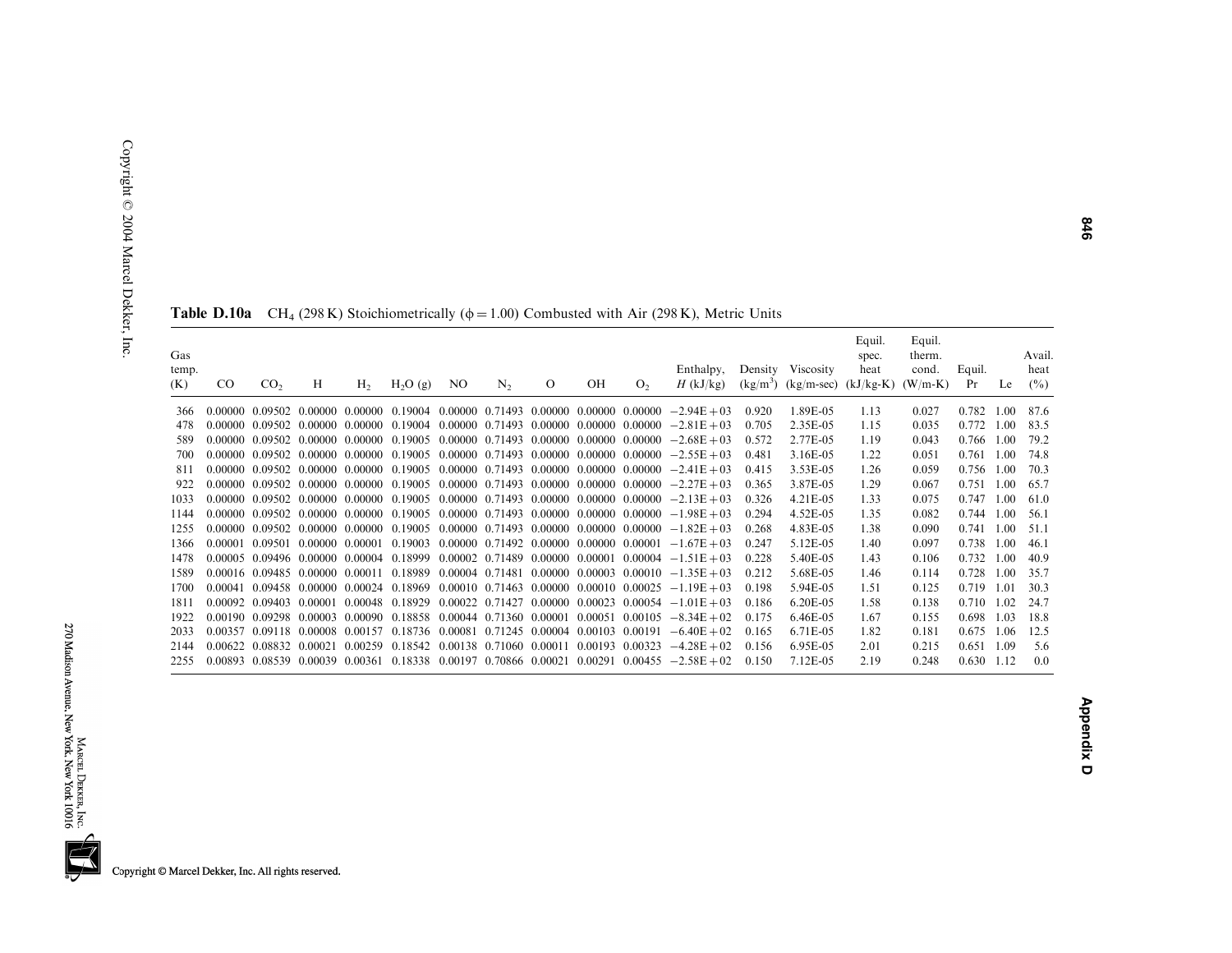| Flame<br>temp.<br>$(^{\circ}F)$ | CO.     | CO <sub>2</sub>                 | Н                       | H <sub>2</sub> | $H_2O(g)$ | NO.                     | N <sub>2</sub>  | $\Omega$                | OН              | O <sub>2</sub> | Enthalpy,<br>$H$ (Btu/lb) | Density<br>$(lb/ft^3)$ | Viscosity<br>$(lbm/ft-hr)$ lb- $\degree$ F) ft-hr- $\degree$ F) | Equil.<br>spec.<br>heat<br>(Btu) | Equil.<br>therm.<br>cond.<br>(Btu) | Equil.<br>Pr | Le   | Avail.<br>heat<br>$($ %) |
|---------------------------------|---------|---------------------------------|-------------------------|----------------|-----------|-------------------------|-----------------|-------------------------|-----------------|----------------|---------------------------|------------------------|-----------------------------------------------------------------|----------------------------------|------------------------------------|--------------|------|--------------------------|
| 200                             | 0.00000 | 0.09502                         | 0.00000                 | 0.00000        | 0.19004   |                         |                 | 0.00000 0.71493 0.00000 | 0.00000         | 0.00000        | $-1265$                   | 0.05744                | 1.27E-05                                                        | 0.269                            | 0.016                              | 0.782        | 1.00 | 87.6                     |
| 400                             | 0.00000 | 0.09502                         | 0.00000                 | 0.00000        | 0.19004   | 0.00000                 | 0.71493         | 0.00000                 | 0.00000         | 0.00000        | $-1210$                   | 0.04398                | 1.58E-05                                                        | 0.276                            | 0.020                              | 0.772        | 1.00 | 83.5                     |
| 600                             | 0.00000 |                                 | 0.09502 0.00000         | 0.00000        | 0.19005   | 0.00000                 | 0.71493         | 0.00000                 | 0.00000         | 0.00000        | $-1154$                   | 0.03569                | 1.86E-05                                                        | 0.284                            | 0.025                              | 0.766        | 1.00 | 79.2                     |
| 800                             | 0.00000 | 0.09502                         | 0.00000                 | 0.00000        | 0.19005   | 0.00000                 | 0.71493         | 0.00000                 | 0.00000         | 0.00000        | $-1096$                   | 0.03003                | 2.12E-05                                                        | 0.292                            | 0.029                              | 0.761        | 1.00 | 74.8                     |
| 1000                            | 0.00000 |                                 | 0.09502 0.00000         | 0.00000        | 0.19005   |                         | 0.00000 0.71493 | 0.00000                 | 0.00000         | 0.00000        | $-1037$                   | 0.02592                | 2.37E-05                                                        | 0.301                            | 0.034                              | 0.756        | 1.00 | 70.3                     |
| 1200                            | 0.00000 | 0.09502                         | 0.00000                 | 0.00000        | 0.19005   | 0.00000                 | 0.71493         | 0.00000                 | 0.00000         | 0.00000        | $-976$                    | 0.02280                | 2.61E-05                                                        | 0.309                            | 0.039                              | 0.751        | 1.00 | 65.7                     |
| 1400                            | 0.00000 |                                 | 0.09502 0.00000 0.00000 |                | 0.19005   | 0.00000                 | 0.71493 0.00000 |                         | 0.00000         | 0.00000        | $-914$                    | 0.02035                | 2.83E-05                                                        | 0.317                            | 0.043                              | 0.747        | 1.00 | 61.0                     |
| 1600                            | 0.00000 |                                 | 0.09502 0.00000         | 0.00000        | 0.19005   | 0.00000                 | 0.71493 0.00000 |                         | 0.00000         | 0.00000        | $-850$                    | 0.01838                | 3.04E-05                                                        | 0.323                            | 0.048                              | 0.744        | 1.00 | 56.1                     |
| 1800                            | 0.00000 | 0.09502                         | 0.00000                 | 0.00000        | 0.19005   | 0.00000                 | 0.71493 0.00000 |                         | 0.00000         | 0.00000        | $-784$                    | 0.01675                | 3.25E-05                                                        | 0.329                            | 0.052                              | 0.741        | 1.00 | 51.1                     |
| 2000                            | 0.00001 | 0.09501                         | 0.00000                 | 0.00001        | 0.19003   | 0.00000                 | 0.71492         | 0.00000                 | 0.00000         | 0.00001        | $-718$                    | 0.01539                | 3.44E-05                                                        | 0.335                            | 0.056                              | 0.738        | 1.00 | 46.1                     |
| 2200                            | 0.00005 | 0.09496 0.00000                 |                         | 0.00004        | 0.18999   | 0.00002                 | 0.71489         | 0.00000                 | 0.00001         | 0.00004        | $-650$                    | 0.01422                | 3.63E-05                                                        | 0.342                            | 0.061                              | 0.732        | 1.00 | 40.9                     |
| 2400                            |         | 0.00016 0.09485 0.00000         |                         | 0.00011        | 0.18989   | 0.00004 0.71481         |                 | 0.00000                 | 0.00003         | 0.00010        | $-580$                    | 0.01323                | 3.82E-05                                                        | 0.349                            | 0.066                              | 0.728        | 1.00 | 35.7                     |
| 2600                            | 0.00041 | 0.09458 0.00000                 |                         | 0.00024        | 0.18969   |                         | 0.00010 0.71463 | 0.00000                 | 0.00010         | 0.00025        | $-510$                    | 0.01236                | 4.00E-05                                                        | 0.361                            | 0.072                              | 0.719        | 1.01 | 30.3                     |
| 2800                            | 0.00092 | 0.09403                         | 0.00001                 | 0.00048        | 0.18929   | 0.00022                 | 0.71427         | 0.00000                 | 0.00023         | 0.00054        | $-436$                    | 0.01160                | 4.17E-05                                                        | 0.376                            | 0.080                              | 0.710        | 1.02 | 24.7                     |
| 3000                            | 0.00190 | 0.09298                         | 0.00003                 | 0.00090        | 0.18858   | 0.00044 0.71360         |                 | 0.00001                 | 0.00051         | 0.00105        | $-358$                    | 0.01092                | 4.34E-05                                                        | 0.399                            | 0.089                              | 0.698        | 1.03 | 18.8                     |
| 3200                            | 0.00357 | 0.09118                         | 0.00008                 | 0.00157        | 0.18736   | 0.00081                 | 0.71245         | 0.00004                 | 0.00103         | 0.00191        | $-275$                    | 0.01031                | 4.51E-05                                                        | 0.434                            | 0.104                              | 0.675        | 1.06 | 12.5                     |
| 3400                            | 0.00622 | 0.08832                         | 0.00021                 | 0.00259        | 0.18542   | 0.00138 0.71060         |                 | 0.00011                 | 0.00193         | 0.00323        | $-184$                    | 0.00976                | 4.67E-05                                                        | 0.481                            | 0.124                              | 0.651        | 1.09 | 5.6                      |
| 3600                            |         | 0.00893 0.08539 0.00039 0.00361 |                         |                | 0.18338   | 0.00197 0.70866 0.00021 |                 |                         | 0.00291 0.00455 |                | $-111$                    | 0.00938                | 4.79E-05                                                        | 0.524                            | 0.143                              | 0.630        | 1.12 | 0.0                      |

**Table D.10b** CH<sub>4</sub> (Variable Temp.) Adiabatically and Stoichiometrically ( $\phi$  = 1.00) Combusted with Air (77°F), English Units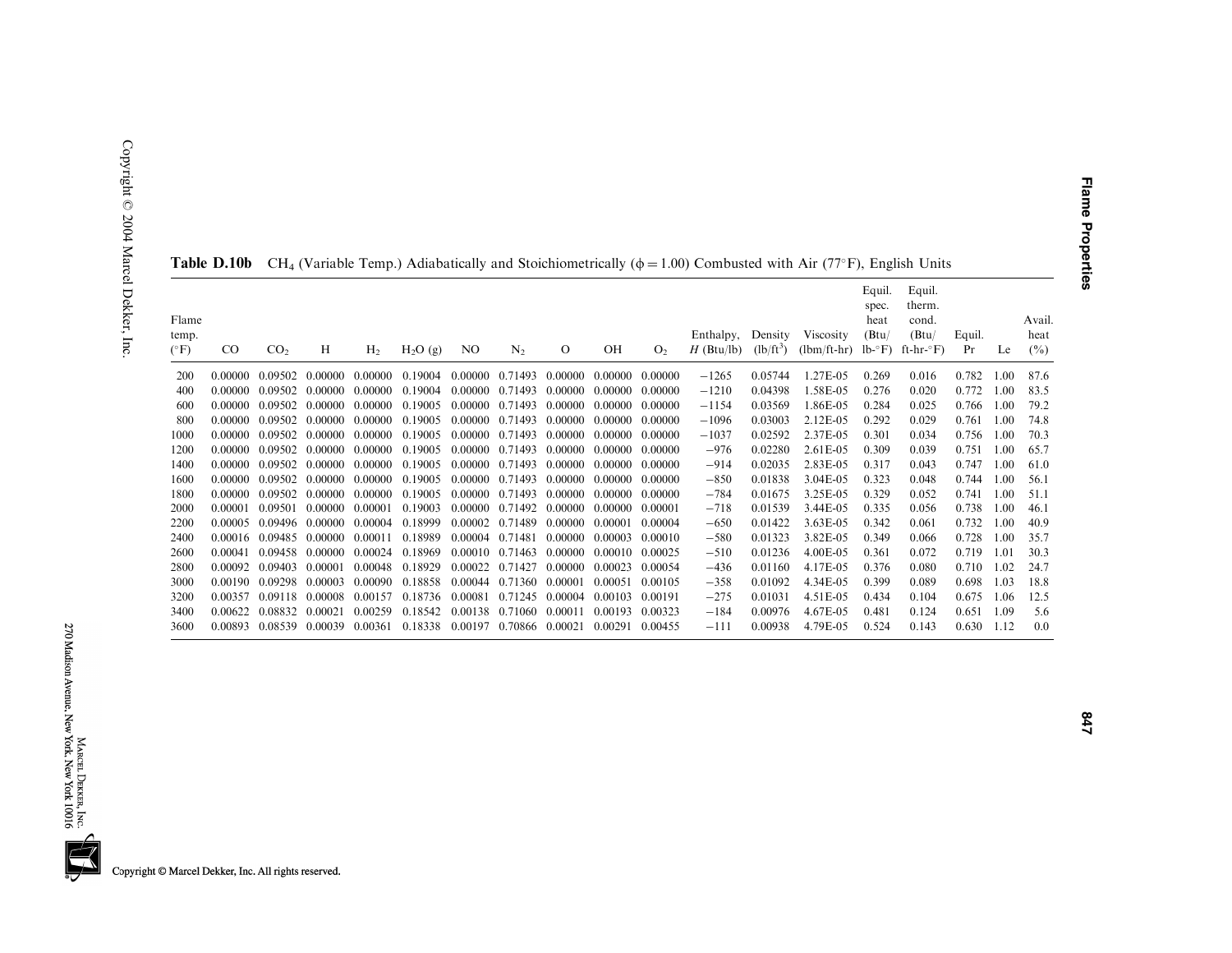|                       | <b>Table D.11a</b> CH <sub>4</sub> (296 N) Adiabatically Collibusted With All (296 N) at Various Equivalence Katios, Metric Units |       |                 |     |                 |   |                |           |                 |     |                |          |    |                |                                                                                                                                                                 |                       |                             |      |                                                                     |                                |    |
|-----------------------|-----------------------------------------------------------------------------------------------------------------------------------|-------|-----------------|-----|-----------------|---|----------------|-----------|-----------------|-----|----------------|----------|----|----------------|-----------------------------------------------------------------------------------------------------------------------------------------------------------------|-----------------------|-----------------------------|------|---------------------------------------------------------------------|--------------------------------|----|
| Equiv. temp.<br>ratio | Flame<br>(K)                                                                                                                      | C(gr) | CH <sub>4</sub> | CO. | CO <sub>2</sub> | H | H <sub>2</sub> | $H_2O(g)$ | NH <sub>3</sub> | NO. | N <sub>2</sub> | $\Omega$ | OН | O <sub>2</sub> | Enthalpy,<br>$H$ (kJ/kg)                                                                                                                                        | Density<br>$(kg/m^3)$ | Viscosity<br>(kg)<br>m-sec) | (kJ) | Equil. Equil.<br>spec. therm.<br>heat cond.<br>(W/<br>$kg-K$ ) m-K) | Equil.<br>Pr                   | Le |
| 4.00                  |                                                                                                                                   |       |                 |     |                 |   |                |           |                 |     |                |          |    |                | $944$ 0.0483 0.02281 0.11559 0.02752 0.00000 0.33907 0.04363 0.00012 0.00000 0.40293 0.00000 0.00000 0.00000 -8.84E +02 0.246                                   |                       | 3.85E-05                    | 6.71 | 0.401                                                               | 0.644 0.80                     |    |
| 2.00                  | 1563                                                                                                                              |       |                 |     |                 |   |                |           |                 |     |                |          |    |                | $0.0000$ $0.00000$ $0.11939$ $0.02850$ $0.00002$ $0.17637$ $0.11939$ $0.00000$ $0.00000$ $0.55633$ $0.00000$ $0.00000$ $0.00000$ $-4.88E+02$ $0.177$ $5.55E-05$ |                       |                             | 1.66 | 0.152                                                               | 0.603 0.99                     |    |
| 1.33                  | 2030                                                                                                                              |       |                 |     |                 |   |                |           |                 |     |                |          |    |                | $0.0000$ $0.00000$ $0.06524$ $0.05041$ $0.00044$ $0.05021$ $0.18077$ $0.00000$ $0.00002$ $0.65273$ $0.00000$ $0.00017$ $0.00000$ $-3.37E+02$ $0.154$            |                       | 6.68E-05                    | 1.61 | 0.168                                                               | $0.640$ 1.06                   |    |
| 1.00                  |                                                                                                                                   |       |                 |     |                 |   |                |           |                 |     |                |          |    |                | 2225 0.0000 0.00000 0.00893 0.08539 0.00039 0.00361 0.18338 0.00000 0.00197 0.70866 0.00021 0.00291 0.00455 -2.58E+02 0.150 7.12E-05 2.19                       |                       |                             |      | 0.248                                                               | $0.630$ 1.12                   |    |
| 0.80                  |                                                                                                                                   |       |                 |     |                 |   |                |           |                 |     |                |          |    |                | $1995$ 0.0000 0.00000 0.00050 0.07692 0.00002 0.00022 0.15380 0.00000 0.00323 0.72654 0.00012 0.00164 0.03699 $-2.08E+02$ 0.170                                 |                       | 6.65E-05                    | 1.59 | 0.151                                                               | 0.698 1.03                     |    |
| 0.67                  | 1781                                                                                                                              |       |                 |     |                 |   |                |           |                 |     |                |          |    |                | $0.0000$ $0.00000$ $0.00004$ $0.06540$ $0.00000$ $0.00002$ $0.13059$ $0.00000$ $0.00223$ $0.73705$ $0.00003$ $0.00053$ $0.06411$ $-1.75E+02$ $0.192$ 6.18E-05   |                       |                             | 1.44 |                                                                     | $0.123$ $0.723$ 1.00           |    |
| 0.57                  |                                                                                                                                   |       |                 |     |                 |   |                |           |                 |     |                |          |    |                | $1612$ 0.0000 0.00000 0.00000 0.05656 0.00000 0.00000 0.11304 0.00000 0.00135 0.74460 0.00000 0.00017 0.08427 $-1.51E+02$ 0.213                                 |                       | 5.79E-05                    | 1.38 | 0.110                                                               | $0.726$ 1.00                   |    |
| 0.50                  |                                                                                                                                   |       |                 |     |                 |   |                |           |                 |     |                |          |    |                | 1478 0.0000 0.00000 0.00000 0.04988 0.00000 0.00000 0.09973 0.00000 0.00080 0.75018 0.00000 0.00005 0.09934 -1.33E+02 0.233 5.48E-05 1.33                       |                       |                             |      |                                                                     | $0.100 \quad 0.729 \quad 1.00$ |    |

Table D.11a CH<sub>4</sub> (298 K) Adiabatically Combusted with Air (298 K) at Various Equivalence Ratios, Metric Units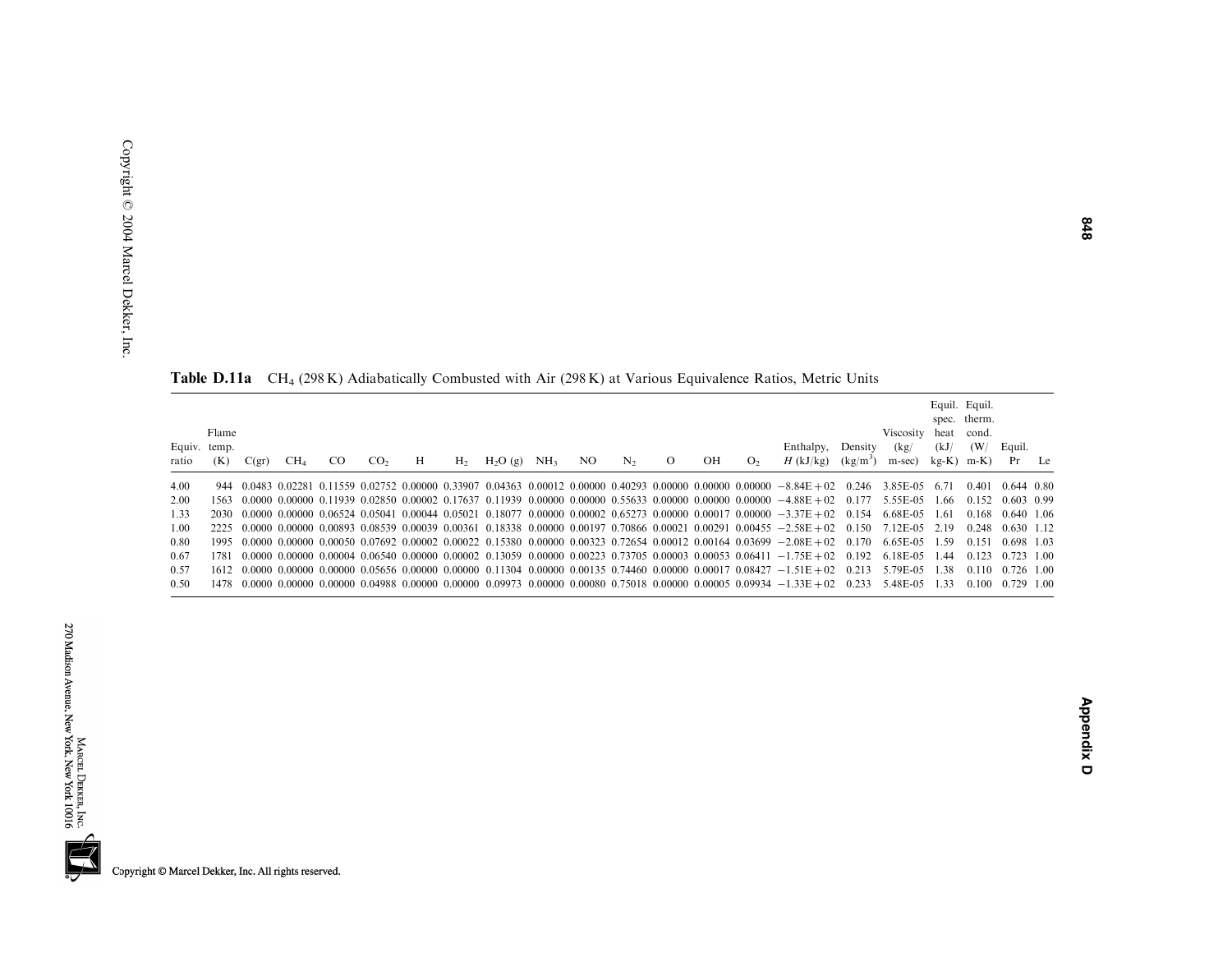|                       |               |       |                 |               |                 |   |                |                                                                                                                                               |                 |     |         |         |    |                |                                                         |                              | Equil.<br>spec. | Equil.<br>therm.                                     |                |    |
|-----------------------|---------------|-------|-----------------|---------------|-----------------|---|----------------|-----------------------------------------------------------------------------------------------------------------------------------------------|-----------------|-----|---------|---------|----|----------------|---------------------------------------------------------|------------------------------|-----------------|------------------------------------------------------|----------------|----|
| Equiv. temp.<br>ratio | Flame<br>(°F) | C(gr) | CH <sub>4</sub> | <sub>CO</sub> | CO <sub>2</sub> | Н | H <sub>2</sub> | H <sub>2</sub> O(g)                                                                                                                           | NH <sub>3</sub> | NO. | $N_{2}$ | $\circ$ | OН | O <sub>2</sub> | Enthalpy, Density<br>$H$ (Btu/lb) (lb/ft <sup>3</sup> ) | Viscosity<br>(lbm/<br>ft-hr) | heat<br>(Btu)   | cond.<br>(Btu/<br>$lb^{\circ}F$ ) ft-hr- $\circ F$ ) | Equil.<br>Pr   | Le |
| 4.00                  | 1240-         |       |                 |               |                 |   |                | $0.0483$ 0.02281 0.11559 0.02752 0.00000 0.33907 0.04363 0.00012 0.00000 0.40293 0.00000 0.00000 0.00000                                      |                 |     |         |         |    |                | $-380$                                                  | 0.01537 2.59E-05 1.602       |                 | 0.232                                                | $0.644$ $0.80$ |    |
| 2.00                  | 2353          |       |                 |               |                 |   |                | $-0.0000$ $-0.00000$ $-0.11939$ $-0.02850$ $-0.00002$ $-0.17637$ $-0.11939$ $-0.00000$ $-0.00000$ $-0.55633$ $-0.00000$ $-0.00000$ $-0.00000$ |                 |     |         |         |    |                | $-210$                                                  | 0.01105 3.73E-05 0.395       |                 | 0.088                                                | $0.603$ 0.99   |    |
| 1.33                  |               |       |                 |               |                 |   |                | 3195 0.0000 0.00000 0.06524 0.05041 0.00044 0.05021 0.18077 0.00000 0.00002 0.65273 0.00000 0.00017 0.00000                                   |                 |     |         |         |    |                | $-145$                                                  | 0.00963 4.49E-05 0.385       |                 | 0.097                                                | 0.640 1.06     |    |
| 1.00                  |               |       |                 |               |                 |   |                | 3545 0.0000 0.00000 0.00893 0.08539 0.00039 0.00361 0.18338 0.00000 0.00197 0.70866 0.00021 0.00291 0.00455                                   |                 |     |         |         |    |                | $-111$                                                  | 0.00938 4.79E-05 0.524       |                 | 0.143                                                | 0.630 1.12     |    |
| 0.80                  |               |       |                 |               |                 |   |                | 3132 0.0000 0.00000 0.00050 0.07692 0.00002 0.00022 0.15380 0.00000 0.00323 0.72654 0.00012 0.00164 0.03699                                   |                 |     |         |         |    |                | $-90^{\circ}$                                           | 0.01061 4.47E-05 0.379       |                 | 0.087                                                | 0.698 1.03     |    |
| 0.67                  | 2747          |       |                 |               |                 |   |                | $-0.0000$ $-0.00000$ $-0.00004$ $-0.06540$ $-0.00000$ $-0.00002$ $-0.13059$ $-0.00000$ $-0.00223$ $-0.73705$ $-0.00003$ $-0.00053$ $-0.06411$ |                 |     |         |         |    |                | $-75$                                                   | 0.01196 4.16E-05 0.344       |                 | 0.071                                                | $0.723$ 1.00   |    |
| 0.57                  | 2441          |       |                 |               |                 |   |                | $0.0000$ $0.00000$ $0.00000$ $0.05656$ $0.00000$ $0.00000$ $0.11304$ $0.00000$ $0.00135$ $0.74460$ $0.00000$ $0.00017$ $0.08427$              |                 |     |         |         |    |                | $-65$                                                   | 0.01328 3.90E-05 0.330       |                 | 0.064                                                | $0.726$ 1.00   |    |
| 0.50                  | 2201          |       |                 |               |                 |   |                | $0.0000$ $0.00000$ $0.00000$ $0.04988$ $0.00000$ $0.00000$ $0.09973$ $0.00000$ $0.00080$ $0.75018$ $0.00000$ $0.00005$ $0.09934$              |                 |     |         |         |    |                | $-57$                                                   | 0.01452 3.68E-05 0.319       |                 | 0.058                                                | 0.729 1.00     |    |

**Table D.11b** CH<sub>4</sub> (77°F) Combusted with Air (77°F) at Various Equivalence Ratios, English Units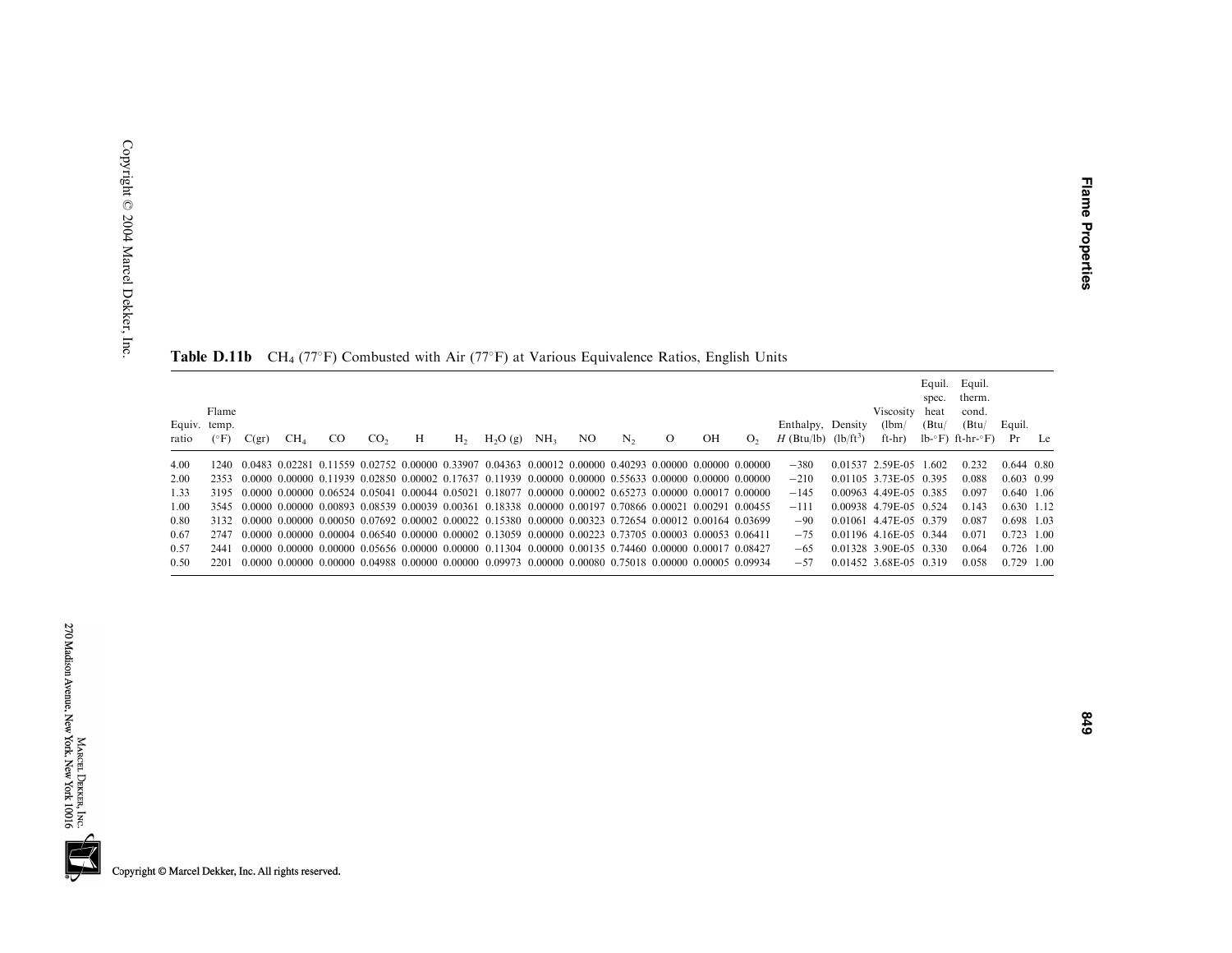| Oxid.<br>temp.<br>(K) | $_{\rm CO}$ | CO <sub>2</sub> | H <sub>2</sub> | $H_2O(g)$ | $N_2$   | O <sub>2</sub> | Enthalpy,<br>$H$ (kJ/kg) | Density<br>$(kg/m^3)$ | <b>Viscosity</b><br>$(kg/m-sec)$ | Equil.<br>spec.<br>heat<br>$(kJ/kg-K)$ | Equil.<br>therm.<br>cond.<br>$(W/m-K)$ | Equil.<br>Pr | Le   | Avail.<br>heat<br>$(\%)$ |
|-----------------------|-------------|-----------------|----------------|-----------|---------|----------------|--------------------------|-----------------------|----------------------------------|----------------------------------------|----------------------------------------|--------------|------|--------------------------|
| 298                   | 0.00001     | 0.09501         | 0.00001        | 0.19003   | 0.71492 | 0.00001        | $-1.67E + 03$            | 0.246                 | 5.12E-05                         | 1.40                                   | 0.097                                  | 0.737        | .00. | 46.1                     |
| 366                   | 0.00001     | 0.09501         | 0.00001        | 0.19003   | 0.71492 | 0.00001        | $-1.67E + 03$            | 0.246                 | 5.12E-05                         | 1.40                                   | 0.097                                  | 0.737        | 00.1 | 48.2                     |
| 478                   | 0.00001     | 0.09501         | 0.00001        | 0.19003   | 0.71492 | 0.00001        | $-1.67E + 03$            | 0.246                 | 5.12E-05                         | 1.40                                   | 0.097                                  | 0.737        | 0.00 | 51.7                     |
| 589                   | 0.00001     | 0.09501         | 0.00001        | 0.19003   | 0.71492 | 0.00001        | $-1.67E + 03$            | 0.246                 | 5.12E-05                         | 1.40                                   | 0.097                                  | 0.737        | 1.00 | 55.3                     |
| 700                   | 0.00001     | 0.09501         | 0.00001        | 0.19003   | 0.71492 | 0.00001        | $-1.67E + 03$            | 0.246                 | 5.12E-05                         | 1.40                                   | 0.097                                  | 0.737        | 0.00 | 59.0                     |
| 811                   | 0.00001     | 0.09501         | 0.00001        | 0.19003   | 0.71492 | 0.00001        | $-1.67E + 03$            | 0.246                 | 5.12E-05                         | 1.40                                   | 0.097                                  | 0.737        | 00.1 | 62.7                     |
| 922                   | 0.00001     | 0.09501         | 0.00001        | 0.19003   | 0.71492 | 0.00001        | $-1.67E + 03$            | 0.246                 | 5.12E-05                         | 1.40                                   | 0.097                                  | 0.737        | 0.00 | 66.6                     |
| 1033                  | 0.00001     | 0.09501         | 0.00001        | 0.19003   | 0.71492 | 0.00001        | $-1.67E + 03$            | 0.246                 | 5.12E-05                         | 1.40                                   | 0.097                                  | 0.737        | 1.00 | 70.5                     |
| 1144                  | 0.00001     | 0.09501         | 0.00001        | 0.19003   | 0.71492 | 0.00001        | $-1.67E + 03$            | 0.246                 | 5.12E-05                         | 1.40                                   | 0.097                                  | 0.737        | 00.1 | 74.5                     |
| 1255                  | 0.00001     | 0.09501         | 0.00001        | 0.19003   | 0.71492 | 0.00001        | $-1.67E + 03$            | 0.246                 | 5.12E-05                         | 1.40                                   | 0.097                                  | 0.737        | 00.1 | 78.5                     |
| 1366                  | 0.00001     | 0.09501         | 0.00001        | 0.19003   | 0.71492 | 0.00001        | $-1.67E + 03$            | 0.246                 | 5.12E-05                         | 1.40                                   | 0.097                                  | 0.737        | .00. | 82.6                     |

**Table D.12a** CH<sub>4</sub> (298 K) Stoichiometrically ( $\phi$  = 1.00) Combusted with Air (Variable Temp.) with an Exhaust Temp. of 1367 K, Metric Units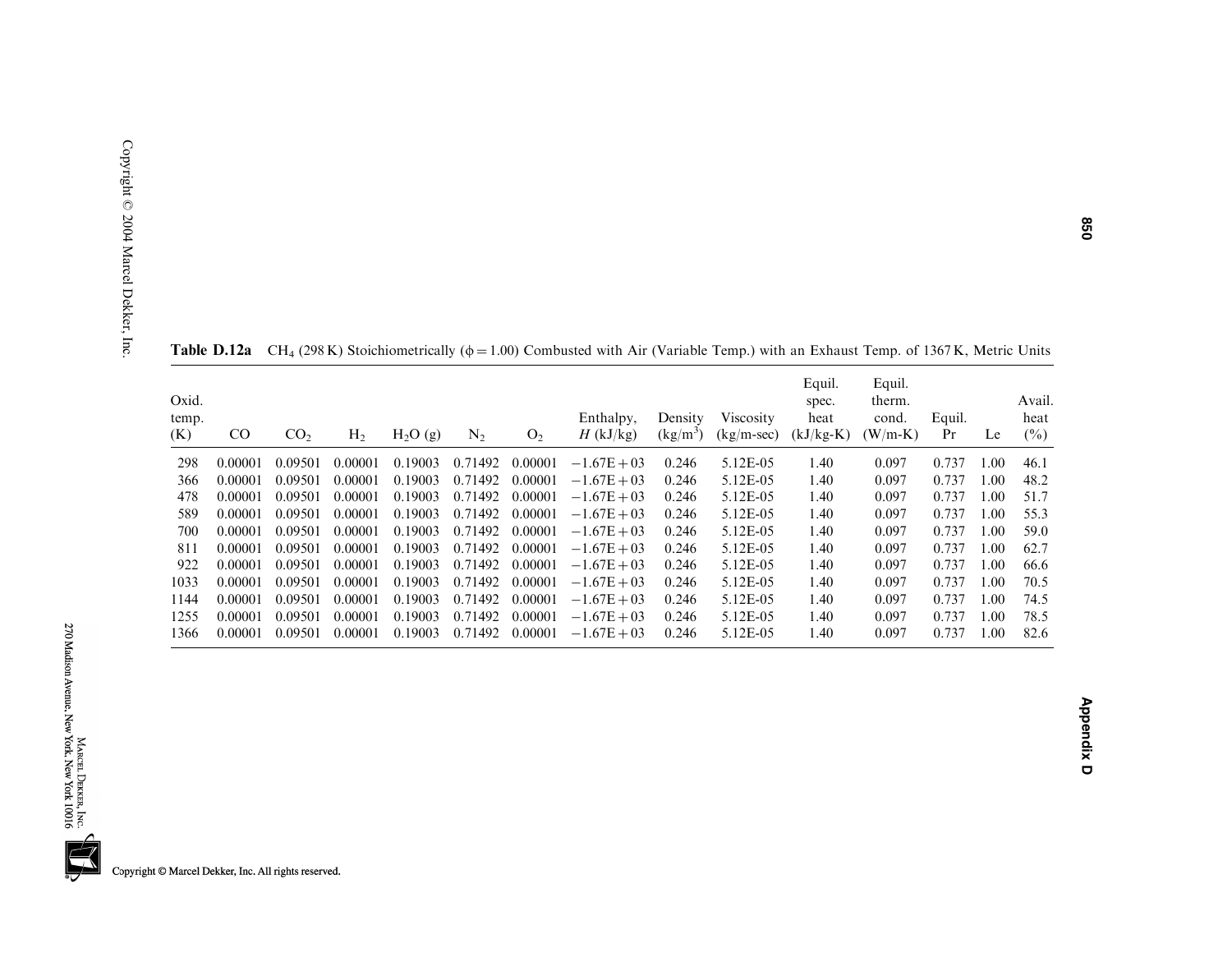| Oxid.<br>temp.<br>$(^{\circ}F)$ | $_{\rm CO}$ | CO <sub>2</sub> | H <sub>2</sub> | $H_2O(g)$ | $\rm N_2$ | O <sub>2</sub> | Enthalpy,<br>$H$ (Btu/lb) | Density<br>$(lb/ft^3)$ | Viscosity<br>$(lbm/ft-hr)$ | Equil.<br>spec.<br>heat<br>$(Btu/lb - F)$ | Equil.<br>therm.<br>cond.<br>(Btu)<br>ft-hr- $\mathrm{F}$ ) | Equil.<br>Pr | Le   | Avail.<br>heat<br>$(\%)$ |
|---------------------------------|-------------|-----------------|----------------|-----------|-----------|----------------|---------------------------|------------------------|----------------------------|-------------------------------------------|-------------------------------------------------------------|--------------|------|--------------------------|
| 77                              | 0.00001     | 0.09501         | 0.00001        | 0.19003   | 0.71492   | 0.00001        | $-718$                    | 0.01538                | 3.44E-05                   | 0.335                                     | 0.056                                                       | 0.737        | 1.00 | 46.1                     |
| 200                             | 0.00001     | 0.09501         | 0.00001        | 0.19003   | 0.71492   | 0.00001        | $-718$                    | 0.01538                | 3.44E-05                   | 0.335                                     | 0.056                                                       | 0.737        | 1.00 | 48.2                     |
| 400                             | 0.00001     | 0.09501         | 0.00001        | 0.19003   | 0.71492   | 0.00001        | $-718$                    | 0.01538                | 3.44E-05                   | 0.335                                     | 0.056                                                       | 0.737        | 1.00 | 51.7                     |
| 600                             | 0.00001     | 0.09501         | 0.00001        | 0.19003   | 0.71492   | 0.00001        | $-718$                    | 0.01538                | 3.44E-05                   | 0.335                                     | 0.056                                                       | 0.737        | 1.00 | 55.3                     |
| 800                             | 0.00001     | 0.09501         | 0.00001        | 0.19003   | 0.71492   | 0.00001        | $-718$                    | 0.01538                | 3.44E-05                   | 0.335                                     | 0.056                                                       | 0.737        | 1.00 | 59.0                     |
| 1000                            | 0.00001     | 0.09501         | 0.00001        | 0.19003   | 0.71492   | 0.00001        | $-718$                    | 0.01538                | 3.44E-05                   | 0.335                                     | 0.056                                                       | 0.737        | 1.00 | 62.7                     |
| 1200                            | 0.00001     | 0.09501         | 0.00001        | 0.19003   | 0.71492   | 0.00001        | $-718$                    | 0.01538                | 3.44E-05                   | 0.335                                     | 0.056                                                       | 0.737        | 00.1 | 66.6                     |
| 1400                            | 0.00001     | 0.09501         | 0.00001        | 0.19003   | 0.71492   | 0.00001        | $-718$                    | 0.01538                | 3.44E-05                   | 0.335                                     | 0.056                                                       | 0.737        | 1.00 | 70.5                     |
| 1600                            | 0.00001     | 0.09501         | 0.00001        | 0.19003   | 0.71492   | 0.00001        | $-718$                    | 0.01538                | 3.44E-05                   | 0.335                                     | 0.056                                                       | 0.737        | 1.00 | 74.5                     |
| 1800                            | 0.00001     | 0.09501         | 0.00001        | 0.19003   | 0.71492   | 0.00001        | $-718$                    | 0.01538                | 3.44E-05                   | 0.335                                     | 0.056                                                       | 0.737        | 1.00 | 78.5                     |
| 2000                            | 0.00001     | 0.09501         | 0.00001        | 0.19003   | 0.71492   | 0.00001        | $-718$                    | 0.01538                | 3.44E-05                   | 0.335                                     | 0.056                                                       | 0.737        | 00.1 | 82.6                     |

**Table D.12b** CH<sub>4</sub> (77°F) Stoichiometrically ( $\phi$  = 1.00) Combusted with Air (Variable Temp.) with an Exhaust Temp. of 2000°F, English Units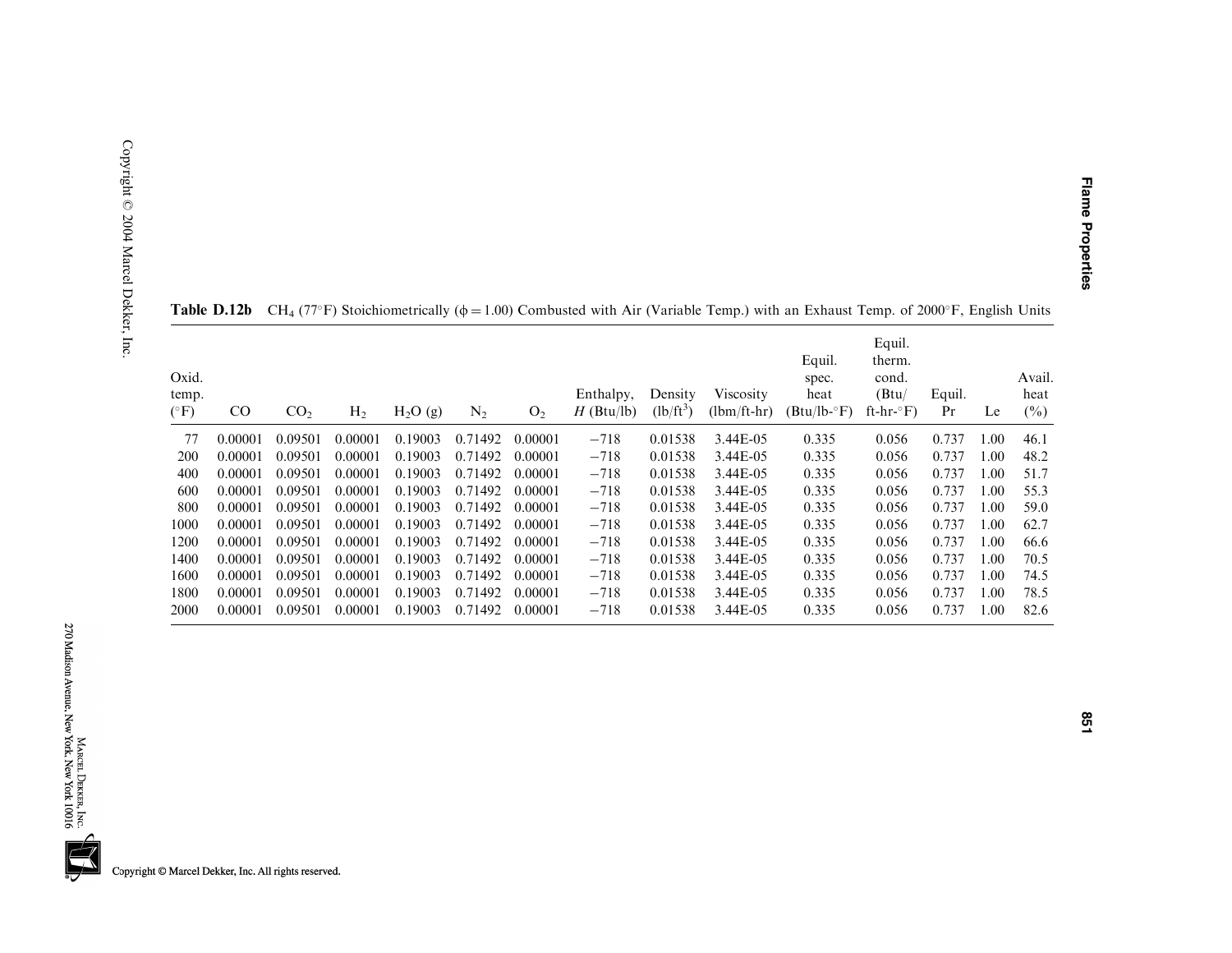| O <sub>2</sub> | $N_{2}$           | Flame<br>temp.<br>(K) | <sub>CO</sub> | CO <sub>2</sub> | H       | HO <sub>2</sub>         | H <sub>2</sub>                          | H <sub>2</sub> O(g)                             | NO              | $N_{2}$ | $\Omega$                                | OН      | O <sub>2</sub>                  | Enthalpy.<br>$H$ (kJ/kg)                                                                                                  | Density<br>$(kg/m^3)$ | Viscosity<br>$(kg/m\text{-}sec)$ kg-K) | spec.<br>heat<br>(kJ) | Equil. Equil.<br>therm<br>cond.<br>(W/<br>$m-K$ ) | Equil.<br>Pr | Le    |
|----------------|-------------------|-----------------------|---------------|-----------------|---------|-------------------------|-----------------------------------------|-------------------------------------------------|-----------------|---------|-----------------------------------------|---------|---------------------------------|---------------------------------------------------------------------------------------------------------------------------|-----------------------|----------------------------------------|-----------------------|---------------------------------------------------|--------------|-------|
|                | $0.21 \quad 0.79$ | 2266                  |               | 0.01248 0.10269 |         | 0.00046 0.00000 0.00331 |                                         | 0.14838                                         | 0.00245 0.72084 |         | 0.00031                                 | 0.00327 | 0.00581                         | $-1.42E + 02$                                                                                                             | 0.151                 | 7.20E-05                               | 2.27                  | 0.259                                             | 0.631        | -1.13 |
|                | $0.30 \quad 0.70$ | 2562                  |               | 0.04149 0.11386 |         | 0.00340 0.00001 0.01089 |                                         | 0.18788                                         |                 |         | 0.00700 0.60063 0.00266 0.01332 0.01887 |         |                                 | $-1.96E + 02$                                                                                                             | 0.131                 | 7.87E-05                               | 3.76                  | 0.550                                             | 0.538 1.29   |       |
|                | $0.40 \quad 0.60$ | 2739                  |               | 0.07453 0.11889 |         |                         |                                         | 0.00932 0.00002 0.02044 0.21919                 |                 |         |                                         |         |                                 | $0.01097$ $0.47806$ $0.00773$ $0.02718$ $0.03366$ $-2.51E+02$                                                             | 0.119                 | 8.31E-05                               | 5.37                  | 0.920                                             | 0.484        | 1.39  |
|                | $0.50 \quad 0.50$ | 2849                  |               |                 |         |                         |                                         |                                                 |                 |         |                                         |         |                                 | $0.10359$ $0.12235$ $0.01654$ $0.00003$ $0.02954$ $0.24298$ $0.01326$ $0.36994$ $0.01409$ $0.04090$ $0.04677$ $-3.02E+02$ | 0.111                 | 8.61E-05                               | 6.86                  | 1.288                                             | 0.458 1.44   |       |
|                | $0.60 \quad 0.40$ | 2925                  |               |                 |         |                         |                                         |                                                 |                 |         |                                         |         |                                 | $0.12862$ $0.12538$ $0.02410$ $0.00004$ $0.03774$ $0.26203$ $0.01410$ $0.27517$ $0.02089$ $0.05366$ $0.05827$ $-3.49E+02$ | 0.105                 | 8.83E-05                               | 8.25                  | .637                                              | 0.445 1.45   |       |
|                | $0.70 \quad 0.30$ | 2982                  |               |                 |         |                         |                                         | 0.15027 0.12816 0.03152 0.00005 0.04501 0.27779 |                 |         |                                         |         |                                 | $0.01370$ $0.19203$ $0.02770$ $0.06531$ $0.06846$ $-3.93E+02$                                                             | 0.100                 | 9.01E-05                               | 9.56                  | 1.962                                             | 0.439 1.46   |       |
|                | $0.80 \quad 0.20$ | 3027                  | 0.16913       | 0.13074         |         |                         | 0.03860 0.00006 0.05144                 | 0.29108                                         | 0.01211         |         |                                         |         | 0.11888 0.03435 0.07594 0.07768 | $-4.35E + 02$                                                                                                             | 0.096                 | 9.17E-05                               | 10.78                 | 2.265                                             | 0.436 1.45   |       |
|                | $0.90 \quad 0.10$ | 3063                  |               |                 |         |                         | 0.18565 0.13312 0.04529 0.00006 0.05709 | 0.30240                                         | 0.00901         |         |                                         |         | 0.05452 0.04083 0.08571 0.08629 | $-4.73E + 02$                                                                                                             | 0.093                 | 9.30E-05                               | 11.94                 | 2.548                                             | 0.436 1.44   |       |
|                | $1.00 \quad 0.00$ | 3095                  | 0.19999       | 0.13537         | 0.05178 | 0.00007                 | 0.06184                                 | 0.31164                                         | 0.00000         |         |                                         |         |                                 | $0.00000$ $0.04783$ $0.09546$ $0.09602$ $-5.09E+02$                                                                       | 0.090                 | 9.42E-05                               | 13.05                 | 2.818                                             | 0.436 1.43   |       |

**Table D.13a** C<sub>3</sub>H<sub>8</sub> (298 K) Adiabatically and Stoichiometrically ( $\phi$  = 1.00) Combusted with a Variable Composition Oxidizer (298 K), Metric Units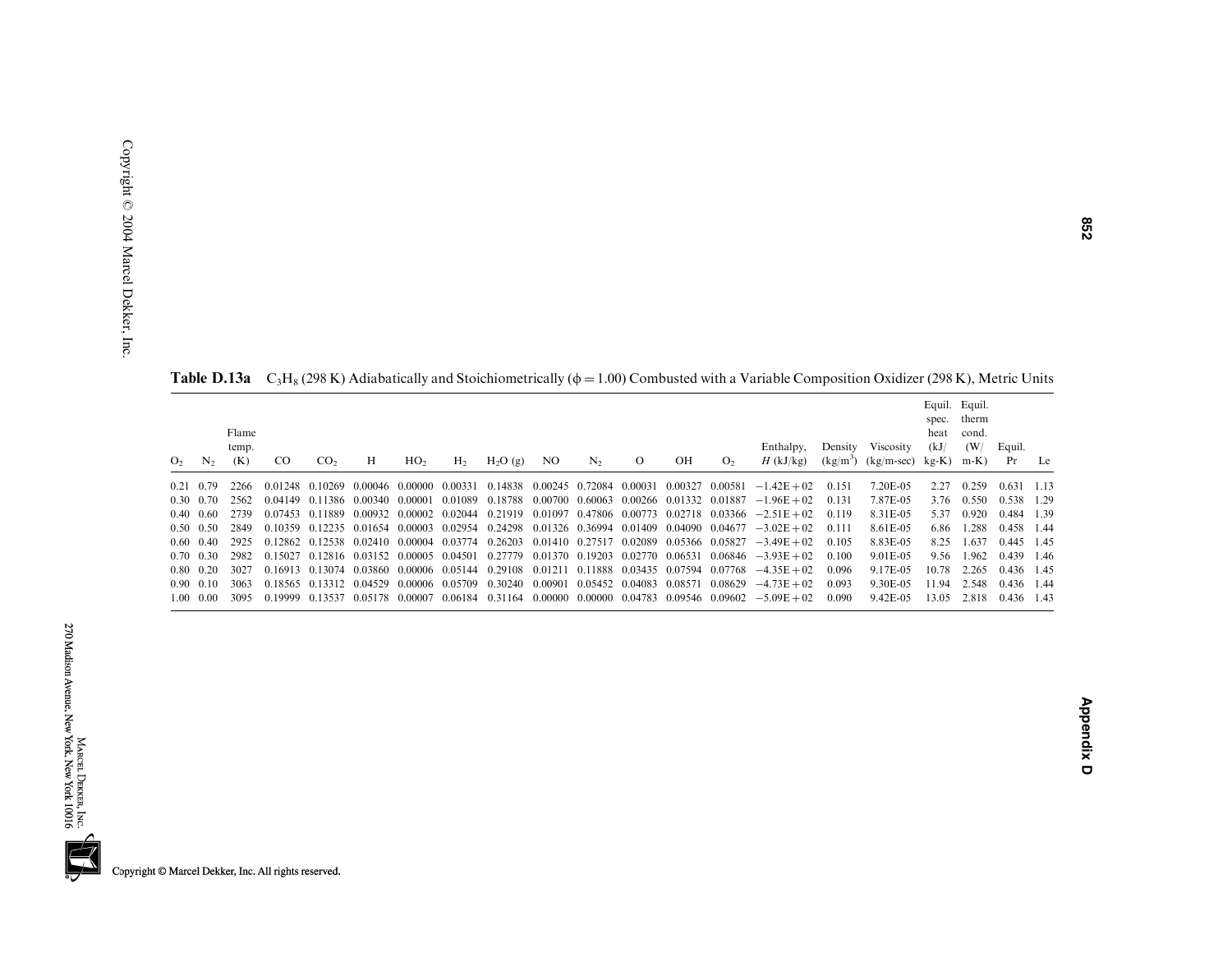| O <sub>2</sub> | N <sub>2</sub>    | Flame<br>temp.<br>$(^{\circ}F)$ | <sub>CO</sub> | CO <sub>2</sub> | H | HO <sub>2</sub>                         | H <sub>2</sub>                          | $H_2O(g)$                                                               | NO.                     | N <sub>2</sub>          | $\Omega$        | OН                              | O <sub>2</sub> | Enthalpy,<br>$H$ (Btu/lb) | Density<br>$(lb/ft^3)$ | <b>Viscosity</b><br>(lbm)<br>ft-hr) | Equil.<br>spec.<br>heat<br>(Btu)<br>$lb - F$ | Equil.<br>therm<br>cond.<br>(Btu/ft-hr Equil<br>$-\circ F$ ) | Pr           | Le |
|----------------|-------------------|---------------------------------|---------------|-----------------|---|-----------------------------------------|-----------------------------------------|-------------------------------------------------------------------------|-------------------------|-------------------------|-----------------|---------------------------------|----------------|---------------------------|------------------------|-------------------------------------|----------------------------------------------|--------------------------------------------------------------|--------------|----|
|                | $0.21 \quad 0.79$ | 3620                            |               | 0.01248 0.10269 |   | 0.00046 0.00000 0.00331                 |                                         | 0.14838                                                                 |                         | 0.00245 0.72084         | 0.00031         | 0.00327                         | 0.00581        | $-61$                     | 0.00942                | 4.84E-05                            | 0.543                                        | 0.150                                                        | $0.631$ 1.13 |    |
|                | $0.30 \quad 0.70$ | 4151                            |               |                 |   |                                         | 0.04149 0.11386 0.00340 0.00001 0.01089 | 0.18788                                                                 | 0.00700 0.60063 0.00266 |                         |                 | 0.01332 0.01887                 |                | $-84$                     |                        | 0.00817 5.29E-05                    | 0.897                                        | 0.318                                                        | 0.538 1.29   |    |
|                | $0.40 \quad 0.60$ | 4470                            |               |                 |   | 0.07453 0.11889 0.00932 0.00002 0.02044 |                                         | 0.21919 0.01097 0.47806 0.00773 0.02718 0.03366                         |                         |                         |                 |                                 |                | $-108$                    |                        | $0.00742 \quad 5.59E-0.5$           | 1.281                                        | 0.532                                                        | 0.484 1.39   |    |
|                | $0.50 \quad 0.50$ | 4668                            |               |                 |   |                                         |                                         | 0.10359 0.12235 0.01654 0.00003 0.02954 0.24298 0.01326 0.36994 0.01409 |                         |                         |                 | 0.04090 0.04677                 |                | $-130$                    |                        | 0.00692 5.79E-05                    | 1.639                                        | 0.744                                                        | 0.458 1.44   |    |
|                | $0.60 \quad 0.40$ | 4806                            |               |                 |   |                                         |                                         | 0.12862 0.12538 0.02410 0.00004 0.03774 0.26203 0.01410 0.27517 0.02089 |                         |                         |                 | 0.05366 0.05827                 |                | $-150$                    |                        | $0.00655$ 5.94E-05                  | 1.971                                        | 0.946                                                        | 0.445 1.45   |    |
|                | $0.70 \quad 0.30$ | 4908                            | 0.15027       |                 |   | 0.12816 0.03152 0.00005 0.04501         |                                         | 0.27779                                                                 |                         | 0.01370 0.19203 0.02770 |                 | 0.06531                         | 0.06846        | $-169$                    | 0.00625                | 6.06E-05                            | 2.283                                        | 1.134                                                        | 0.439 1.46   |    |
|                | $0.80 \quad 0.20$ | 4988                            |               |                 |   |                                         |                                         | 0.16913 0.13074 0.03860 0.00006 0.05144 0.29108 0.01211                 |                         |                         |                 | 0.11888 0.03435 0.07594 0.07768 |                | $-187$                    |                        | 0.00601 6.17E-05 2.575              |                                              | 1.309                                                        | 0.436 1.45   |    |
|                | $0.90 \quad 0.10$ | 5053                            |               |                 |   | 0.18565 0.13312 0.04529 0.00006 0.05709 |                                         | 0.30240                                                                 | 0.00901                 |                         | 0.05452 0.04083 | 0.08571                         | 0.08629        | $-203$                    | 0.00580                | 6.26E-05 2.852                      |                                              | .472                                                         | 0.436 1.44   |    |
|                | 1.00 0.00         | 5111                            | 0.19999       | 0.13537         |   |                                         |                                         | 0.05178 0.00007 0.06184 0.31164                                         | 0.00000                 |                         |                 | 0.00000 0.04783 0.09546 0.09602 |                | $-219$                    | 0.00561                | 6.34E-05                            | 3.116                                        | .628                                                         | 0.436 1.43   |    |

**Table D.13b**  $C_3H_8$  (77°F) Adiabatically and Stoichiometrically ( $\phi$  = 1.00) Combusted with a Variable Composition Oxidizer (77°F), English Units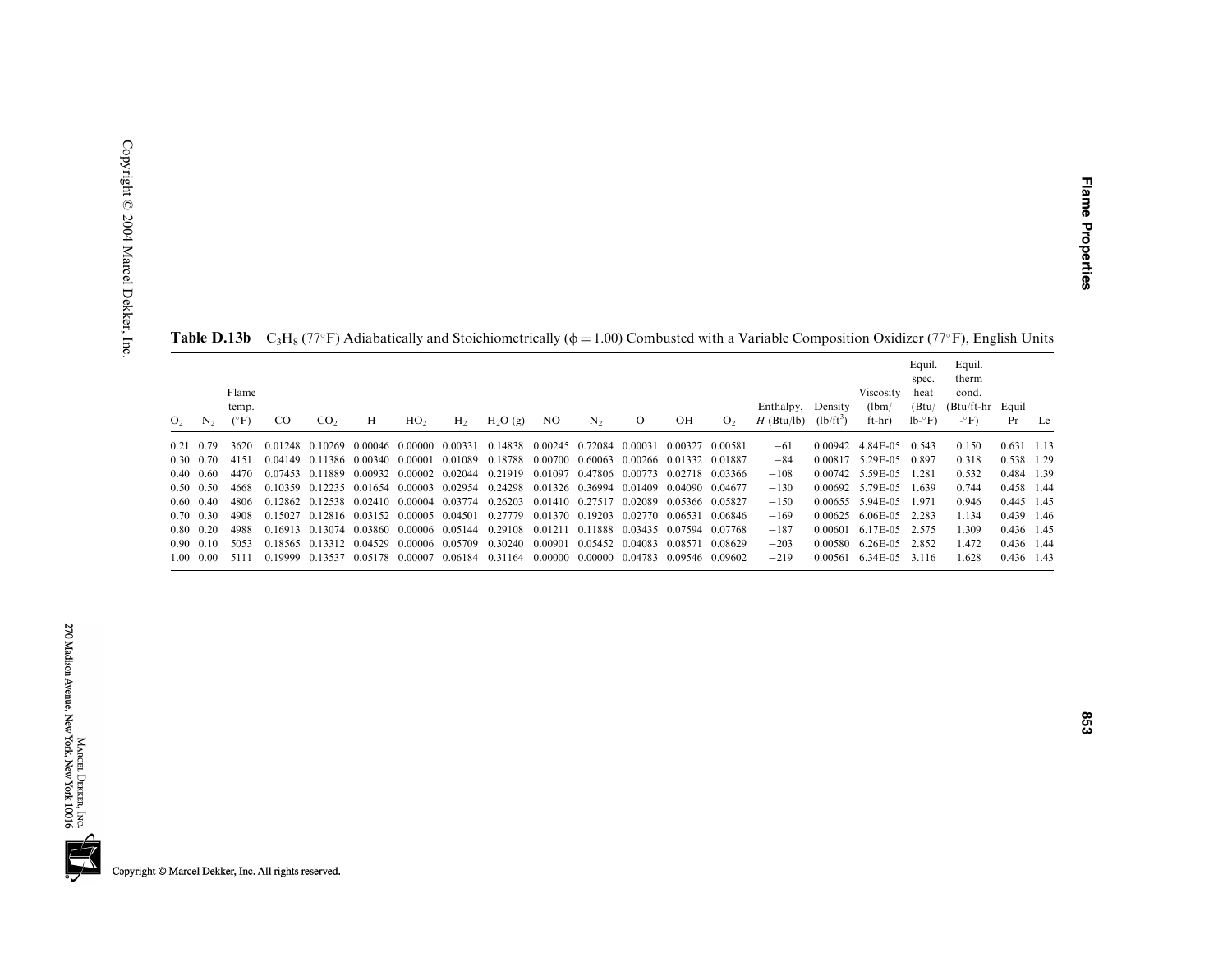| Air<br>(K) | Flame<br>temp. temp.<br>(K) | CO. | CO <sub>2</sub> | Н | HO <sub>2</sub> | $H_2$ | $H_2O(g)$                                                                                                     | NO. | N <sub>2</sub> | $\overline{O}$ | OH | O <sub>2</sub> | Enthalpy,<br>$H$ (kJ/kg)                                                                                                  | Density | Viscosity<br>$(kg/m3)$ (kg/m-sec) (kJ/kg-K) (W/m-K) | Equil.<br>spec.<br>heat | Equil.<br>therm.<br>cond. | Equil.<br>Pr | Le |
|------------|-----------------------------|-----|-----------------|---|-----------------|-------|---------------------------------------------------------------------------------------------------------------|-----|----------------|----------------|----|----------------|---------------------------------------------------------------------------------------------------------------------------|---------|-----------------------------------------------------|-------------------------|---------------------------|--------------|----|
| 298        | 2266                        |     |                 |   |                 |       |                                                                                                               |     |                |                |    |                | $0.01248$ $0.10269$ $0.00046$ $0.00000$ $0.00331$ $0.14838$ $0.00245$ $0.72084$ $0.00031$ $0.00327$ $0.00581$ $-1.42E+02$ | 0.151   | 7.20E-05                                            | 2.27                    | 0.259                     | $0.631$ 1.13 |    |
| 366        | 2294                        |     |                 |   |                 |       |                                                                                                               |     |                |                |    |                | $0.01394$ $0.10110$ $0.00057$ $0.00000$ $0.00368$ $0.14756$ $0.00274$ $0.71987$ $0.00038$ $0.00372$ $0.00646$ $-7.75E+01$ | 0.149   | 7.25E-05                                            | 2.35                    | 0.273                     | $0.624$ 1.14 |    |
| 478        | 2339                        |     |                 |   |                 |       | $0.01649$ $0.09831$ $0.00077$ $0.00000$ $0.00432$ $0.14609$ $0.00324$ $0.71814$ $0.00054$ $0.00453$ $0.00758$ |     |                |                |    |                | $3.03E + 01$                                                                                                              | 0.146   | 7.35E-05                                            | 2.48                    | 0.298                     | $0.611$ 1.16 |    |
| 589        | 2382                        |     |                 |   |                 |       | $0.01920$ $0.09534$ $0.00103$ $0.00000$ $0.00502$ $0.14447$ $0.00378$ $0.71625$ $0.00073$ $0.00542$ $0.00875$ |     |                |                |    |                | $1.39E + 02$                                                                                                              | 0.143   | 7.44E-05                                            | 2.61                    | 0.325                     | 0.598 1.18   |    |
| 700        | 2423                        |     |                 |   |                 |       | $0.02207$ $0.09219$ $0.00134$ $0.00000$ $0.00578$ $0.14269$ $0.00436$ $0.71420$ $0.00097$ $0.00641$ $0.00998$ |     |                |                |    |                | $2.51E + 02$                                                                                                              | 0.140   | 7.52E-05                                            | 2.75                    | 0.354                     | 0.585 1.20   |    |
| 811        | 2464                        |     |                 |   |                 |       | 0.02508 0.08888 0.00173 0.00000 0.00659 0.14074 0.00498 0.71198 0.00128 0.00749 0.01126                       |     |                |                |    |                | $3.65E + 02$                                                                                                              | 0.137   | 7.61E-05                                            | 2.89                    | 0.385                     | 0.572 1.23   |    |
| 922        | 2503                        |     |                 |   |                 |       | 0.02820 0.08543 0.00219 0.00000 0.00746 0.13862 0.00563 0.70960 0.00164 0.00865 0.01257                       |     |                |                |    |                | $4.82E + 02$                                                                                                              | 0.135   | 7.69E-05                                            | 3.04                    | 0.418                     | 0.558 1.25   |    |
| 1033       | 2542                        |     |                 |   |                 |       | $0.03139$ $0.08189$ $0.00274$ $0.00000$ $0.00838$ $0.13634$ $0.00631$ $0.70708$ $0.00208$ $0.00990$ $0.01390$ |     |                |                |    |                | $6.02E + 02$                                                                                                              | 0.132   | 7.76E-05                                            | 3.18                    | 0.453                     | 0.545 1.28   |    |
| 1144       | 2579                        |     |                 |   |                 |       | $0.03462$ $0.07829$ $0.00338$ $0.00000$ $0.00935$ $0.13390$ $0.00701$ $0.70442$ $0.00259$ $0.01121$ $0.01522$ |     |                |                |    |                | $7.23E + 02$                                                                                                              | 0.130   | 7.84E-05                                            | 3.33                    | 0.491                     | 0.532 1.31   |    |
| 1255       | 2615                        |     |                 |   |                 |       | 0.03784 0.07468 0.00413 0.00001 0.01036 0.13132 0.00772 0.70165 0.00318 0.01259 0.01652                       |     |                |                |    |                | $8.46E + 02$                                                                                                              | 0.128   | 7.91E-05                                            | 3.48                    | 0.530                     | 0.519 1.33   |    |
| 1366       | 2650                        |     |                 |   |                 |       | $0.04104$ $0.07109$ $0.00498$ $0.00001$ $0.01140$ $0.12860$ $0.00845$ $0.69877$ $0.00386$ $0.01401$ $0.01780$ |     |                |                |    |                | $9.71E + 02$                                                                                                              | 0.126   | 7.98E-05                                            | 3.62                    | 0.571                     | 0.507 1.36   |    |

**Table D.14a**  $C_3H_8$  (298 K) Adiabatically and Stoichiometrically ( $\phi = 1.00$ ) Combusted with Air (Variable Temp.), Metric Units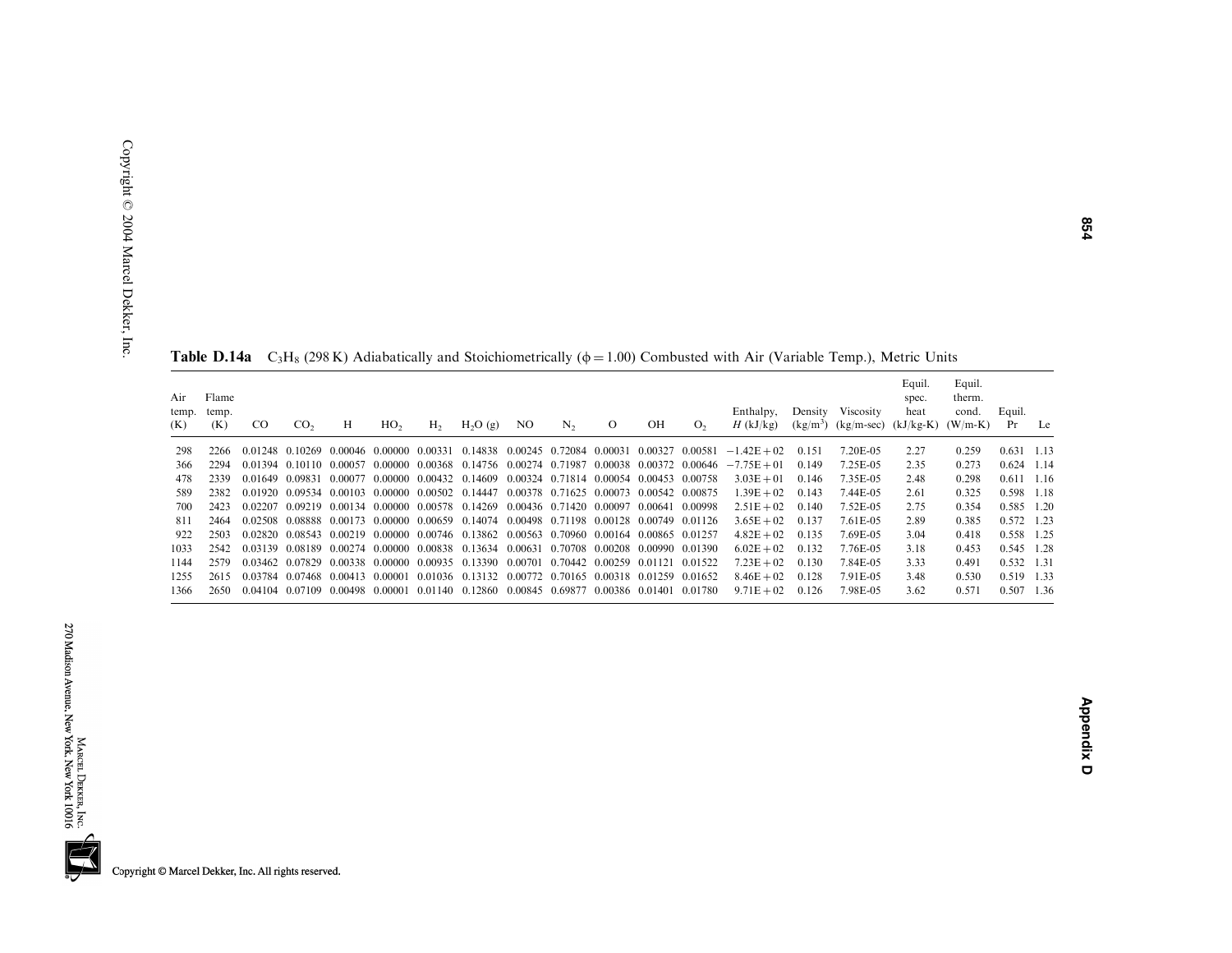|                               |                        |               |                         |         |                 |                |                     |     |                         |                                 |         |                |                           |                        | <b>Table D.140</b> C <sub>3</sub> H <sub>8</sub> (77 F) Adiabatically and Stoichlometrically ( $\phi$ = 1.00) Combusted with Alf (variable Temp.), English Units |                                             |                                                 |              |        |
|-------------------------------|------------------------|---------------|-------------------------|---------|-----------------|----------------|---------------------|-----|-------------------------|---------------------------------|---------|----------------|---------------------------|------------------------|------------------------------------------------------------------------------------------------------------------------------------------------------------------|---------------------------------------------|-------------------------------------------------|--------------|--------|
| Air<br>temp.<br>$(^{\circ}F)$ | Flame<br>temp.<br>(°F) | <sub>CO</sub> | CO <sub>2</sub>         | Н       | HO <sub>2</sub> | H <sub>2</sub> | H <sub>2</sub> O(g) | NO. | N <sub>2</sub>          | $\Omega$                        | OН      | O <sub>2</sub> | Enthalpy,<br>$H$ (Btu/lb) | Density<br>$(lb/ft^3)$ | Viscosity<br>$(lbm/ft-hr)$                                                                                                                                       | Equil.<br>spec.<br>heat<br>(Btu)<br>$lb-F)$ | Equil.<br>therm.<br>cond.<br>(Btu)<br>$ft-hr-F$ | Equil.<br>Pr | Le     |
| 77                            | 3620                   |               | 0.01248 0.10269         |         | 0.00046 0.00000 | 0.00331        | 0.14838             |     | 0.00245 0.72084         | 0.00031                         | 0.00327 | 0.00581        | $-61$                     | 0.00942                | 4.84E-05                                                                                                                                                         | 0.543                                       | 0.150                                           | 0.631        | -1.13  |
| 200                           | 3670                   |               | 0.01394 0.10110         | 0.00057 | 0.00000         |                | 0.00368 0.14756     |     | 0.00274 0.71987         | 0.00038                         | 0.00372 | 0.00646        | $-33$                     | 0.00930                | 4.88E-05                                                                                                                                                         | 0.561                                       | 0.158                                           | 0.624        | 1.14   |
| 400                           | 3750                   | 0.01649       | 0.09831                 | 0.00077 | 0.00000         |                | 0.00432 0.14609     |     |                         | 0.00324 0.71814 0.00054 0.00453 |         | 0.00758        | 13                        | 0.00910                | 4.94E-05                                                                                                                                                         | 0.592                                       | 0.172                                           | 0.611        | 1.16   |
| 600                           | 3827                   |               | 0.01920 0.09534 0.00103 |         | 0.00000         |                | 0.00502 0.14447     |     |                         | 0.00378 0.71625 0.00073         | 0.00542 | 0.00875        | 60                        | 0.00892                | 5.00E-05                                                                                                                                                         | 0.624                                       | 0.188                                           | 0.598        | - 1.18 |
| -800                          | 3902                   | 0.02207       | 0.09219                 | 0.00134 | 0.00000         |                | 0.00578 0.14269     |     |                         | 0.00436 0.71420 0.00097         | 0.00641 | 0.00998        | 108                       | 0.00874                | 5.06E-05                                                                                                                                                         | 0.657                                       | 0.204                                           | 0.585        | 1.20   |
| 1000                          | 3975                   | 0.02508       | 0.08888                 |         | 0.00173 0.00000 |                | 0.00659 0.14074     |     |                         | 0.00498 0.71198 0.00128 0.00749 |         | 0.01126        | 157                       | 0.00857                | 5.12E-05                                                                                                                                                         | 0.691                                       | 0.222                                           | 0.572        | 1.23   |
| 1200                          | 4046                   | 0.02820       | 0.08543                 | 0.00219 | 0.00000         |                | 0.00746 0.13862     |     |                         | 0.00563 0.70960 0.00164         | 0.00865 | 0.01257        | 207                       | 0.00841                | 5.17E-05                                                                                                                                                         | 0.725                                       | 0.242                                           | 0.558        | - 1.25 |
| 1400                          | 4115                   | 0.03139       | 0.08189                 | 0.00274 | 0.00000         | 0.00838        | 0.13634             |     | 0.00631 0.70708         | 0.00208                         | 0.00990 | 0.01390        | 259                       | 0.00826                | 5.22E-05                                                                                                                                                         | 0.760                                       | 0.262                                           | 0.545        | - 1.28 |
| 1600                          | 4182                   | 0.03462       | 0.07829                 | 0.00338 | 0.00000         | 0.00935        | 0.13390             |     | 0.00701 0.70442 0.00259 |                                 | 0.01121 | 0.01522        | 311                       | 0.00812                | 5.27E-05                                                                                                                                                         | 0.795                                       | 0.284                                           | 0.532        | 1.31   |
| 1800                          | 4248                   | 0.03784       | 0.07468                 | 0.00413 | 0.00001         | 0.01036        | 0.13132             |     |                         | 0.00772 0.70165 0.00318         | 0.01259 | 0.01652        | 364                       | 0.00798                | 5.32E-05                                                                                                                                                         | 0.830                                       | 0.306                                           | 0.519        | 1.33   |
| 2000                          | 4311                   | 0.04104       | 0.07109                 |         | 0.00498 0.00001 |                | 0.01140 0.12860     |     |                         | 0.00845 0.69877 0.00386 0.01401 |         | 0.01780        | 418                       | 0.00784                | 5.37E-05                                                                                                                                                         | 0.865                                       | 0.330                                           | 0.507        | 1.36   |

|  |  |  |  |  |  |  | <b>Table D.14b</b> $C_3H_8$ (77°F) Adiabatically and Stoichiometrically ( $\phi = 1.00$ ) Combusted with Air (Variable Temp.), English Units |  |
|--|--|--|--|--|--|--|----------------------------------------------------------------------------------------------------------------------------------------------|--|
|--|--|--|--|--|--|--|----------------------------------------------------------------------------------------------------------------------------------------------|--|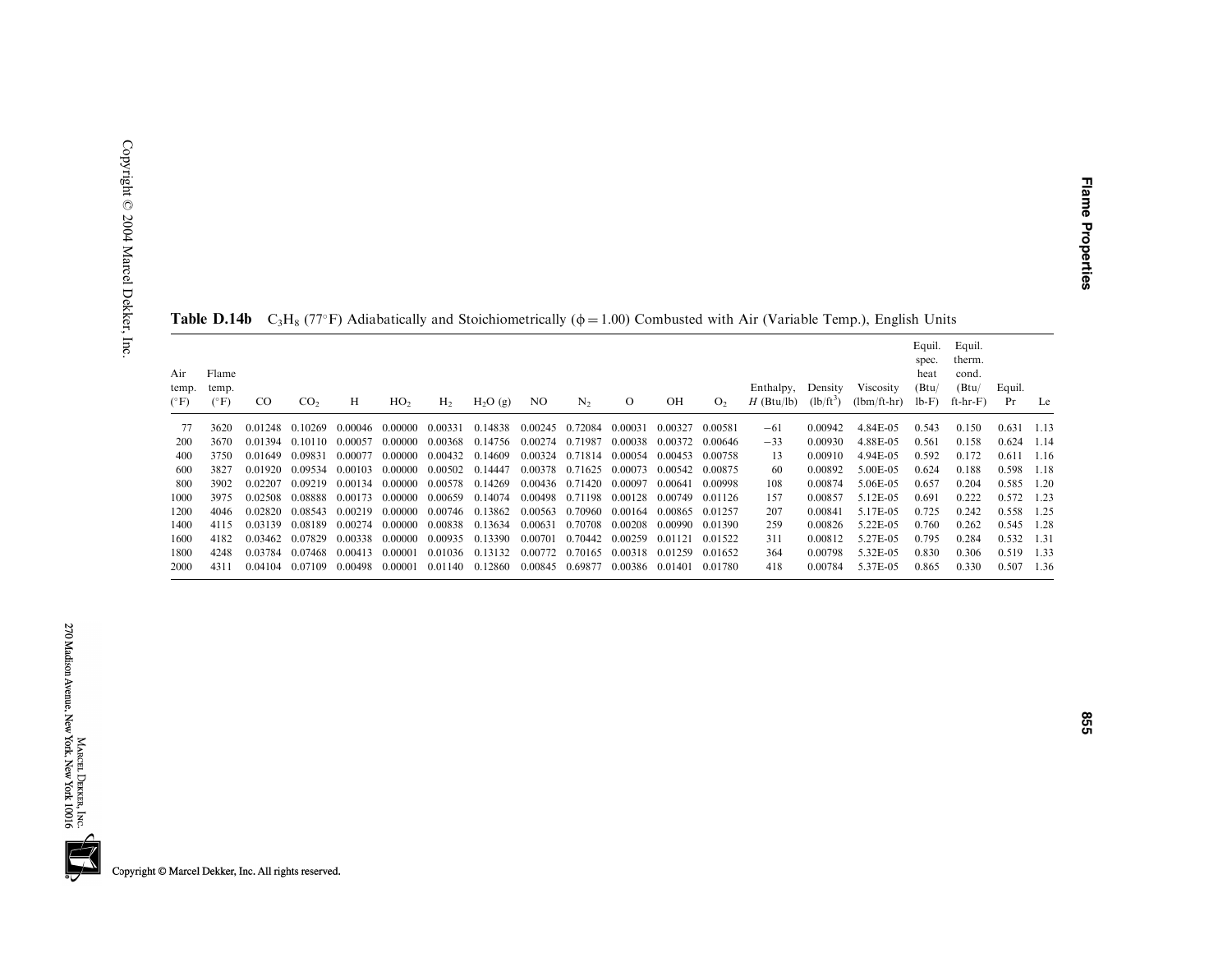**Table D.15a**  $C_3H_8$  (Variable Temp.) Adiabatically and Stoichiometrically ( $\phi$  = 1.00) Combusted with Air (298 K), Metric Units

| Fuel<br>temp.<br>(K) | Flame<br>temp.<br>(K) | <sub>CO</sub> | CO <sub>2</sub> | Н       | H <sub>2</sub>  | $H_2O(g)$                       | NO.     | $N_{2}$                 | $\Omega$ | OН                                      | O <sub>2</sub> | Enthalpy,<br>$H$ (kJ/kg)                                      | Density<br>$(kg/m^3)$ | <b>Viscosity</b><br>$(kg/m-sec)$ | spec.<br>heat<br>(kJ)<br>$kg-K$ ) | Equil. Equil.<br>therm.<br>cond.<br>(W/<br>$m-K$ ) | Equil.<br>Pr | Le   |
|----------------------|-----------------------|---------------|-----------------|---------|-----------------|---------------------------------|---------|-------------------------|----------|-----------------------------------------|----------------|---------------------------------------------------------------|-----------------------|----------------------------------|-----------------------------------|----------------------------------------------------|--------------|------|
| 298                  | 2266                  | 0.01248       | 0.10269         | 0.00046 | 0.00331         | 0.14838 0.00245 0.72084 0.00031 |         |                         |          | 0.00327                                 | 0.00581        | $-1.42E + 02$                                                 | 0.151                 | 7.20E-05                         | 2.27                              | 0.259                                              | 0.631        | 1.13 |
| 311                  | 2267                  | 0.01251       | 0.10266         | 0.00047 | 0.00332         | 0.14836                         |         | 0.00246 0.72082 0.00031 |          | 0.00328 0.00582                         |                | $-1.41E + 02$                                                 | 0.151                 | 7.20E-05                         | 2.27                              | 0.259                                              | 0.631        | 1.13 |
| 366                  | 2270                  | 0.01264       | 0.10251         | 0.00047 |                 | 0.00335 0.14829                 |         |                         |          |                                         |                | $0.00248$ 0.72073 0.00032 0.00332 0.00588 -1.35E + 02         | 0.151                 | 7.20E-05                         | 2.28                              | 0.261                                              | 0.631        | 1.13 |
| 422                  | 2273                  | 0.01280       | 0.10233         | 0.00049 |                 | 0.00339 0.14820                 |         |                         |          |                                         |                | $0.00251$ $0.72063$ $0.00032$ $0.00337$ $0.00596$ $-1.28E+02$ | 0.150                 | 7.21E-05                         | 2.29                              | 0.262                                              | 0.630        | 1.13 |
| 478                  | 2276                  | 0.01298       | 0.10214         | 0.00050 |                 | 0.00344 0.14810                 |         |                         |          |                                         |                | $0.00255$ 0.72051 0.00033 0.00342 0.00603 -1.20E + 02         | 0.150                 | 7.22E-05                         | 2.30                              | 0.264                                              | 0.629        | 1.13 |
| 533                  | 2280                  | 0.01317       | 0.10193         | 0.00051 |                 | 0.00348 0.14799                 |         |                         |          |                                         |                | $0.00259$ $0.72038$ $0.00034$ $0.00348$ $0.00612$ $-1.11E+02$ | 0.150                 | 7.22E-05                         | 2.31                              | 0.266                                              | 0.628        | 1.13 |
| 589                  | 2284                  | 0.01338       | 0.10170         | 0.00053 |                 | 0.00354 0.14787                 |         |                         |          | 0.00263 0.72024 0.00035 0.00355 0.00621 |                | $-1.02E + 02$                                                 | 0.150                 | 7.23E-05                         | 2.32                              | 0.268                                              | 0.627        | 1.13 |
| 644                  | 2288                  | 0.01361       | 0.10146         | 0.00054 | 0.00359         | 0.14774                         | 0.00267 | 0.72009                 | 0.00037  | 0.00362 0.00631                         |                | $-9.18E + 01$                                                 | 0.149                 | 7.24E-05                         | 2.33                              | 0.270                                              | 0.626        | 1.13 |
| 700                  | 2293                  | 0.01385       | 0.10119         | 0.00056 | 0.00365 0.14761 |                                 |         |                         |          | 0.00272 0.71993 0.00038 0.00369         | 0.00642        | $-8.12E + 01$                                                 | 0.149                 | 7.25E-05                         | 2.35                              | 0.272                                              | 0.624        | 1.14 |
| 755                  | 2297                  | 0.01410       | 0.10091         | 0.00058 | 0.00372         | 0.14746                         |         | 0.00277 0.71976 0.00039 |          | 0.00377                                 |                | $0.00653 -7.02E +01$                                          | 0.149                 | 7.26E-05                         | 2.36                              | 0.275                                              | 0.623        | 1.14 |
| 811                  | 2302                  | 0.01438       | 0.10062         | 0.00060 | 0.00379         | 0.14731                         |         | 0.00282 0.71957         | 0.00041  | 0.00385 0.00665                         |                | $-5.84E + 01$                                                 | 0.148                 | 7.27E-05                         | 2.37                              | 0.278                                              | 0.622        | 1.14 |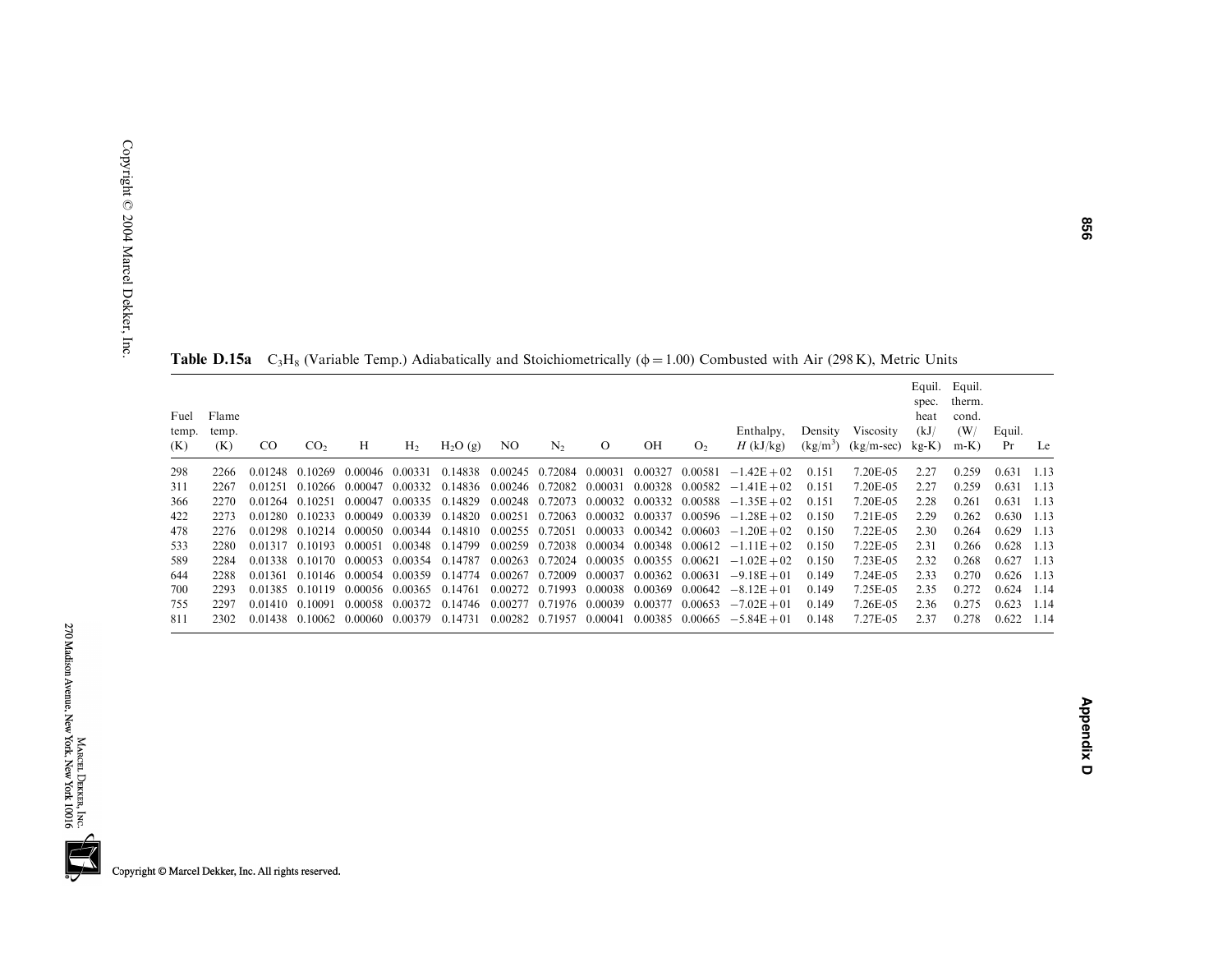|                                |                                |               | $\sim$          |                 |                         |                 |                 |                 |                 |         |                |                           |                        |                              |                                              |                                                             |              |        |
|--------------------------------|--------------------------------|---------------|-----------------|-----------------|-------------------------|-----------------|-----------------|-----------------|-----------------|---------|----------------|---------------------------|------------------------|------------------------------|----------------------------------------------|-------------------------------------------------------------|--------------|--------|
| Fuel<br>temp.<br>$(^{\circ}F)$ | Flame<br>temp.<br>$(^\circ F)$ | <sub>CO</sub> | CO <sub>2</sub> | Н               | H <sub>2</sub>          | $H_2O(g)$       | NO.             | $N_{2}$         | $\Omega$        | OН      | O <sub>2</sub> | Enthalpy,<br>$H$ (Btu/lb) | Density<br>$(lb/ft^3)$ | Viscosity<br>(lbm)<br>ft-hr) | Equil.<br>spec.<br>heat<br>(Btu)<br>$lb - F$ | Equil.<br>therm.<br>cond.<br>(Btu)<br>ft-hr- $\mathrm{F}$ ) | Equil.<br>Pr | Le     |
| 77                             | 3620                           | 0.01248       | 0.10269         | 0.00046 0.00331 |                         | 0.14838         | 0.00245 0.72084 |                 | 0.00031         | 0.00327 | 0.00581        | $-61$                     | 0.00942                | 4.84E-05                     | 0.543                                        | 0.150                                                       | 0.631        | 1.13   |
| 100                            | 3621                           | 0.01251       | 0.10266         | 0.00047         | 0.00332                 | 0.14836         | 0.00246 0.72082 |                 | 0.00031         | 0.00328 | 0.00582        | $-61$                     | 0.00942                | 4.84E-05                     | 0.543                                        | 0.150                                                       | 0.631        | - 1.13 |
| 200                            | 3626                           | 0.01264       | 0.10251         | 0.00047         | 0.00335                 | 0.14829         | 0.00248 0.72073 |                 | 0.00032         | 0.00332 | 0.00588        | $-58$                     | 0.00941                | 4.84E-05                     | 0.545                                        | 0.151                                                       | 0.631        | 1.13   |
| 300                            | 3631                           | 0.01280       | 0.10233         | 0.00049         | 0.00339                 | 0.14820         | 0.00251         | 0.72063         | 0.00032         | 0.00337 | 0.00596        | $-55$                     | 0.00939                | 4.85E-05                     | 0.547                                        | 0.152                                                       | 0.630        | 1.13   |
| 400                            | 3637                           | 0.01298       | 0.10214         | 0.00050         | 0.00344 0.14810         |                 | 0.00255 0.72051 |                 | 0.00033         | 0.00342 | 0.00603        | $-51$                     | 0.00938                | 4.85E-05                     | 0.549                                        | 0.152                                                       | 0.629        | 1.13   |
| 500                            | 3644                           | 0.01317       | 0.10193         | 0.00051         |                         | 0.00348 0.14799 | 0.00259         | 0.72038         | 0.00034 0.00348 |         | 0.00612        | $-48$                     | 0.00936                | 4.86E-05                     | 0.552                                        | 0.154                                                       | 0.628        | -1.13  |
| 600                            | 3652                           | 0.01338       | 0.10170         | 0.00053         | 0.00354                 | 0.14787         |                 | 0.00263 0.72024 | 0.00035         | 0.00355 | 0.00621        | $-44$                     | 0.00934                | 4.86E-05                     | 0.554                                        | 0.155                                                       | 0.627        | - 1.13 |
| 700                            | 3659                           | 0.01361       | 0.10146         | 0.00054 0.00359 |                         | 0.14774         | 0.00267 0.72009 |                 | 0.00037         | 0.00362 | 0.00631        | $-39$                     | 0.00932                | 4.87E-05                     | 0.557                                        | 0.156                                                       | 0.626        | 1.13   |
| 800                            | 3667                           | 0.01385       | 0.10119         |                 | 0.00056 0.00365 0.14761 |                 | 0.00272 0.71993 |                 | 0.00038         | 0.00369 | 0.00642        | $-35$                     | 0.00930                | 4.88E-05                     | 0.560                                        | 0.157                                                       | 0.624        | -1.14  |
| 900                            | 3676                           | 0.01410       | 0.10091         | 0.00058         | 0.00372                 | 0.14746         |                 | 0.00277 0.71976 | 0.00039         | 0.00377 | 0.00653        | $-30$                     | 0.00928                | 4.88E-05                     | 0.563                                        | 0.159                                                       | 0.623        | 1.14   |
| 1000                           | 3685                           | 0.01438       | 0.10062         | 0.00060         | 0.00379                 | 0.14731         | 0.00282 0.71957 |                 | 0.00041         | 0.00385 | 0.00665        | $-25$                     | 0.00926                | 4.89E-05                     | 0.567                                        | 0.160                                                       | 0.622        | 1.14   |

**Table D.15b** C<sub>3</sub>H<sub>8</sub> (Variable Temp.) Adiabatically and Stoichiometrically ( $\phi$  = 1.00) Combusted with Air (77°F), English Units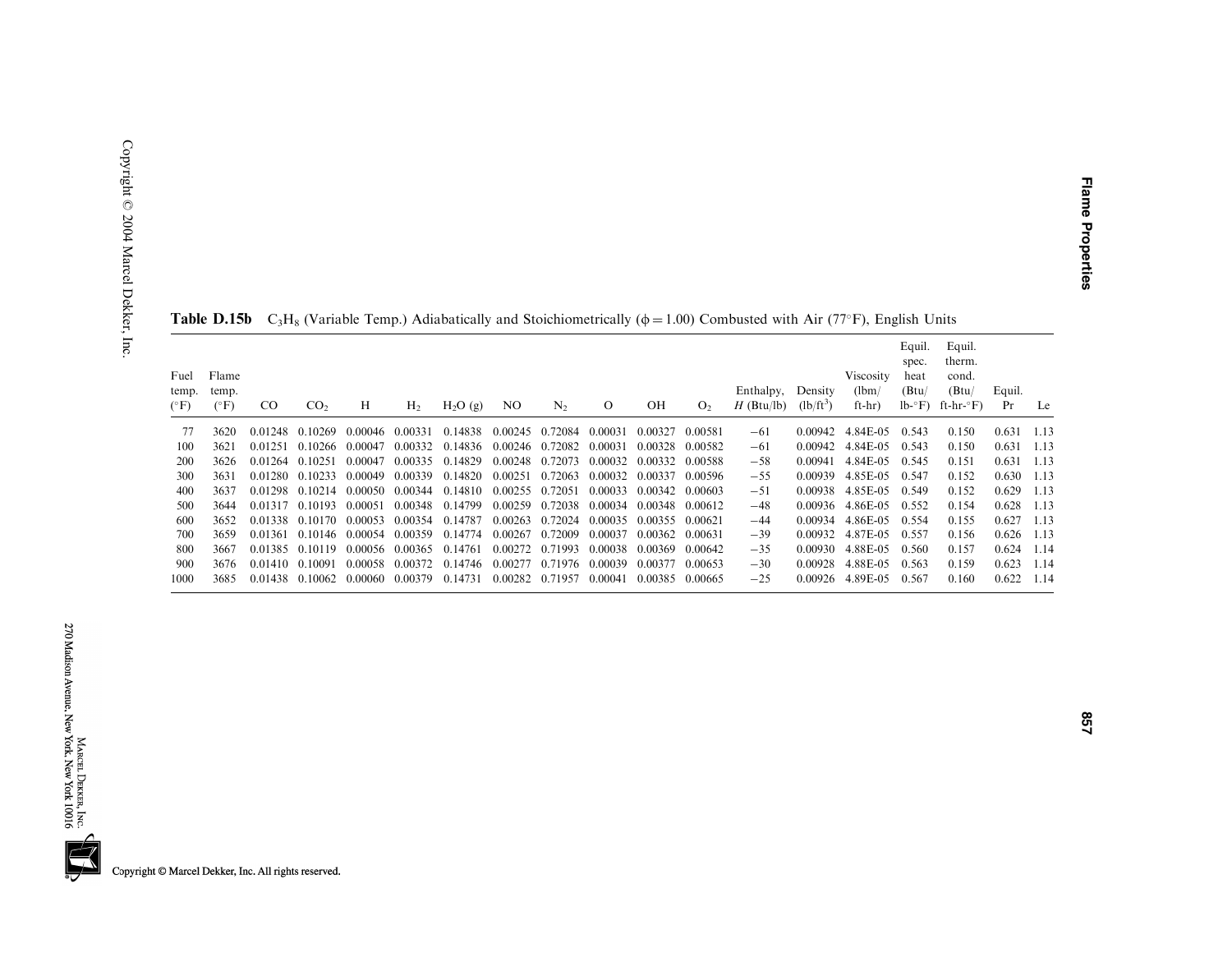| $_{\rm CO}$ | CO <sub>2</sub> | H       | H <sub>2</sub> | $H_2O(g)$ | NO.     | N <sub>2</sub> | $\Omega$ | OН      | O <sub>2</sub> | Enthalpy,<br>$H$ (kJ/kg) | Density<br>$(kg/m^3)$ | Viscosity<br>$(kg/m\text{-}sec)$ | Equil.<br>spec.<br>heat<br>$(kJ/kg-K)$ | Equil.<br>therm.<br>cond.<br>$(W/m-K)$ | Equil.<br>Pr | Le   | Avail.<br>heat<br>$(\%)$ |
|-------------|-----------------|---------|----------------|-----------|---------|----------------|----------|---------|----------------|--------------------------|-----------------------|----------------------------------|----------------------------------------|----------------------------------------|--------------|------|--------------------------|
| 0.00000     | 0.11624         | 0.00000 | 0.00000        | 0.15498   | 0.00000 | 0.72878        | 0.00000  | 0.00000 | 0.00000        | $-2.87E + 03$            | 0.943                 | 1.92E-05                         | 1.10                                   | 0.027                                  | 0.772        | 1.00 | 89.6                     |
| 0.00000     | 0.11624         | 0.00000 | 0.00000        | 0.15498   | 0.00000 | 0.72878        | 0.00000  | 0.00000 | 0.00000        | $-2.74E + 03$            | 0.722                 | 2.38E-05                         | 1.13                                   | 0.035                                  | 0.764        | 1.00 | 85.5                     |
| 0.00000     | 0.11624         | 0.00000 | 0.00000        | 0.15498   | 0.00000 | 0.72878        | 0.00000  | 0.00000 | 0.00000        | $-2.61E + 03$            | 0.586                 | 2.79E-05                         | 1.16                                   | 0.043                                  | 0.760        | 1.00 | 81.3                     |
| 0.00000     | 0.11624         | 0.00000 | 0.00000        | 0.15498   | 0.00000 | 0.72878        | 0.00000  | 0.00000 | 0.00000        | $-2.48E + 03$            | 0.493                 | 3.18E-05                         | 1.20                                   | 0.051                                  | 0.756        | 1.00 | 76.9                     |
| 0.00000     | 0.11624         | 0.00000 | 0.00000        | 0.15498   | 0.00000 | 0.72878        | 0.00000  | 0.00000 | 0.00000        | $-2.35E + 03$            | 0.426                 | 3.54E-05                         | 1.24                                   | 0.058                                  | 0.752        | 1.00 | 72.5                     |
| 0.00000     | 0.11624         | 0.00000 | 0.00000        | 0.15498   | 0.00000 | 0.72878        | 0.00000  | 0.00000 | 0.00000        | $-2.21E + 03$            | 0.374                 | 3.89E-05                         | 1.27                                   | 0.066                                  | 0.748        | 1.00 | 67.9                     |
| 0.00000     | 0.11624         | 0.00000 | 0.00000        | 0.15498   | 0.00000 | 0.72878        | 0.00000  | 0.00000 | 0.00000        | $-2.07E + 03$            | 0.334                 | 4.22E-05                         | 1.30                                   | 0.074                                  | 0.744        | 1.00 | 63.2                     |
| 0.00000     | 0.11624         | 0.00000 | 0.00000        | 0.15498   | 0.00000 | 0.72878        | 0.00000  | 0.00000 | 0.00000        | $-1.92E + 03$            | 0.302                 | 4.53E-05                         | 1.32                                   | 0.081                                  | 0.742        | 1.00 | 58.4                     |
| 0.00000     | 0.11624         | 0.00000 | 0.00000        | 0.15498   | 0,00000 | 0.72878        | 0.00000  | 0.00000 | 0.00000        | $-1.77E + 03$            | 0.275                 | 4.83E-05                         | 1.35                                   | 0.088                                  | 0.739        | 1.00 | 53.6                     |
| 0.00002     | 0.11622         | 0.00000 | 0.00001        | 0.15497   | 0.00000 | 0.72877        | 0.00000  | 0.00000 | 0.00001        | $-1.62E + 03$            | 0.253                 | 5.12E-05                         | 1.37                                   | 0.095                                  | 0.737        | 1.00 | 48.6                     |
| 0.00006     | 0.11617         | 0.00000 | 0.00003        | 0.15493   | 0.00002 | 0.72874        | 0.00000  | 0.00001 | 0.00004        | $-1.46E + 03$            | 0.234                 | 5.40E-05                         | 1.39                                   | 0.102                                  | 0.734        | 1.00 | 43.5                     |
| 0.00019     | 0.11603         | 0.00000 | 0.00009        | 0.15486   | 0.00004 | 0.72865        | 0.00000  | 0.00003 | 0.00011        | $-1.31E + 03$            | 0.217                 | 5.67E-05                         | 1.43                                   | 0.111                                  | 0.729        | 1.00 | 38.3                     |
| 0.00048     | 0.11571         | 0.00000 | 0.00019        | 0.15469   | 0.00011 | 0.72847        | 0.00000  | 0.00009 | 0.00026        | $-1.15E + 03$            | 0.203                 | 5.94E-05                         | 1.48                                   | 0.122                                  | 0.722        | 1.01 | 33.0                     |
| 0.00110     | 0.11505         | 0.00001 | 0.00038        | 0.15436   | 0.00023 | 0.72808        | 0.00000  | 0.00021 | 0.00057        | $-9.78E + 02$            | 0.190                 | 6.20E-05                         | 1.54                                   | 0.134                                  | 0.713        | 1.02 | 27.5                     |
| 0.00224     | 0.11381         | 0.00002 | 0.00071        | 0.15377   | 0.00046 | 0.72737        | 0.00001  | 0.00047 | 0.00113        | $-8.01E + 02$            | 0.179                 | 6.45E-05                         | 1.64                                   | 0.150                                  | 0.704        | 1.03 | 21.7                     |
| 0.00421     | 0.11167         | 0.00007 | 0.00123        | 0.15277   | 0.00084 | 0.72615        | 0.00004  | 0.00095 | 0.00206        | $-6.11E + 02$            | 0.169                 | 6.69E-05                         | 1.79                                   | 0.175                                  | 0.682        | 1.05 | 15.4                     |
| 0.00733     | 0.10829         | 0.00018 | 0.00203        | 0.15115   | 0.00145 | 0.72418        | 0.00011  | 0.00178 | 0.00350        | $-4.02E + 02$            | 0.160                 | 6.93E-05                         | 1.99                                   | 0.208                                  | 0.661        | 1.08 | 8.5                      |
| 0.01248     | 0.10269         | 0.00046 | 0.00331        | 0.14838   | 0.00245 | 0.72084        | 0.00031  | 0.00327 | 0.00581        | $-1.42E + 02$            | 0.151                 | 7.20E-05                         | 2.27                                   | 0.259                                  | 0.631        | 1.13 | 0.0                      |
|             |                 |         |                |           |         |                |          |         |                |                          |                       |                                  |                                        |                                        |              |      |                          |

## **Table D.16a** C<sub>3</sub>H<sub>8</sub> (298 K) Stoichiometrically ( $\phi$  = 1.00) Combusted with Air (298 K), Metric Units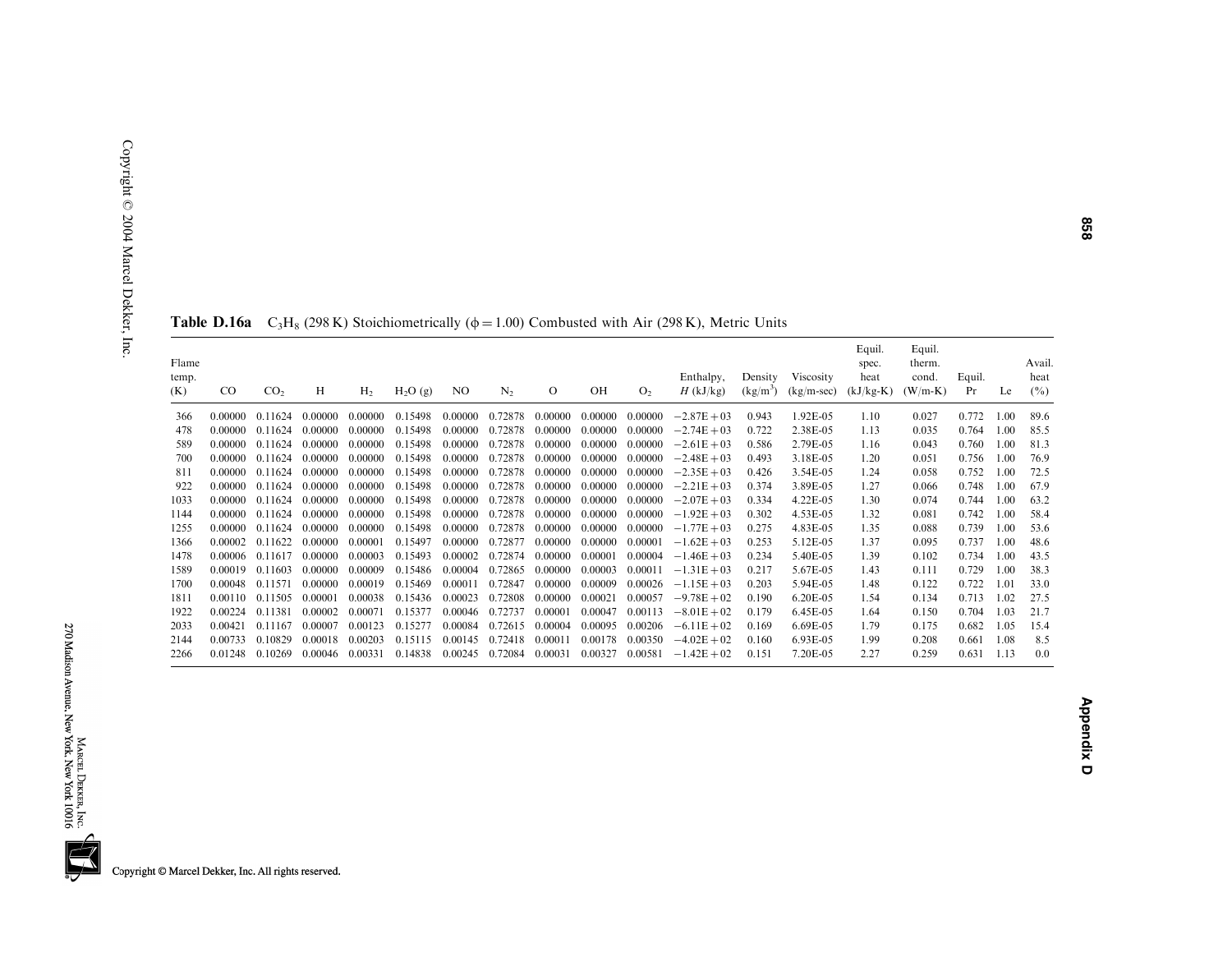| Flame<br>temp.<br>$(^{\circ}F)$ | $_{\rm CO}$ | CO <sub>2</sub> | H        | H <sub>2</sub> | $H_2O(g)$ | NO.     | N <sub>2</sub> | $\circ$ | OH       | O <sub>2</sub> | Enthalpy,<br>$H$ (Btu/lb) | Density<br>$(lb/ft^3)$ | Viscosity<br>$(lbm/ft-hr)$ | Equil.<br>spec.<br>heat<br>$(Btu/lb - F)$ | Equil.<br>therm.<br>cond.<br>$(Btu/ft-hr-oF)$ | Equil.<br>Pr | Le   | Avail<br>heat<br>(%) |
|---------------------------------|-------------|-----------------|----------|----------------|-----------|---------|----------------|---------|----------|----------------|---------------------------|------------------------|----------------------------|-------------------------------------------|-----------------------------------------------|--------------|------|----------------------|
|                                 |             |                 |          |                |           |         |                |         |          |                |                           |                        |                            |                                           |                                               |              |      |                      |
| 200                             | 0.00000     | 0.11624         | 0.00000  | 0.00000        | 0.15498   | 0.00000 | 0.72878        | 0.00000 | 0.00000  | 0.00000        | $-1232$                   | 0.05888                | .29E-05                    | 0.263                                     | 0.016                                         | 0.772        | 1.00 | 89.6                 |
| 400                             | 0.00000     | 0.11624         | 0.00000  | 0.00000        | 0.15498   | 0.00000 | 0.72878        | 0.00000 | 0.00000  | 0.00000        | $-1178$                   | 0.04508                | 1.60E-05                   | 0.270                                     | 0.020                                         | 0.764        | 1.00 | 85.5                 |
| 600                             | 0.00000     | 0.11624         | 0.00000  | 0.00000        | 0.15498   | 0.00000 | 0.72878        | 0.00000 | 0.00000  | 0.00000        | $-1124$                   | 0.03659                | 1.88E-05                   | 0.278                                     | 0.025                                         | 0.760        | 1.00 | 81.3                 |
| 800                             | 0.00000     | 0.11624         | 0.00000  | 0.00000        | 0.15498   | 0.00000 | 0.72878        | 0.00000 | 0.00000  | 0.00000        | $-1067$                   | 0.03078                | 2.14E-05                   | 0.287                                     | 0.029                                         | 0.756        | 1.00 | 76.9                 |
| 1000                            | 0.00000     | 0.11624         | 0.00000  | 0.00000        | 0.15498   | 0.00000 | 0.72878        | 0.00000 | 0.00000  | 0.00000        | $-1009$                   | 0.02657                | 2.38E-05                   | 0.295                                     | 0.034                                         | 0.752        | 1.00 | 72.5                 |
| 1200                            | 0.00000     | 0.11624         | -0-00000 | 0.00000        | 0.15498   | 0.00000 | 0.72878        | 0.00000 | -0-00000 | 0.00000        | $-949$                    | 0.02337                | $2.61E-0.5$                | 0.303                                     | 0.038                                         | 0.748        | 1.00 | 67.9                 |
| 1400                            | 0.00000     | 0.11624         | 0.00000  | 0.00000        | 0.15498   | 0.00000 | 0.72878        | 0.00000 | -0-00000 | 0.00000        | $-888$                    | 0.02086                | 2.83E-05                   | 0.310                                     | 0.042                                         | 0.744        | 1.00 | 63.2                 |
| 1600                            | 0.00000     | 0.11624         | 0.00000  | 0.00000        | 0.15498   | 0.00000 | 0.72878        | 0.00000 | -0-00000 | 0.00000        | $-825$                    | 0.01884                | 3.05E-05                   | 0.316                                     | 0.047                                         | 0.742        | 1.00 | 58.4                 |
| 1800                            | 0.00000     | 0.11624         | 0.00000  | 0.00000        | 0.15498   | 0.00000 | 0.72878        | 0.00000 | 0.00000  | 0.00000        | $-761$                    | 0.01717                | 3.25E-05                   | 0.322                                     | 0.051                                         | 0.739        | 1.00 | 53.6                 |
| 2000                            | 0.00002     | 0.11622         | 0.00000  | 0.00001        | 0.15497   | 0.00000 | 0.72877        | 0.00000 | 0.00000  | 0.00001        | $-696$                    | 0.01577                | 3.44E-05                   | 0.327                                     | 0.055                                         | 0.737        | 1.00 | 48.6                 |
| 2200                            | 0.00006     | 0.11617         | 0.00000  | 0.00003        | 0.15493   | 0.00002 | 0.72874        | 0.00000 | 0.00001  | 0.00004        | $-630$                    | 0.01458                | 3.63E-05                   | 0.332                                     | 0.059                                         | 0.734        | 1.00 | 43.5                 |
| 2400                            | 0.00019     | 0.11603         | 0.00000  | 0.00009        | 0.15486   | 0.00004 | 0.72865        | 0.00000 | 0.00003  | 0.00011        | $-562$                    | 0.01356                | 3.82E-05                   | 0.341                                     | 0.064                                         | 0.729        | 1.00 | 38.3                 |
| 2600                            | 0.00048     | 0.11571         | 0.00000  | 0.00019        | 0.15469   | 0.00011 | 0.72847        | 0.00000 | 0.00009  | 0.00026        | $-493$                    | 0.01267                | 3.99E-05                   | 0.353                                     | 0.070                                         | 0.722        | 1.01 | 33.0                 |
| 2800                            | 0.00110     | 0.11505         | 0.00001  | 0.00038        | 0.15436   | 0.00023 | 0.72808        | 0.00000 | 0.00021  | 0.00057        | $-420$                    | 0.01189                | 4.17E-05                   | 0.369                                     | 0.077                                         | 0.713        | 1.02 | 27.5                 |
| 3000                            | 0.00224     | 0.11381         | 0.00002  | 0.00071        | 0.15377   | 0.00046 | 0.72737        | 0.00001 | 0.00047  | 0.00113        | $-345$                    | 0.01119                | 4.34E-05                   |                                           |                                               | 0.704        | 1.03 | 21.7                 |
|                                 |             |                 |          |                |           |         |                |         |          |                |                           |                        |                            | 0.392                                     | 0.087                                         |              |      |                      |
| 3200                            | 0.00421     | 0.11167         | 0.00007  | 0.00123        | 0.15277   | 0.00084 | 0.72615        | 0.00004 | 0.00095  | 0.00206        | $-263$                    | 0.01057                | 4.50E-05                   | 0.427                                     | 0.101                                         | 0.682        | 1.05 | 15.4                 |
| 3400                            | 0.00733     | 0.10829         | 0.00018  | 0.00203        | 0.15115   | 0.00145 | 0.72418        | 0.00011 | 0.00178  | 0.00350        | $-173$                    | 0.01000                | 4.66E-05                   | 0.474                                     | 0.120                                         | 0.661        | 1.08 | 8.5                  |
| 3620                            | 0.01248     | 0.10269         | 0.00046  | 0.00331        | 0.14838   | 0.00245 | 0.72084        | 0.00031 | 0.00327  | 0.00581        | $-61$                     | 0.00942                | 4.84E-05                   | 0.543                                     | 0.150                                         | 0.631        | 1.13 | 0.0                  |

| <b>Table D.16b</b> C <sub>3</sub> H <sub>8</sub> (Variable Temp.) Adiabatically and Stoichiometrically ( $\phi$ = 1.00) Combusted with Air (77°F), English Units |  |
|------------------------------------------------------------------------------------------------------------------------------------------------------------------|--|
|------------------------------------------------------------------------------------------------------------------------------------------------------------------|--|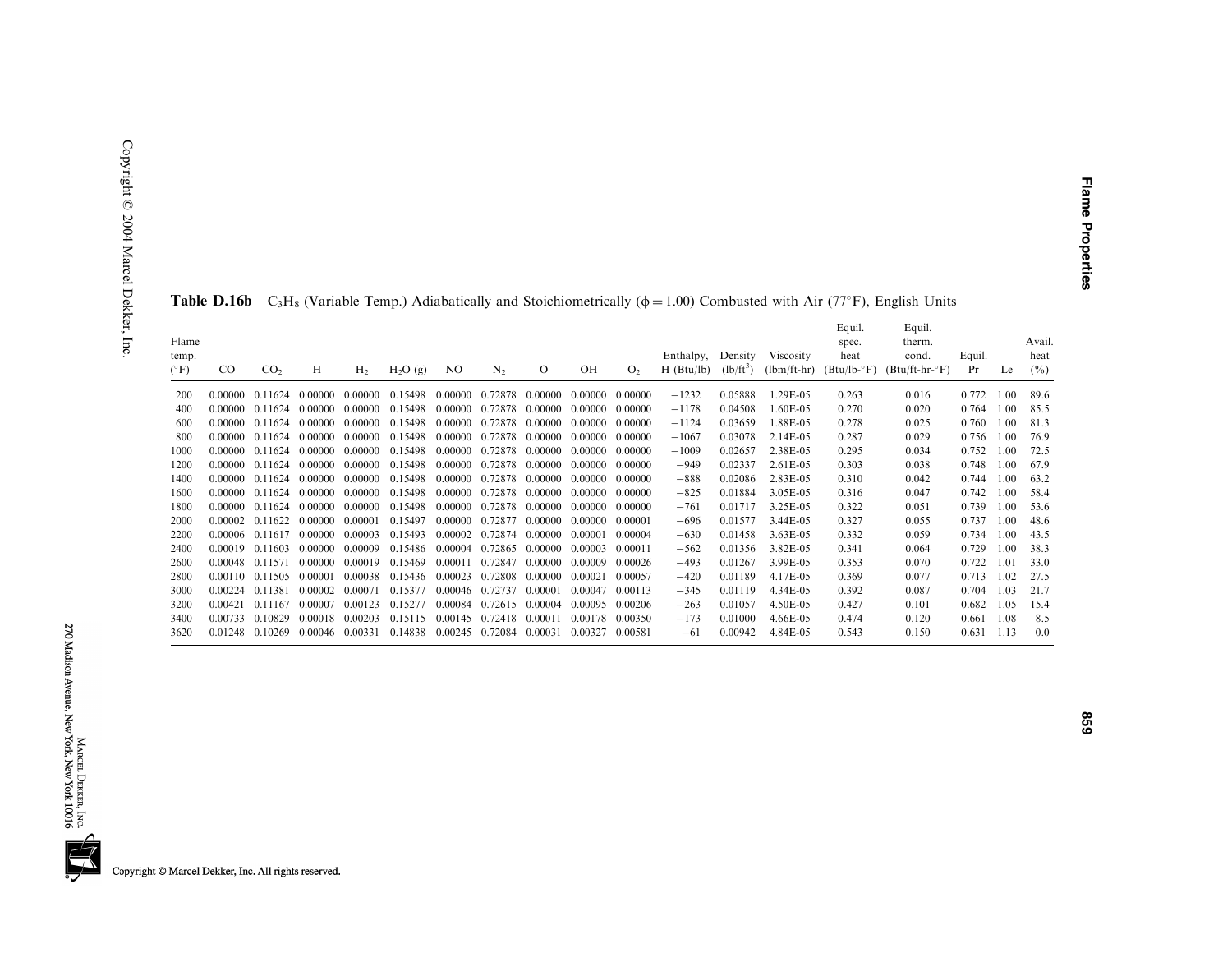| Flame<br>Equiv. temp.<br>Enthalpy.<br>Density<br>OН<br>CO <sub>2</sub><br>H <sub>2</sub> O(g)<br>NH <sub>3</sub><br>NO.<br>$\Omega$<br>$H$ (kJ/kg)<br>CO.<br>Н<br>N <sub>2</sub><br>CH <sub>4</sub><br>$H_{2}$<br>O <sub>2</sub><br>$(kg/m^3)$<br>(K)<br>C(gr)<br>ratio<br>4.00<br>$0.0701$ $0.00975$ $0.16583$ $0.01569$ $0.00000$ $0.30829$ $0.02061$ $0.00007$ $0.00000$ $0.40966$ $0.00000$ $0.00000$ $0.00000$ $-4.82E+02$ $0.245$<br>1004<br>2.00<br>$0.0000$ $0.00000$ $0.15310$ $0.02977$ $0.00003$ $0.15167$ $0.09215$ $0.00000$ $0.00000$ $0.57329$ $0.00000$ $0.00000$ $0.00000$ $-2.68E+02$ $0.176$ $5.72E-05$<br>1633.<br>1.33<br>$0.0000$ $0.00000$ $0.07936$ $0.06268$ $0.00060$ $0.03881$ $0.15013$ $0.00000$ $0.00005$ $0.66807$ $0.00000$ $0.00028$ $0.00001$ $-1.86E+02$ $0.154$<br>2098<br>1.00<br>$0.0000$ $0.00000$ $0.01248$ $0.10269$ $0.00046$ $0.00331$ $0.14838$ $0.00000$ $0.00245$ $0.72084$ $0.00031$ $0.00327$ $0.00581$ $-1.42E+02$ $0.151$<br>2266<br>0.80<br>$2042$ 0.0000 0.00000 0.00089 0.09346 0.00003 0.00025 0.12460 0.00000 0.00371 0.73755 0.00018 0.00185 0.03748 -1.15E+02 0.169<br>0.67<br>$0.0000$ $0.00000$ $0.00008$ $0.07949$ $0.00000$ $0.00003$ $0.10575$ $0.00000$ $0.00258$ $0.74663$ $0.00004$ $0.00061$ $0.06479$ $-9.68E+01$ $0.191$<br>1821<br>0.57<br>$0.0000$ $0.00000$ $0.00001$ $0.06864$ $0.00000$ $0.00000$ $0.09143$ $0.00000$ $0.00157$ $0.75302$ $0.00001$ $0.00019$ $0.08513$ $-8.33E+01$ $0.211$<br>1646 |      |       |  |  |  |  |  |  |  |                                    |                               | Equil. Equil.<br>spec. therm. |                    |  |
|------------------------------------------------------------------------------------------------------------------------------------------------------------------------------------------------------------------------------------------------------------------------------------------------------------------------------------------------------------------------------------------------------------------------------------------------------------------------------------------------------------------------------------------------------------------------------------------------------------------------------------------------------------------------------------------------------------------------------------------------------------------------------------------------------------------------------------------------------------------------------------------------------------------------------------------------------------------------------------------------------------------------------------------------------------------------------------------------------------------------------------------------------------------------------------------------------------------------------------------------------------------------------------------------------------------------------------------------------------------------------------------------------------------------------------------------------------------------------|------|-------|--|--|--|--|--|--|--|------------------------------------|-------------------------------|-------------------------------|--------------------|--|
|                                                                                                                                                                                                                                                                                                                                                                                                                                                                                                                                                                                                                                                                                                                                                                                                                                                                                                                                                                                                                                                                                                                                                                                                                                                                                                                                                                                                                                                                              |      |       |  |  |  |  |  |  |  | <b>Viscosity</b><br>(kg)<br>m-sec) | heat<br>(kJ)<br>$kg-K$ ) m-K) | cond.<br>(W/                  | Equil.<br>Pr Le    |  |
|                                                                                                                                                                                                                                                                                                                                                                                                                                                                                                                                                                                                                                                                                                                                                                                                                                                                                                                                                                                                                                                                                                                                                                                                                                                                                                                                                                                                                                                                              |      |       |  |  |  |  |  |  |  | 4.06E-05                           | 4.18                          | 0.269                         | 0.631 0.82         |  |
|                                                                                                                                                                                                                                                                                                                                                                                                                                                                                                                                                                                                                                                                                                                                                                                                                                                                                                                                                                                                                                                                                                                                                                                                                                                                                                                                                                                                                                                                              |      |       |  |  |  |  |  |  |  |                                    | 1.59                          | 0.148                         | $0.613 \quad 1.00$ |  |
|                                                                                                                                                                                                                                                                                                                                                                                                                                                                                                                                                                                                                                                                                                                                                                                                                                                                                                                                                                                                                                                                                                                                                                                                                                                                                                                                                                                                                                                                              |      |       |  |  |  |  |  |  |  | 6.81E-05                           | 1.58                          | 0.169                         | 0.635 1.08         |  |
|                                                                                                                                                                                                                                                                                                                                                                                                                                                                                                                                                                                                                                                                                                                                                                                                                                                                                                                                                                                                                                                                                                                                                                                                                                                                                                                                                                                                                                                                              |      |       |  |  |  |  |  |  |  | 7.20E-05                           | 2.27                          | 0.259                         | 0.631 1.13         |  |
|                                                                                                                                                                                                                                                                                                                                                                                                                                                                                                                                                                                                                                                                                                                                                                                                                                                                                                                                                                                                                                                                                                                                                                                                                                                                                                                                                                                                                                                                              |      |       |  |  |  |  |  |  |  | 6.74E-05                           | 1.60                          | 0.154                         | 0.697 1.03         |  |
|                                                                                                                                                                                                                                                                                                                                                                                                                                                                                                                                                                                                                                                                                                                                                                                                                                                                                                                                                                                                                                                                                                                                                                                                                                                                                                                                                                                                                                                                              |      |       |  |  |  |  |  |  |  | 6.26E-05                           | 1.44                          | 0.125                         | 0.720 1.01         |  |
|                                                                                                                                                                                                                                                                                                                                                                                                                                                                                                                                                                                                                                                                                                                                                                                                                                                                                                                                                                                                                                                                                                                                                                                                                                                                                                                                                                                                                                                                              |      |       |  |  |  |  |  |  |  | 5.87E-05                           | 1 37                          | 0.110                         | $0.727$ 1.00       |  |
| $0.0000$ $0.00000$ $0.00000$ $0.06046$ $0.00000$ $0.00000$ $0.08058$ $0.00000$ $0.00093$ $0.75768$ $0.00000$ $0.00006$ $0.10028$ $-7.33E+01$ $0.231$                                                                                                                                                                                                                                                                                                                                                                                                                                                                                                                                                                                                                                                                                                                                                                                                                                                                                                                                                                                                                                                                                                                                                                                                                                                                                                                         | 0.50 | 1508. |  |  |  |  |  |  |  | 5.55E-05                           | 1.32                          | 0.101                         | 0.729 1.00         |  |

**Table D.17a**  $C_3H_8$  (298 K) Adiabatically Combusted with Air (298 K) at Various Equivalence Ratios, Metric Units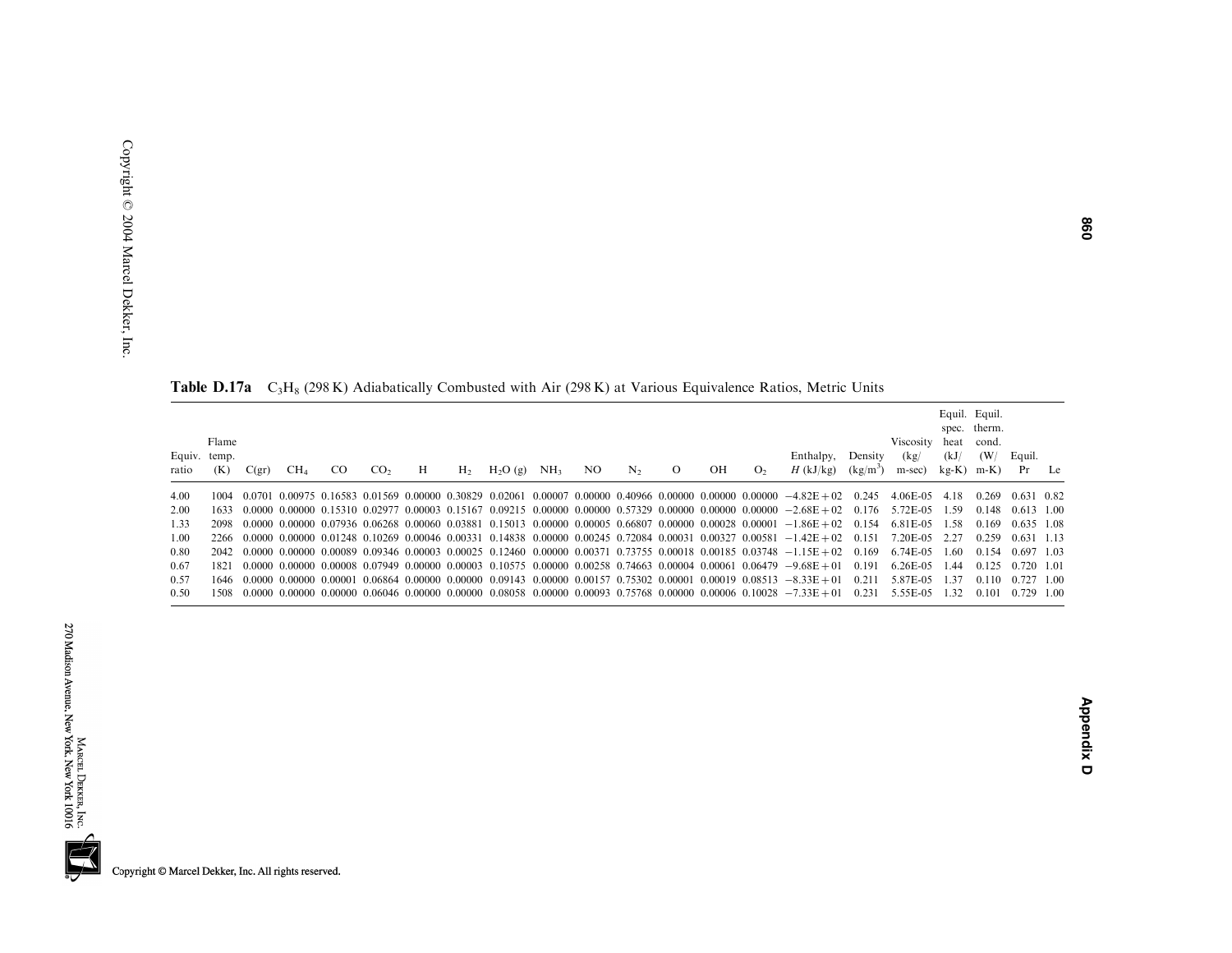| Equiv. temp.<br>ratio | Flame<br>$(^{\circ}F)$ | C(gr) | CH <sub>4</sub> | <sub>CO</sub> | CO <sub>2</sub> | Н | H <sub>2</sub> | $H_2O(g)$                                                                                                                        | NH <sub>3</sub> | NO | N <sub>2</sub> | $\mathbf{O}$ | OН | O <sub>2</sub> | Enthalpy, Density<br>$H$ (Btu/lb) | $(lb/ft^3)$ | Viscosity<br>(lbm)<br>ft-hr) | heat<br>(Btu/<br>$lb - F$ | Equil.<br>Equil. therm.<br>spec. cond.<br>(Btu)<br>ft-hr-<br>$\circ$ F) | Equil.<br>Pr | Le |
|-----------------------|------------------------|-------|-----------------|---------------|-----------------|---|----------------|----------------------------------------------------------------------------------------------------------------------------------|-----------------|----|----------------|--------------|----|----------------|-----------------------------------|-------------|------------------------------|---------------------------|-------------------------------------------------------------------------|--------------|----|
|                       |                        |       |                 |               |                 |   |                |                                                                                                                                  |                 |    |                |              |    |                |                                   |             |                              |                           |                                                                         |              |    |
| 4.00                  | 1348.                  |       |                 |               |                 |   |                | $-0.0701$ 0.00975 0.16583 0.01569 0.00000 0.30829 0.02061 0.00007 0.00000 0.40966 0.00000 0.00000 0.00000                        |                 |    |                |              |    |                | $-207$                            |             | 0.01532 2.73E-05 0.997       |                           | 0.155                                                                   | 0.631 0.82   |    |
| 2.00                  | 2479                   |       |                 |               |                 |   |                | $0.0000$ $0.00000$ $0.15310$ $0.02977$ $0.00003$ $0.15167$ $0.09215$ $0.00000$ $0.00000$ $0.57329$ $0.00000$ $0.00000$ $0.00000$ |                 |    |                |              |    |                | $-115$                            |             | 0.01101 3.84E-05 0.379       |                           | 0.086                                                                   | $0.613$ 1.00 |    |
| 1.33                  | 3317                   |       |                 |               |                 |   |                | $0.0000$ $0.00000$ $0.07936$ $0.06268$ $0.00060$ $0.03881$ $0.15013$ $0.00000$ $0.00005$ $0.66807$ $0.00000$ $0.00028$ $0.00001$ |                 |    |                |              |    |                | $-80$                             |             | 0.00960 4.58E-05 0.377       |                           | 0.098                                                                   | 0.635 1.08   |    |
| 1.00                  | 3620                   |       |                 |               |                 |   |                | $0.0000$ $0.00000$ $0.01248$ $0.10269$ $0.00046$ $0.00331$ $0.14838$ $0.00000$ $0.00245$ $0.72084$ $0.00031$ $0.00327$ $0.00581$ |                 |    |                |              |    |                | $-61$                             |             | $0.00942$ 4.84 E-0.5 0.543   |                           | 0.150                                                                   | $0.631$ 1.13 |    |
| 0.80                  | 3215                   |       |                 |               |                 |   |                | 0.0000 0.00000 0.00089 0.09346 0.00003 0.00025 0.12460 0.00000 0.00371 0.73755 0.00018 0.00185 0.03748                           |                 |    |                |              |    |                | $-49$                             |             | 0.01058 4.53E-05 0.382       |                           | 0.089                                                                   | 0.697 1.03   |    |
| 0.67                  | 2818                   |       |                 |               |                 |   |                | $0.0000$ $0.00000$ $0.00008$ $0.07949$ $0.00000$ $0.00003$ $0.10575$ $0.00000$ $0.00258$ $0.74663$ $0.00004$ $0.00061$ $0.06479$ |                 |    |                |              |    |                | $-42$                             |             | 0.01190 4.21E-05 0.343       |                           | 0.072                                                                   | $0.720$ 1.01 |    |
| 0.57                  | 2502                   |       |                 |               |                 |   |                | $0.0000$ $0.00000$ $0.00001$ $0.06864$ $0.00000$ $0.00000$ $0.09143$ $0.00000$ $0.00157$ $0.75302$ $0.00001$ $0.00019$ $0.08513$ |                 |    |                |              |    |                | $-36$                             |             | 0.01319 3.95E-05 0.327       |                           | 0.064                                                                   | $0.727$ 1.00 |    |
| 0.50                  | 2254                   |       |                 |               |                 |   |                | $0.0000$ $0.00000$ $0.00000$ $0.06046$ $0.00000$ $0.00000$ $0.08058$ $0.00000$ $0.00093$ $0.75768$ $0.00000$ $0.00006$ $0.10028$ |                 |    |                |              |    |                | $-32$                             |             | 0.01442 3.73E-05 0.316       |                           | 0.058                                                                   | $0.729$ 1.00 |    |
|                       |                        |       |                 |               |                 |   |                |                                                                                                                                  |                 |    |                |              |    |                |                                   |             |                              |                           |                                                                         |              |    |

| <b>Table D.17b</b> $C_3H_8$ (77°F) Combusted with Air (77°F) at Various Equivalence Ratios, English Units |  |  |  |  |  |  |  |  |  |
|-----------------------------------------------------------------------------------------------------------|--|--|--|--|--|--|--|--|--|
|-----------------------------------------------------------------------------------------------------------|--|--|--|--|--|--|--|--|--|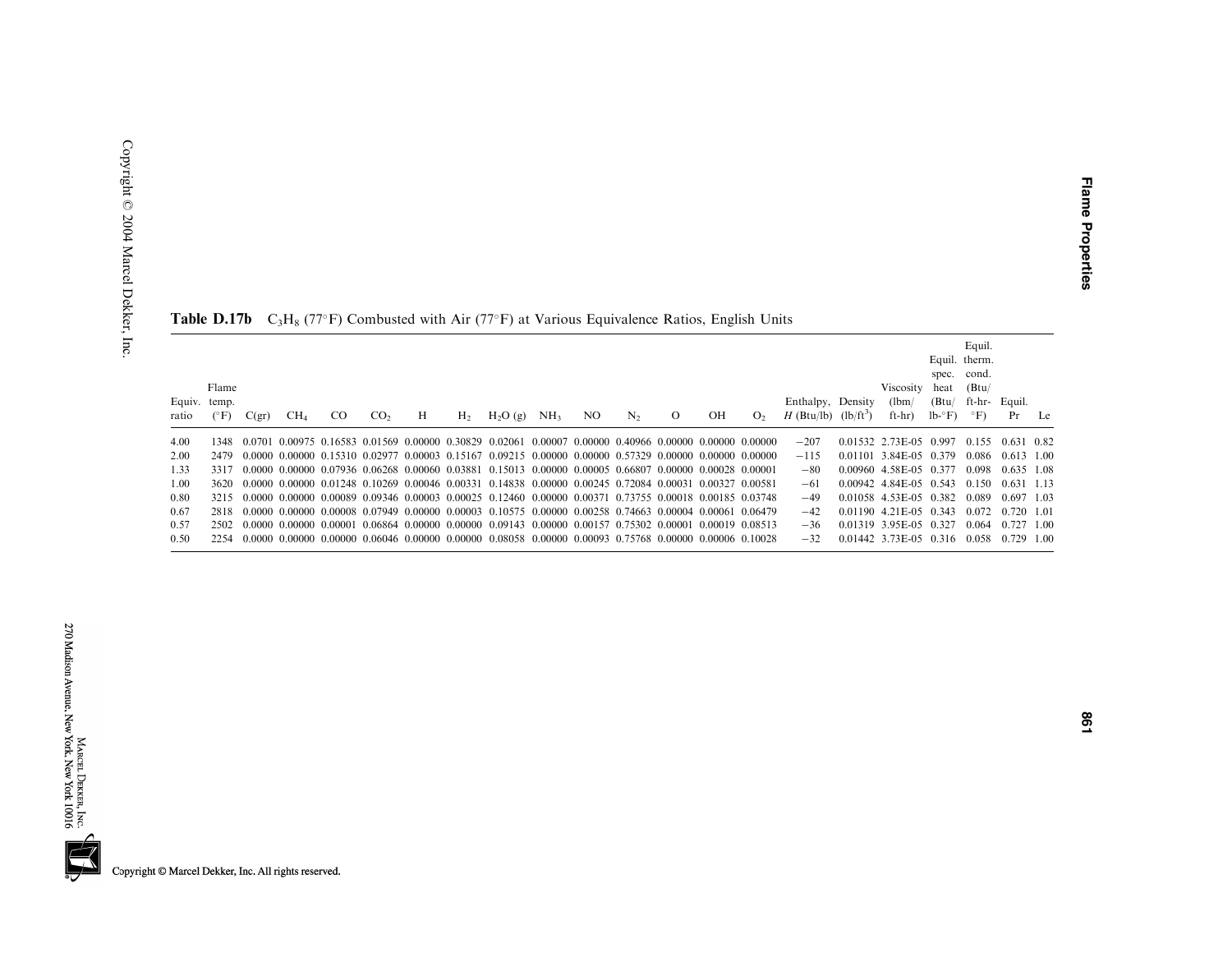| Oxid.<br>temp.<br>(K) | $\rm CO$ | CO <sub>2</sub> | H <sub>2</sub> | $H_2O(g)$ | $N_2$   | O <sub>2</sub> | Enthalpy,<br>$H$ (kJ/kg) | Density<br>$(kg/m^3)$ | Viscosity<br>$(kg/m-sec)$ | Equil.<br>spec.<br>heat<br>$(kJ/kg-K)$ | Equil.<br>therm.<br>cond.<br>$(W/m-K)$ | Equil.<br>Pr | Le   | Avail.<br>heat<br>$(\%)$ |
|-----------------------|----------|-----------------|----------------|-----------|---------|----------------|--------------------------|-----------------------|---------------------------|----------------------------------------|----------------------------------------|--------------|------|--------------------------|
| 298                   | 0.00002  | 0.11622         | 0.00001        | 0.15497   | 0.72877 | 0.00001        | $-1.62E + 03$            | 0.253                 | 5.12E-05                  | 1.37                                   | 0.095                                  | 0.737        | 1.00 | 48.6                     |
| 366                   | 0.00002  | 0.11622         | 0.00001        | 0.15497   | 0.72877 | 0.00001        | $-1.62E + 03$            | 0.253                 | 5.12E-05                  | 1.37                                   | 0.095                                  | 0.737        | 1.00 | 50.7                     |
| 478                   | 0.00002  | 0.11622         | 0.00001        | 0.15497   | 0.72877 | 0.00001        | $-1.62E + 03$            | 0.253                 | 5.12E-05                  | 1.37                                   | 0.095                                  | 0.737        | 1.00 | 54.2                     |
| 589                   | 0.00002  | 0.11622         | 0.00001        | 0.15497   | 0.72877 | 0.00001        | $-1.62E + 03$            | 0.253                 | 5.12E-05                  | 1.37                                   | 0.095                                  | 0.737        | 1.00 | 57.8                     |
| 700                   | 0.00002  | 0.11622         | 0.00001        | 0.15497   | 0.72877 | 0.00001        | $-1.62E + 03$            | 0.253                 | 5.12E-05                  | 1.37                                   | 0.095                                  | 0.737        | 1.00 | 61.5                     |
| 811                   | 0.00002  | 0.11622         | 0.00001        | 0.15497   | 0.72877 | 0.00001        | $-1.62E + 03$            | 0.253                 | 5.12E-05                  | 1.37                                   | 0.095                                  | 0.737        | 1.00 | 65.2                     |
| 922                   | 0.00002  | 0.11622         | 0.00001        | 0.15497   | 0.72877 | 0.00001        | $-1.62E + 03$            | 0.253                 | 5.12E-05                  | 1.37                                   | 0.095                                  | 0.737        | 1.00 | 69.1                     |
| 1033                  | 0.00002  | 0.11622         | 0.00001        | 0.15497   | 0.72877 | 0.00001        | $-1.62E + 03$            | 0.253                 | 5.12E-05                  | 1.37                                   | 0.095                                  | 0.737        | 1.00 | 73.0                     |
| 1144                  | 0.00002  | 0.11622         | 0.00001        | 0.15497   | 0.72877 | 0.00001        | $-1.62E + 03$            | 0.253                 | 5.12E-05                  | 1.37                                   | 0.095                                  | 0.737        | 1.00 | 77.0                     |
| 1255                  | 0.00002  | 0.11622         | 0.00001        | 0.15497   | 0.72877 | 0.00001        | $-1.62E + 03$            | 0.253                 | 5.12E-05                  | 1.37                                   | 0.095                                  | 0.737        | 1.00 | 81.1                     |
| 1366                  | 0.00002  | 0.11622         | 0.00001        | 0.15497   | 0.72877 | 0.00001        | $-1.62E + 03$            | 0.253                 | 5.12E-05                  | 1.37                                   | 0.095                                  | 0.737        | 1.00 | 85.2                     |

**Table D.18a**  $C_3H_8$  (298 K) Stoichiometrically ( $\phi = 1.00$ ) Combusted with Air (Variable Temp.) with an Exhaust Temp. of 1367 K, Metric Units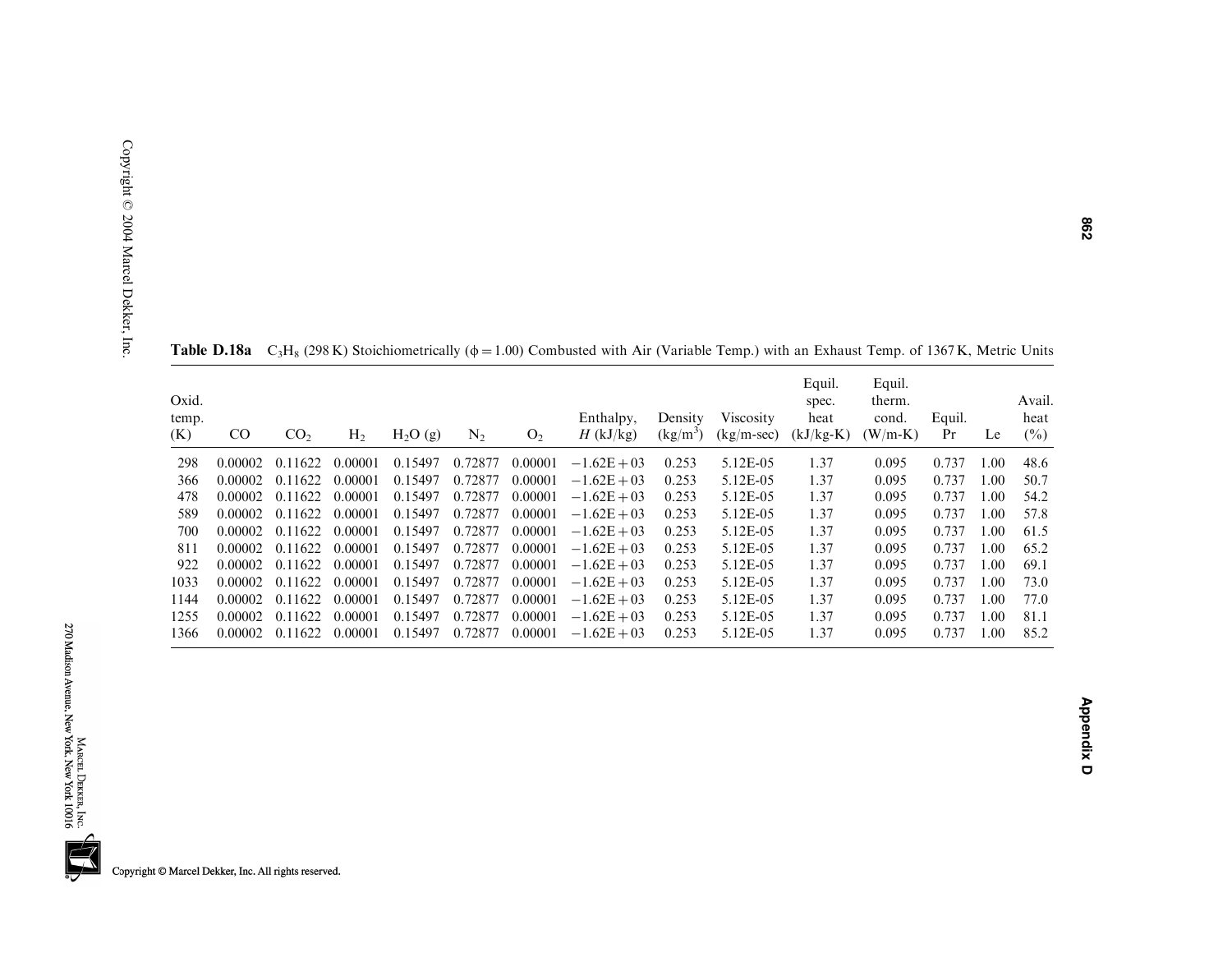| Oxid.<br>temp.<br>$(^\circ F)$ | CO      | CO <sub>2</sub> | H <sub>2</sub> | $H_2O(g)$ | $N_2$   | O <sub>2</sub> | Enthalpy,<br>$H$ (Btu/lb) | Density<br>$(lb/ft^3)$ | Viscosity<br>$(lbm/ft-hr)$ | Equil.<br>spec.<br>heat<br>$(Btu/lb - F)$ | Equil.<br>therm.<br>cond.<br>$(Btu/ft-hr-oF)$ | Equil.<br>Pr | Le   | Avail.<br>heat<br>$(\%)$ |
|--------------------------------|---------|-----------------|----------------|-----------|---------|----------------|---------------------------|------------------------|----------------------------|-------------------------------------------|-----------------------------------------------|--------------|------|--------------------------|
| 77                             | 0.00002 | 0.11622         | 0.00001        | 0.15497   | 0.72877 | 0.00001        | $-696$                    | 0.01577                | 3.44E-05                   | 0.327                                     | 0.055                                         | 0.737        | .00. | 48.6                     |
| 200                            | 0.00002 | 0.11622         | 0.00001        | 0.15497   | 0.72877 | 0.00001        | $-696$                    | 0.01577                | 3.44E-05                   | 0.327                                     | 0.055                                         | 0.737        | 1.00 | 50.7                     |
| 400                            | 0.00002 | 0.11622         | 0.00001        | 0.15497   | 0.72877 | 0.00001        | $-696$                    | 0.01577                | 3.44E-05                   | 0.327                                     | 0.055                                         | 0.737        | 1.00 | 54.2                     |
| 600                            | 0.00002 | 0.11622         | 0.00001        | 0.15497   | 0.72877 | 0.00001        | $-696$                    | 0.01577                | 3.44E-05                   | 0.327                                     | 0.055                                         | 0.737        | 1.00 | 57.8                     |
| 800                            | 0.00002 | 0.11622         | 0.00001        | 0.15497   | 0.72877 | 0.00001        | $-696$                    | 0.01577                | 3.44E-05                   | 0.327                                     | 0.055                                         | 0.737        | 1.00 | 61.5                     |
| 1000                           | 0.00002 | 0.11622         | 0.00001        | 0.15497   | 0.72877 | 0.00001        | $-696$                    | 0.01577                | 3.44E-05                   | 0.327                                     | 0.055                                         | 0.737        | 1.00 | 65.2                     |
| 1200                           | 0.00002 | 0.11622         | 0.00001        | 0.15497   | 0.72877 | 0.00001        | $-696$                    | 0.01577                | 3.44E-05                   | 0.327                                     | 0.055                                         | 0.737        | 1.00 | 69.1                     |
| 1400                           | 0.00002 | 0.11622         | 0.00001        | 0.15497   | 0.72877 | 0.00001        | $-696$                    | 0.01577                | 3.44E-05                   | 0.327                                     | 0.055                                         | 0.737        | 1.00 | 73.0                     |
| 1600                           | 0.00002 | 0.11622         | 0.00001        | 0.15497   | 0.72877 | 0.00001        | $-696$                    | 0.01577                | 3.44E-05                   | 0.327                                     | 0.055                                         | 0.737        | 1.00 | 77.0                     |
| 1800                           | 0.00002 | 0.11622         | 0.00001        | 0.15497   | 0.72877 | 0.00001        | $-696$                    | 0.01577                | 3.44E-05                   | 0.327                                     | 0.055                                         | 0.737        | 1.00 | 81.1                     |
| <b>2000</b>                    | 0.00002 | 0.11622         | 0.00001        | 0.15497   | 0.72877 | 0.00001        | $-696$                    | 0.01577                | 3.44E-05                   | 0.327                                     | 0.055                                         | 0.737        | 1.00 | 85.2                     |

|  |  |  | <b>Table D.18b</b> $C_3H_8$ (77°F) Stoichiometrically ( $\phi = 1.00$ ) Combusted with Air (Variable Temp.) with an Exhaust Temp. of 2000°F, English Units |
|--|--|--|------------------------------------------------------------------------------------------------------------------------------------------------------------|
|  |  |  |                                                                                                                                                            |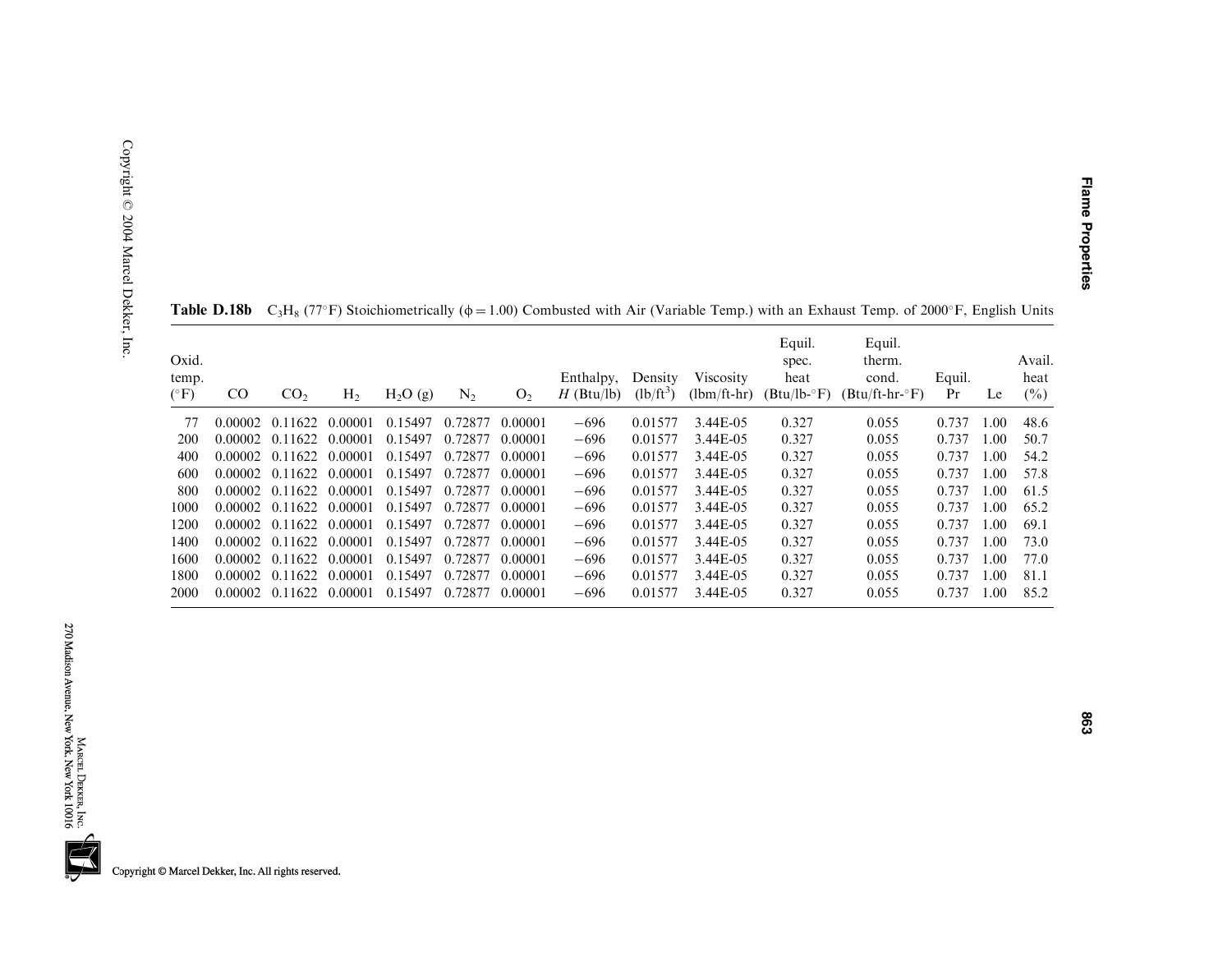|                      | ٠<br>п<br>J.<br>n<br>Ì<br>ī | f |
|----------------------|-----------------------------|---|
|                      |                             |   |
| l                    |                             |   |
|                      |                             |   |
| ֘֒                   |                             |   |
| ֘֒                   |                             |   |
| $\ddot{\phantom{a}}$ |                             |   |
|                      |                             |   |
|                      |                             |   |
| l                    |                             |   |
|                      |                             |   |
| $\ddot{\phantom{a}}$ |                             |   |
|                      |                             |   |
| $\overline{1}$       |                             |   |
|                      |                             |   |

|                 | $H_2$ CH <sub>4</sub> | Exhaust<br>temp.<br>(K) | <sub>CO</sub> | CO <sub>2</sub> | H                       | H <sub>2</sub> | $H_2O(g)$ | NO.             | $N_{2}$                         | $\mathbf{O}$    | OН      | O <sub>2</sub> | Enthalpy,<br>$H$ (kJ/kg)        | Density | Viscosity<br>$(kg/m^3)$ $(kg/m\text{-}sec)$ | Equil.<br>spec.<br>heat<br>$(kJ/kg-K)$ | Equil.<br>therm.<br>cond.<br>$(W/m-K)$ | Equil.<br>Pr       | Le |
|-----------------|-----------------------|-------------------------|---------------|-----------------|-------------------------|----------------|-----------|-----------------|---------------------------------|-----------------|---------|----------------|---------------------------------|---------|---------------------------------------------|----------------------------------------|----------------------------------------|--------------------|----|
|                 | $0.0 \quad 1.0$       | 2225                    | 0.00893       | 0.08539         | 0.00039                 | 0.00361        | 0.18338   | 0.00197         | 0.70866 0.00021                 |                 | 0.00291 |                | $0.00455 -2.58E + 02$           | 0.150   | 7.12E-05                                    | 2.19                                   | 0.248                                  | $0.630$ 1.12       |    |
|                 | $0.1 \quad 0.9$       | 2230                    | 0.00888       | 0.08265         | 0.00041                 | 0.00378        | 0.18773   | 0.00199         | 0.70676 0.00022                 |                 | 0.00300 | 0.00458        | $-2.51E + 02$                   | 0.149   | 7.14E-05                                    | 2.21                                   | 0.251                                  | $0.627$ 1.13       |    |
|                 | $0.2 \quad 0.8$       | 2235                    | 0.00881       | 0.07945         | 0.00043                 | 0.00400        | 0.19281   | 0.00202         | 0.70453                         | 0.00023         | 0.00311 | 0.00461        | $-2.43E + 02$                   | 0.148   | 7.15E-05                                    | 2.22                                   | 0.255                                  | $0.624$ 1.13       |    |
|                 | $0.3 \quad 0.7$       | 2241                    | 0.00872       | 0.07567         | 0.00046 0.00427         |                | 0.19881   | 0.00205         | 0.70189 0.00024                 |                 | 0.00325 | 0.00465        | $-2.33E + 02$                   | 0.147   | 7.17E-05                                    | 2.24                                   | 0.259                                  | $0.620$ 1.14       |    |
|                 | $0.4 \quad 0.6$       | 2249                    | 0.00858       |                 | 0.07114 0.00050 0.00461 |                | 0.20602   | 0.00209         | 0.69871 0.00025                 |                 | 0.00341 |                | $0.00469 -2.22E + 02$           | 0.146   | 7.19E-05                                    | 2.27                                   | 0.265                                  | $0.616$ 1.14       |    |
|                 | $0.5 \quad 0.5$       | 2258                    | 0.00837       |                 | 0.06562 0.00055 0.00505 |                | 0.21483   |                 | 0.00214 0.69480 0.00027         |                 |         |                | $0.00362$ $0.00474$ $-2.07E+02$ | 0.144   | 7.21E-05                                    | 2.30                                   | 0.272                                  | $0.610 \quad 1.15$ |    |
|                 | $0.6 \quad 0.4$       | 2270                    | 0.00805       | 0.05875         | 0.00062                 | 0.00567        | 0.22585   | 0.00219         | 0.68990 0.00029                 |                 | 0.00390 | 0.00479        | $-1.89E + 02$                   | 0.142   | 7.24E-05                                    | 2.34                                   | 0.281                                  | $0.603$ 1.16       |    |
|                 | $0.7 \quad 0.3$       | 2285                    | 0.00751       | 0.04997         | 0.00072                 | 0.00655        | 0.24001   | 0.00227         | 0.68354                         | 0.00032 0.00427 |         | 0.00485        | $-1.64E + 02$                   | 0.140   | 7.28E-05                                    | 2.39                                   | 0.293                                  | 0.593 1.18         |    |
|                 | $0.8 \quad 0.2$       | 2306                    | 0.00654       | 0.03839         | 0.00088                 | 0.00792        | 0.25886   |                 | 0.00236 0.67500 0.00036 0.00479 |                 |         | 0.00489        | $-1.31E + 02$                   | 0.136   | 7.33E-05                                    | 2.45                                   | 0.310                                  | 0.580 1.20         |    |
| $0.9 \quad 0.1$ |                       | 2336                    | 0.00461       | 0.02255         | 0.00117                 | 0.01030        | 0.28507   | 0.00249         | 0.66289 0.00042 0.00560 0.00489 |                 |         |                | $-8.08E + 01$                   | 0.131   | 7.41 E-05                                   | 2.55                                   | 0.337                                  | $0.562$ 1.23       |    |
|                 | $1.0 \quad 0.0$       | 2382                    | 0.00000       | 0.00000         | 0.00179                 | 0.01526        | 0.32366   | 0.00264 0.64440 |                                 | 0.00054         | 0.00696 | 0.00475        | $2.09E - 04$                    | 0.124   | 7.53E-05                                    | 2.72                                   | 0.383                                  | 0.536 1.28         |    |

**Table D.19a**  $H_2 + CH_4$  (298 K) Stoichiometrically ( $\phi = 1.00$ ) Combusted with Air (298 K), Metric Units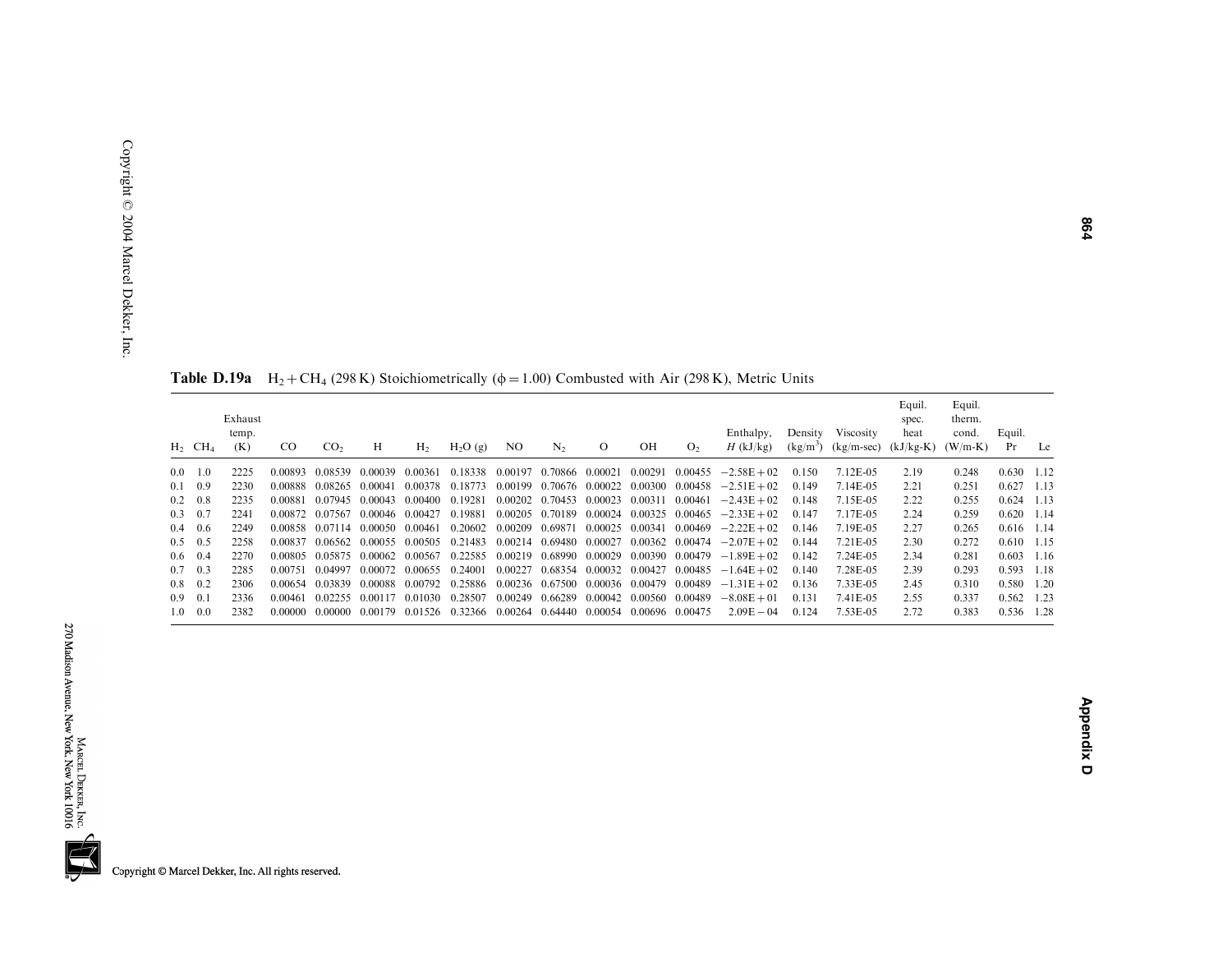|                 | $H_2$ CH <sub>4</sub> | Product<br>temp.<br>$(^{\circ}F)$ | CO.     | CO <sub>2</sub>         | Н                               | H <sub>2</sub> | H <sub>2</sub> O(g)                                                             | NO.             | N <sub>2</sub>                          | $\Omega$ | OН                      | O <sub>2</sub> | Enthalpy,<br>$H$ (Btu/lb) | Density<br>$(lb/ft^3)$ | Viscosity<br>$(lbm/ft-hr)$ | Equil.<br>spec.<br>heat<br>$(Btu/lb - F)$ | Equil.<br>therm.<br>cond.<br>$(Btu/ft-hr-oF)$ | Equil.<br>Pr | Le |
|-----------------|-----------------------|-----------------------------------|---------|-------------------------|---------------------------------|----------------|---------------------------------------------------------------------------------|-----------------|-----------------------------------------|----------|-------------------------|----------------|---------------------------|------------------------|----------------------------|-------------------------------------------|-----------------------------------------------|--------------|----|
| 0.0             | 1.0                   | 3545                              | 0.00893 |                         | 0.08539 0.00039                 | 0.00361        | 0.18338                                                                         | 0.00197         | 0.70866 0.00021                         |          | 0.00291                 | 0.00455        | $-111$                    | 0.00938                | 4.79E-05                   | 0.524                                     | 0.143                                         | $0.630$ 1.12 |    |
|                 | $0.1 \quad 0.9$       | 3554                              |         | 0.00888 0.08265 0.00041 |                                 |                | 0.00378 0.18773                                                                 |                 | 0.00199 0.70676 0.00022 0.00300 0.00458 |          |                         |                | $-108$                    | 0.00933                | 4.80E-05                   | 0.527                                     | 0.145                                         | $0.627$ 1.13 |    |
| 0.2             | 0.8                   | 3563                              | 0.00881 |                         | 0.07945 0.00043 0.00400 0.19281 |                |                                                                                 |                 | 0.00202 0.70453 0.00023                 |          | 0.00311                 | 0.00461        | $-104$                    | 0.00927                | 4.81E-05                   | 0.531                                     | 0.147                                         | $0.624$ 1.13 |    |
| $0.3 \quad 0.7$ |                       | 3574                              |         |                         | 0.00872 0.07567 0.00046 0.00427 |                | 0.19881                                                                         |                 | 0.00205 0.70189                         | 0.00024  | 0.00325 0.00465         |                | $-100$                    | 0.00920                | 4.82E-05                   | 0.536                                     | 0.150                                         | $0.620$ 1.14 |    |
|                 | $0.4\quad 0.6$        | 3588                              |         |                         | 0.00858 0.07114 0.00050 0.00461 |                | 0.20602                                                                         | 0.00209 0.69871 |                                         | 0.00025  | 0.00341                 | 0.00469        | $-95$                     | 0.00911                | 4.83E-05                   | 0.542                                     | 0.153                                         | $0.616$ 1.14 |    |
| $0.5 \quad 0.5$ |                       | 3605                              | 0.00837 |                         |                                 |                | 0.06562 0.00055 0.00505 0.21483                                                 |                 | 0.00214 0.69480 0.00027                 |          | 0.00362 0.00474         |                | $-89$                     | 0.00901                | 4.85E-05                   | 0.549                                     | 0.157                                         | $0.610$ 1.15 |    |
|                 | $0.6 \quad 0.4$       | 3626                              |         |                         |                                 |                | 0.00805 0.05875 0.00062 0.00567 0.22585 0.00219 0.68990 0.00029 0.00390 0.00479 |                 |                                         |          |                         |                | $-81$                     | 0.00888                | 4.87E-05                   | 0.558                                     | 0.162                                         | $0.603$ 1.16 |    |
|                 | $0.7 \quad 0.3$       | 3654                              | 0.00751 |                         | 0.04997 0.00072 0.00655 0.24001 |                |                                                                                 | 0.00227         | 0.68354 0.00032 0.00427 0.00485         |          |                         |                | $-71$                     | 0.00872                | 4.90E-05                   | 0.570                                     | 0.169                                         | 0.593 1.18   |    |
| $0.8 \quad 0.2$ |                       | 3691                              |         |                         |                                 |                | 0.00654 0.03839 0.00088 0.00792 0.25886 0.00236 0.67500 0.00036 0.00479 0.00489 |                 |                                         |          |                         |                | $-56$                     | 0.00850                | 4.93E-05                   | 0.586                                     | 0.179                                         | 0.580 1.20   |    |
| 0.9             | 0.1                   | 3744                              | 0.00461 |                         | 0.02255 0.00117                 |                | 0.01030 0.28507                                                                 | 0.00249         | 0.66289                                 |          | 0.00042 0.00560 0.00489 |                | $-35$                     | 0.00820                | 4.98E-05                   | 0.610                                     | 0.195                                         | $0.562$ 1.23 |    |
|                 | $1.0 \quad 0.0$       | 3827                              |         |                         |                                 |                | 0.00000 0.00000 0.00179 0.01526 0.32366 0.00264 0.64440                         |                 |                                         |          | 0.00054 0.00696 0.00475 |                | $\theta$                  | 0.00775                | 5.06E-05                   | 0.650                                     | 0.221                                         | 0.536 1.28   |    |

**Table D.19b** H<sub>2</sub> + CH<sub>4</sub> (298 K) Stoichiometrically ( $\phi$  = 1.00) Combusted with Air (77°F), English Units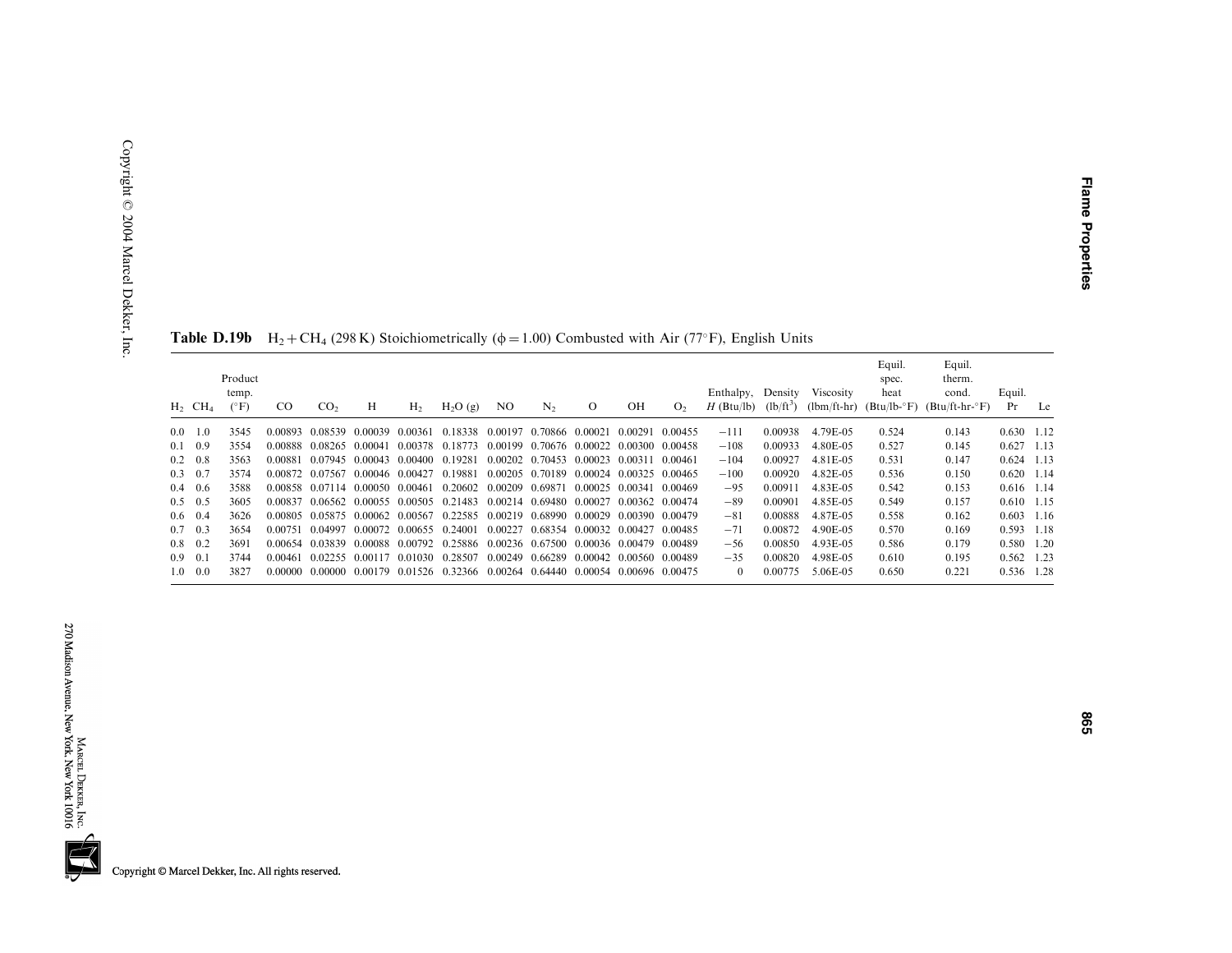**Table D.20a**  $H_2 + CH_4$  (298 K) Stoichiometrically ( $\phi = 1.00$ ) Combusted with Air (533 K), Metric Units

|                 | $H_2$ CH <sub>4</sub> | Exhaust<br>temp.<br>(K) | <sub>CO</sub> | CO <sub>2</sub> | Н                       | H <sub>2</sub>  | H <sub>2</sub> O(g) | NO                      | N <sub>2</sub>          | $\Omega$ | OН      | O <sub>2</sub>                          | Enthalpy,<br>$H$ (kJ/kg) | Density<br>$(kg/m^3)$ | Viscosity<br>$(kg/m\text{-}sec)$ | Equil.<br>spec.<br>heat<br>$(kJ/kg-K)$ | Equil.<br>therm.<br>cond.<br>$(W/m-K)$ | Equil.<br>Pr | Le    |
|-----------------|-----------------------|-------------------------|---------------|-----------------|-------------------------|-----------------|---------------------|-------------------------|-------------------------|----------|---------|-----------------------------------------|--------------------------|-----------------------|----------------------------------|----------------------------------------|----------------------------------------|--------------|-------|
| 0.0             | 1.0                   | 2323                    | 0.01319       | 0.08077         |                         | 0.00078 0.00523 | 0.18001             |                         |                         |          |         | 0.00290 0.70550 0.00046 0.00458 0.00658 | $-3.02E + 01$            | 0.143                 | 7.33E-05                         | 2.46                                   | 0.299                                  | 0.601        | -1.17 |
| 0.1             | 0.9                   | 2327                    | 0.01306       | 0.07812         | 0.00082                 | 0.00547         | 0.18425             |                         | 0.00292 0.70359 0.00047 |          | 0.00471 | 0.00659                                 | $-2.32E + 01$            | 0.143                 | 7.34E-05                         | 2.47                                   | 0.303                                  | 0.599 1.17   |       |
| 0.2             | 0.8                   | 2332                    | 0.01289       | 0.07503         |                         | 0.00086 0.00576 | 0.18921             |                         | 0.00295 0.70136 0.00048 |          | 0.00485 | 0.00661                                 | $-1.50E + 01$            | 0.142                 | 7.35E-05                         | 2.49                                   | 0.308                                  | 0.595        | 1.18  |
| 0.3             | 0.7                   | 2337                    | 0.01268       | 0.07138         | 0.00091                 | 0.00612         | 0.19506             | 0.00298 0.69872 0.00050 |                         |          | 0.00503 | 0.00663                                 | $-5.26E + 00$            | 0.141                 | 7.37E-05                         | 2.51                                   | 0.313                                  | 0.591        | 1.19  |
|                 | $0.4\quad 0.6$        | 2344                    | 0.01238       | 0.06703         | 0.00098 0.00657         |                 | 0.20208             |                         | 0.00302 0.69554 0.00052 |          | 0.00525 | 0.00664                                 | $6.66E + 00$             | 0.140                 | 7.39E-05                         | 2.54                                   | 0.320                                  | 0.586 1.19   |       |
| $0.5 \quad 0.5$ |                       | 2352                    | 0.01198       | 0.06172         |                         | 0.00106 0.00716 | 0.21066             | 0.00306 0.69164 0.00054 |                         |          | 0.00552 | 0.00665                                 | $2.15E + 01$             | 0.138                 | 7.41E-05                         | 2.57                                   | 0.328                                  | 0.580 1.20   |       |
| $0.6 \quad 0.4$ |                       | 2363                    | 0.01139       |                 | 0.05514 0.00118 0.00797 |                 | 0.22137             | 0.00311                 | 0.68673 0.00057         |          | 0.00587 | 0.00666                                 | $4.04E + 01$             | 0.136                 | 7.44E-05                         | 2.61                                   | 0.339                                  | $0.572$ 1.22 |       |
| 0.7             | 0.3                   | 2377                    | 0.01048       | 0.04677         |                         | 0.00135 0.00912 | 0.23511             |                         | 0.00318 0.68039         | 0.00062  | 0.00634 | 0.00665                                 | $6.54E + 01$             | 0.134                 | 7.47E-05                         | 2.66                                   | 0.354                                  | $0.562$ 1.23 |       |
| $0.8 \quad 0.2$ |                       | 2395                    | 0.00897       | 0.03579         | 0.00161                 | 0.01088         | 0.25335             |                         | 0.00326 0.67185 0.00068 |          | 0.00700 | 0.00660                                 | $1.00E + 02$             | 0.131                 | 7.52E-05                         | 2.73                                   | 0.375                                  | 0.549        | 1.26  |
| 0.9             | 0.1                   | 2422                    | 0.00616       | 0.02089         | 0.00206                 | 0.01389         | 0.27863             |                         | 0.00336 0.65976 0.00078 |          | 0.00799 | 0.00647                                 | $1.51E + 02$             | 0.126                 | 7.59E-05                         | 2.84                                   | 0.406                                  | 0.531        | 1.29  |
| 1.0             | 0.0                   | 2463                    | 0.00000       | 0.00000         | 0.00299                 | 0.01997         | 0.31560             | 0.00348                 | 0.64130                 | 0.00094  | 0.00960 | 0.00612                                 | $2.34E + 02$             | 0.120                 | 7.70E-05                         | 3.03                                   | 0.461                                  | 0.507        | 1.34  |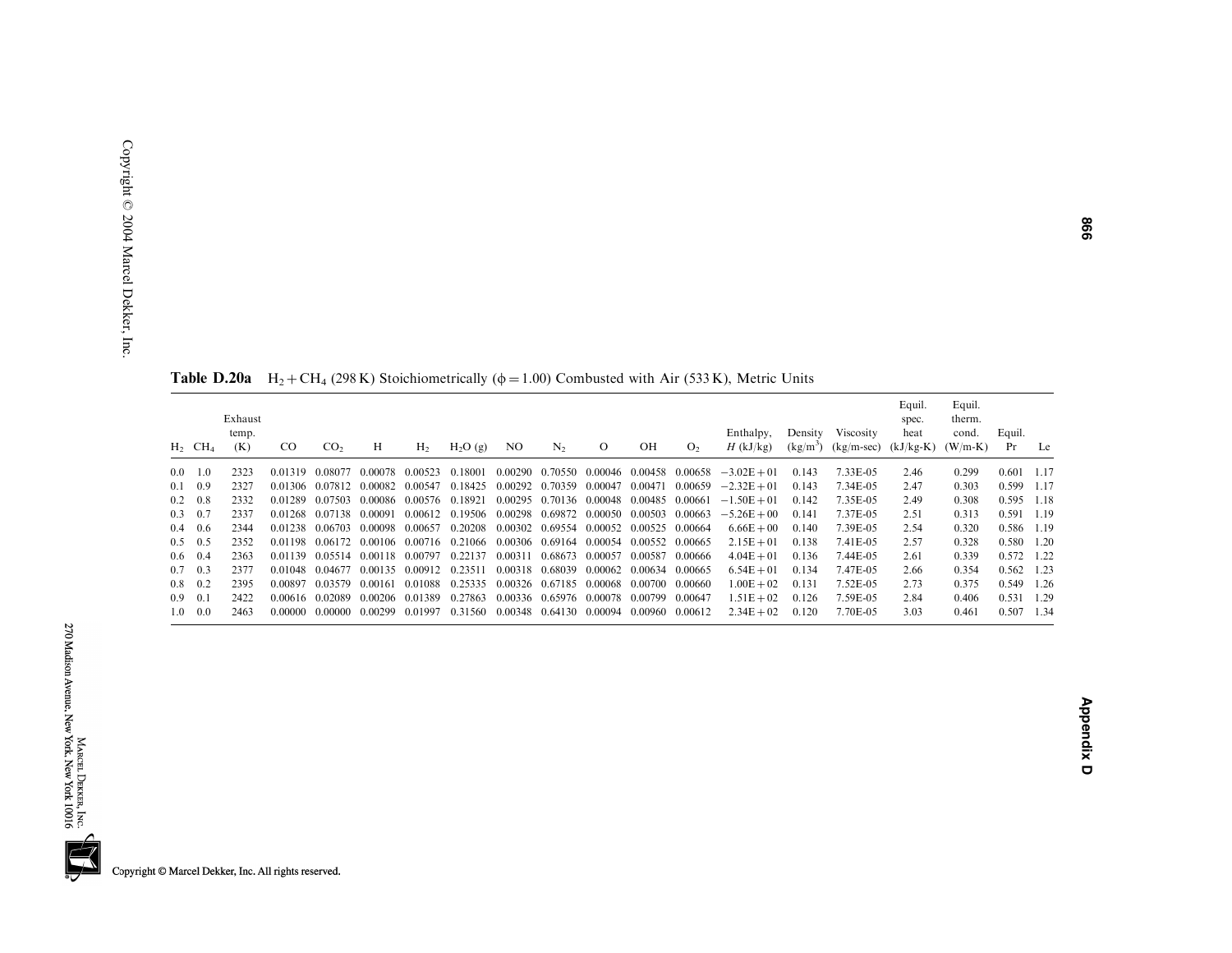|     | $H_2$ CH <sub>4</sub> | Exhaust<br>temp.<br>$(^{\circ}F)$ | CO.     | CO <sub>2</sub>                 | Н                       | H <sub>2</sub>  | $H_2O(g)$                                                                       | NO.                     | N <sub>2</sub>          | $\Omega$ | OН                      | O <sub>2</sub> | Enthalpy,<br>$H$ (Btu/lb) | Density<br>$(lb/ft^3)$ | Viscosity<br>$(lbm/ft-hr)$ | Equil.<br>spec.<br>heat<br>$(Btu/lb - F)$ | Equil.<br>therm.<br>cond.<br>$(Btu/ft-hr\cdot^{\circ}F)$ | Equil.<br>Pr | Le   |
|-----|-----------------------|-----------------------------------|---------|---------------------------------|-------------------------|-----------------|---------------------------------------------------------------------------------|-------------------------|-------------------------|----------|-------------------------|----------------|---------------------------|------------------------|----------------------------|-------------------------------------------|----------------------------------------------------------|--------------|------|
| 0.0 | 1.0                   | 3722                              | 0.01319 | 0.08077                         |                         | 0.00078 0.00523 | 0.18001                                                                         |                         | 0.00290 0.70550         | 0.00046  | 0.00458 0.00658         |                | $-13$                     | 0.00895                | 4.93E-05                   | 0.587                                     | 0.173                                                    | 0.601        | 1.17 |
|     | $0.1 \quad 0.9$       | 3729                              |         | 0.01306 0.07812 0.00082 0.00547 |                         |                 | 0.18425 0.00292 0.70359                                                         |                         |                         | 0.00047  | 0.00471                 | 0.00659        | $-10$                     | 0.00890                | 4.94E-05                   | 0.590                                     | 0.175                                                    | 0.599 1.17   |      |
|     | $0.2 \quad 0.8$       | 3737                              | 0.01289 | 0.07503 0.00086 0.00576 0.18921 |                         |                 |                                                                                 |                         | 0.00295 0.70136 0.00048 |          | 0.00485 0.00661         |                | $-6$                      | 0.00885                | 4.95E-05                   | 0.594                                     | 0.178                                                    | 0.595 1.18   |      |
|     | $0.3 \quad 0.7$       | 3747                              |         | 0.01268 0.07138 0.00091         |                         |                 | 0.00612 0.19506 0.00298 0.69872                                                 |                         |                         | 0.00050  | 0.00503 0.00663         |                | $-2$                      | 0.00879                | 4.96E-05                   | 0.599                                     | 0.181                                                    | 0.591 1.19   |      |
|     | $0.4\quad 0.6$        | 3760                              |         | 0.01238 0.06703                 | 0.00098 0.00657         |                 | 0.20208                                                                         | 0.00302 0.69554         |                         | 0.00052  | 0.00525 0.00664         |                | $\mathcal{L}$             | 0.00871                | 4.97E-05                   | 0.605                                     | 0.185                                                    | 0.586 1.19   |      |
|     | $0.5 \quad 0.5$       | 3774                              |         |                                 |                         |                 | 0.01198 0.06172 0.00106 0.00716 0.21066 0.00306 0.69164 0.00054 0.00552 0.00665 |                         |                         |          |                         |                | 9                         | 0.00862                | 4.98E-05                   | 0.613                                     | 0.190                                                    | 0.580 1.20   |      |
|     | $0.6 \quad 0.4$       | 3793                              | 0.01139 |                                 |                         |                 | 0.05514 0.00118 0.00797 0.22137                                                 |                         | 0.00311 0.68673 0.00057 |          | 0.00587 0.00666         |                | 17                        | 0.00850                | 5.00E-05                   | 0.623                                     | 0.196                                                    | 0.572 1.22   |      |
|     | $0.7 \quad 0.3$       | 3818                              |         | 0.01048 0.04677                 | 0.00135 0.00912 0.23511 |                 |                                                                                 |                         | 0.00318 0.68039         |          | 0.00062 0.00634 0.00665 |                | 28                        | 0.00835                | 5.03E-05                   | 0.635                                     | 0.204                                                    | $0.562$ 1.23 |      |
|     | $0.8 \quad 0.2$       | 3851                              | 0.00897 | 0.03579                         |                         |                 | 0.00161 0.01088 0.25335 0.00326 0.67185 0.00068 0.00700 0.00660                 |                         |                         |          |                         |                | 43                        | 0.00816                | 5.06E-05                   | 0.653                                     | 0.216                                                    | 0.549 1.26   |      |
|     | $0.9 \quad 0.1$       | 3899                              |         | 0.00616 0.02089                 | 0.00206 0.01389         |                 | 0.27863                                                                         | 0.00336 0.65976 0.00078 |                         |          | 0.00799 0.00647         |                | 65                        | 0.00788                | 5.11E-05                   | 0.679                                     | 0.235                                                    | 0.531 1.29   |      |
|     | $1.0 \quad 0.0$       | 3974                              | 0.00000 | 0.00000                         | 0.00299 0.01997         |                 | 0.31560 0.00348 0.64130                                                         |                         |                         |          | 0.00094 0.00960 0.00612 |                | 101                       | 0.00747                | 5.18E-05                   | 0.724                                     | 0.267                                                    | 0.507 1.34   |      |

**Table D.20b** H<sub>2</sub> + CH<sub>4</sub> (298 K) Stoichiometrically ( $\phi$  = 1.00) Combusted with Air (500°F), English Units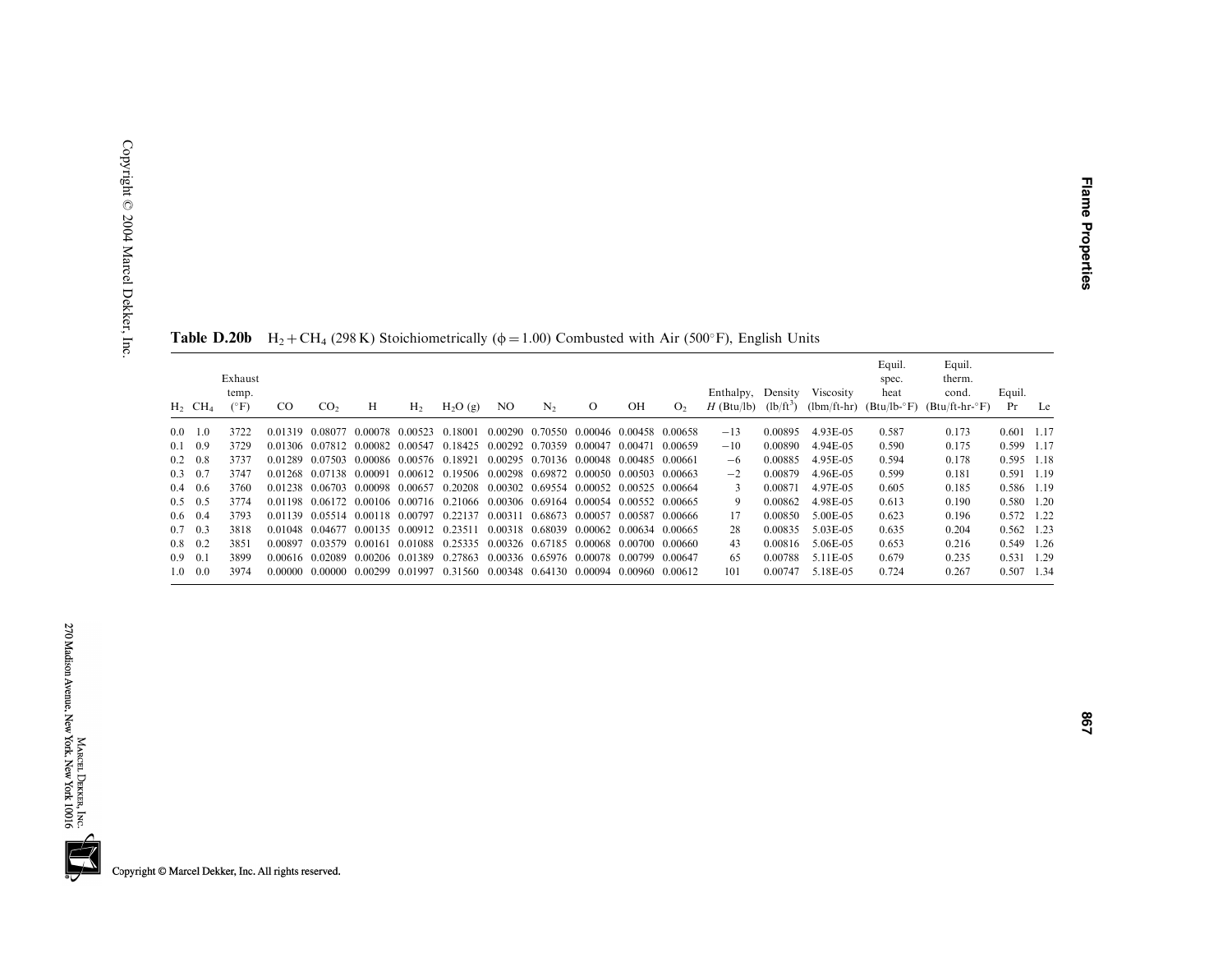|                  | $H_2$ CH <sub>4</sub> | Exhaust<br>temp.<br>(K) | CO.     | CO <sub>2</sub> | Н       | H <sub>2</sub>  | $H_2O(g)$ | NO.             | $\mathbf{N}_2$  | $\mathbf{O}$                    | OН              | O <sub>2</sub> | Enthalpy, Density Viscosity<br>$H$ (kJ/kg) | $(kg/m^3)$ | $(kg/m\text{-}sec)$ | Equil.<br>spec.<br>heat<br>$(kJ/kg-K)$ | Equil.<br>therm.<br>cond.<br>$(W/m-K)$ | Equil.<br>Pr | Le |
|------------------|-----------------------|-------------------------|---------|-----------------|---------|-----------------|-----------|-----------------|-----------------|---------------------------------|-----------------|----------------|--------------------------------------------|------------|---------------------|----------------------------------------|----------------------------------------|--------------|----|
| $0.0 \quad 1.0$  |                       | 2431                    | 0.01913 | 0.07429         | 0.00159 | 0.00759         | 0.17489   |                 | 0.00424 0.70078 | 0.00098                         | 0.00715         |                | $0.00936$ $2.52E + 02$                     | 0.136      | 7.56E-05            | 2.80                                   | 0.374                                  | 0.566 1.23   |    |
| $0.1 \quad 0.9$  |                       | 2434                    | 0.01887 | 0.07179         | 0.00165 | 0.00791         | 0.17898   |                 | 0.00426 0.69888 | 0.00100                         | 0.00731         |                | $0.00934$ $2.59E + 02$                     | 0.136      | 7.57E-05            | 2.82                                   | 0.379                                  | $0.563$ 1.24 |    |
| $0.2 \quad 0.8$  |                       | 2438                    | 0.01854 | 0.06888         | 0.00172 | 0.00830         | 0.18376   | 0.00428         | 0.69666         | 0.00102                         | 0.00751         | 0.00932        | $2.68E + 02$                               | 0.135      | 7.58E-05            | 2.84                                   | 0.384                                  | 0.559 1.24   |    |
| $0.3 \quad 0.7$  |                       | 2443                    | 0.01812 | 0.06545         | 0.00181 | 0.00878         | 0.18941   | 0.00430         | 0.69403         |                                 | 0.00104 0.00774 | 0.00930        | $2.78E + 02$                               | 0.134      | 7.59E-05            | 2.86                                   | 0.391                                  | 0.555 1.25   |    |
| $0.4\quad 0.6$   |                       | 2449                    | 0.01759 | 0.06137         |         | 0.00192 0.00939 | 0.19618   | 0.00433 0.69087 |                 | 0.00107                         | 0.00802         | 0.00926        | $2.90E + 02$                               | 0.133      | 7.61E-05            | 2.89                                   | 0.399                                  | 0.550 1.26   |    |
| $0.5 \quad 0.5$  |                       | 2456                    | 0.01687 | 0.05641         | 0.00207 | 0.01018         | 0.20443   |                 | 0.00436 0.68698 | 0.00111                         | 0.00837         | 0.00921        | $3.06E + 02$                               | 0.131      | 7.63E-05            | 2.92                                   | 0.410                                  | 0.544 1.27   |    |
| $0.6 \quad 0.4$  |                       | 2465                    | 0.01587 | 0.05028         | 0.00227 | 0.01124         | 0.21473   | 0.00440         | 0.68210         | 0.00116 0.00882                 |                 | 0.00914        | $3.25E + 02$                               | 0.130      | 7.65E-05            | 2.96                                   | 0.423                                  | 0.536 1.29   |    |
| $0.7 \quad 0.3$  |                       | 2477                    | 0.01441 | 0.04251         | 0.00255 | 0.01274         | 0.22792   |                 | 0.00444 0.67579 | 0.00122                         | 0.00941         |                | $0.00902 \quad 3.51E + 02$                 | 0.128      | 7.68E-05            | 3.02                                   | 0.441                                  | $0.526$ 1.30 |    |
| $0.8 \quad 0.2$  |                       | 2493                    | 0.01210 | 0.03239         | 0.00297 | 0.01501         | 0.24537   |                 | 0.00450 0.66729 | 0.00131                         | 0.01022         | 0.00883        | $3.86E + 02$                               | 0.125      | 7.73E-05            | 3.10                                   | 0.467                                  | $0.513$ 1.33 |    |
| 0.9 <sup>°</sup> | 0.1                   | 2517                    | 0.00809 | 0.01880         | 0.00368 | 0.01879         | 0.26946   |                 |                 | 0.00455 0.65526 0.00144 0.01141 |                 | 0.00851        | $4.39E + 02$                               | 0.121      | 7.79E-05            | 3.23                                   | 0.506                                  | 0.497 1.36   |    |
| 1.0              | 0.0                   | 2553                    | 0.00000 | 0.00000         | 0.00507 | 0.02615         | 0.30448   | 0.00460         | 0.63687         |                                 | 0.00165 0.01328 |                | $0.00790 \quad 5.24E + 02$                 | 0.115      | 7.89E-05            | 3.45                                   | 0.573                                  | 0.476 1.41   |    |

**Table D.21a**  $H_2 + CH_4$  (298 K) Stoichiometrically ( $\phi = 1.00$ ) Combusted with Air (811 K), Metric Units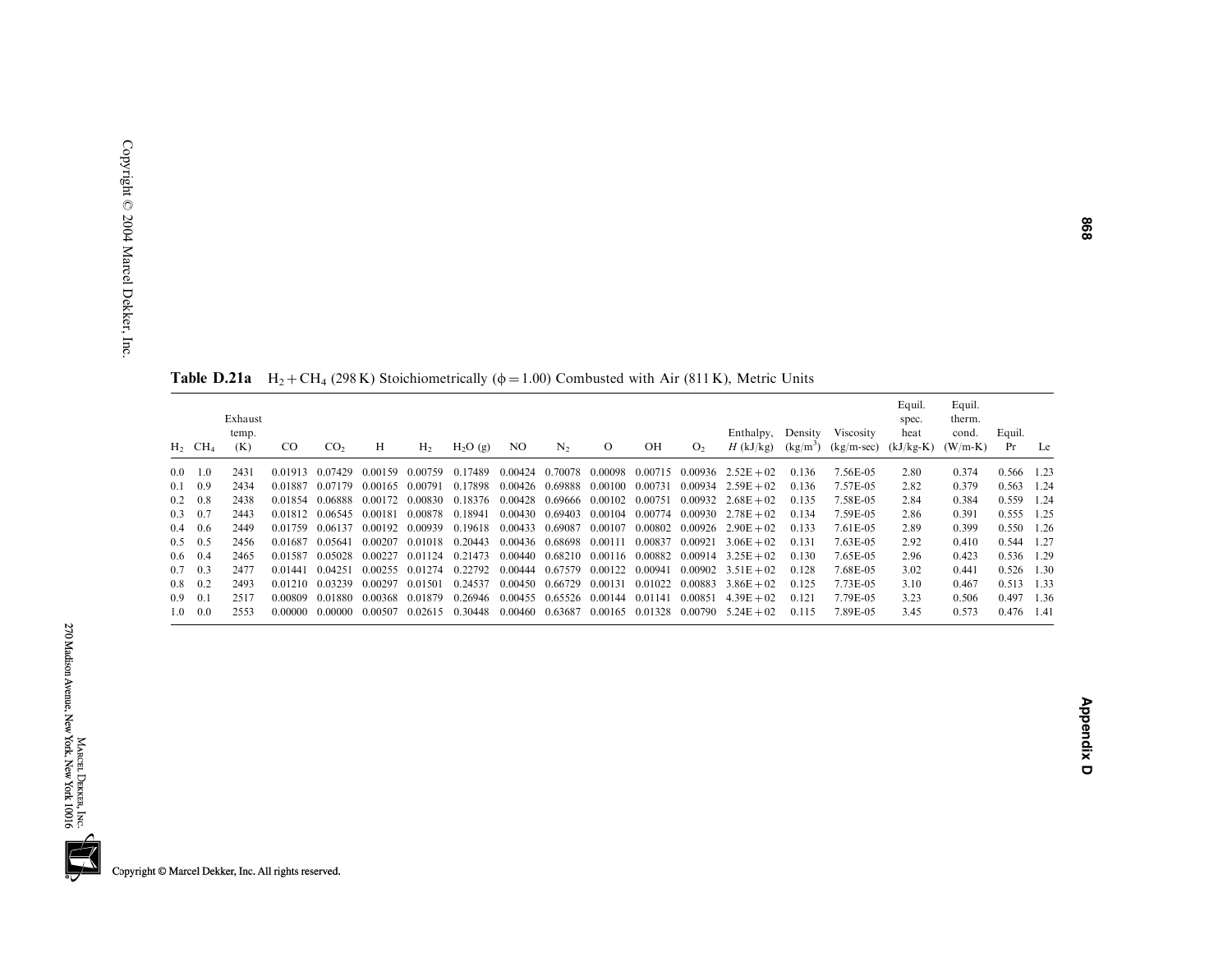|               |                       | Table D.21b                       |               |                 |                                 |                |           |                 |         |                                                 |    |                | $H_2 + CH_4$ (298 K) Stoichiometrically ( $\phi = 1.00$ ) Combusted with Air (1000°F), English Units |                        |                            |                                           |                                               |              |      |
|---------------|-----------------------|-----------------------------------|---------------|-----------------|---------------------------------|----------------|-----------|-----------------|---------|-------------------------------------------------|----|----------------|------------------------------------------------------------------------------------------------------|------------------------|----------------------------|-------------------------------------------|-----------------------------------------------|--------------|------|
|               | $H_2$ CH <sub>4</sub> | Exhaust<br>temp.<br>$(^{\circ}F)$ | <sub>CO</sub> | CO <sub>2</sub> | H                               | H <sub>2</sub> | $H_2O(g)$ | N <sub>O</sub>  | $N_2$   | $\circ$                                         | OH | O <sub>2</sub> | Enthalpy,<br>$H$ (Btu/lb)                                                                            | Density<br>$(lb/ft^3)$ | Viscosity<br>$(lbm/ft-hr)$ | Equil.<br>spec.<br>heat<br>$(Btu/lb - F)$ | Equil.<br>therm.<br>cond.<br>$(Btu/ft-hr-oF)$ | Equil.<br>Pr | Le   |
| 0.0           | 1.0                   | 3915                              |               | 0.01913 0.07429 | 0.00159                         | 0.00759        | 0.17489   | 0.00424         | 0.70078 | 0.00098 0.00715 0.00936                         |    |                | 108                                                                                                  | 0.00850                | 5.08E-05                   | 0.670                                     | 0.216                                         | 0.566 1.23   |      |
| 0.1           | 0.9                   | 3922                              |               | 0.01887 0.07179 | 0.00165 0.00791                 |                | 0.17898   |                 |         | 0.00426 0.69888 0.00100 0.00731                 |    | 0.00934        | 112                                                                                                  | 0.00846                | 5.09E-05                   | 0.674                                     | 0.219                                         | 0.563        | 1.24 |
| 0.2           | 0.8                   | 3929                              |               |                 | 0.01854 0.06888 0.00172 0.00830 |                | 0.18376   |                 |         | 0.00428 0.69666 0.00102 0.00751 0.00932         |    |                | 115                                                                                                  | 0.00841                | 5.10E-05                   | 0.678                                     | 0.222                                         | 0.559        | 1.24 |
| 0.3           | 0.7                   | 3938                              |               |                 | 0.01812 0.06545 0.00181 0.00878 |                | 0.18941   | 0.00430 0.69403 |         | 0.00104 0.00774                                 |    | 0.00930        | 120                                                                                                  | 0.00836                | 5.10E-05                   | 0.683                                     | 0.226                                         | 0.555 1.25   |      |
| 0.4           | 0.6                   | 3948                              |               |                 | 0.01759 0.06137 0.00192 0.00939 |                | 0.19618   | 0.00433 0.69087 |         | 0.00107 0.00802                                 |    | 0.00926        | 125                                                                                                  | 0.00829                | 5.11E-05                   | 0.690                                     | 0.231                                         | 0.550        | 1.26 |
| $0.5^{\circ}$ | 0.5                   | 3961                              |               |                 | 0.01687 0.05641 0.00207 0.01018 |                | 0.20443   |                 |         | 0.00436 0.68698 0.00111 0.00837                 |    | 0.00921        | 131                                                                                                  | 0.00821                | 5.13E-05                   | 0.698                                     | 0.237                                         | 0.544 1.27   |      |
|               | $0.6 \quad 0.4$       | 3978                              | 0.01587       |                 | 0.05028 0.00227                 | 0.01124        | 0.21473   |                 |         | 0.00440 0.68210 0.00116 0.00882 0.00914         |    |                | 140                                                                                                  | 0.00810                | 5.15E-05                   | 0.708                                     | 0.245                                         | 0.536 1.29   |      |
| 0.7           | 0.3                   | 3999                              | 0.01441       | 0.04251         | 0.00255 0.01274                 |                | 0.22792   |                 |         | 0.00444 0.67579 0.00122 0.00941                 |    | 0.00902        | 151                                                                                                  | 0.00797                | 5.17E-05                   | 0.722                                     | 0.255                                         | 0.526        | 1.30 |
| 0.8           | 0.2                   | 4028                              |               | 0.01210 0.03239 | 0.00297 0.01501                 |                | 0.24537   |                 |         | 0.00450 0.66729 0.00131 0.01022 0.00883         |    |                | 166                                                                                                  | 0.00779                | 5.20E-05                   | 0.741                                     | 0.270                                         | 0.513        | 1.33 |
|               |                       |                                   |               |                 | 0.00368 0.01879                 |                |           |                 |         | 0.26946 0.00455 0.65526 0.00144 0.01141 0.00851 |    |                | 189                                                                                                  | 0.00754                | 5.24E-05                   | 0.771                                     | 0.293                                         | 0.497 1.36   |      |
| 0.9<br>1.0    | 0.1<br>0.0            | 4070<br>4135                      |               | 0.00809 0.01880 | 0.00000 0.00000 0.00507 0.02615 |                | 0.30448   |                 |         | 0.00460 0.63687 0.00165 0.01328 0.00790         |    |                | 225                                                                                                  | 0.00716                | 5.30E-05                   | 0.825                                     | 0.331                                         | 0.476 1.41   |      |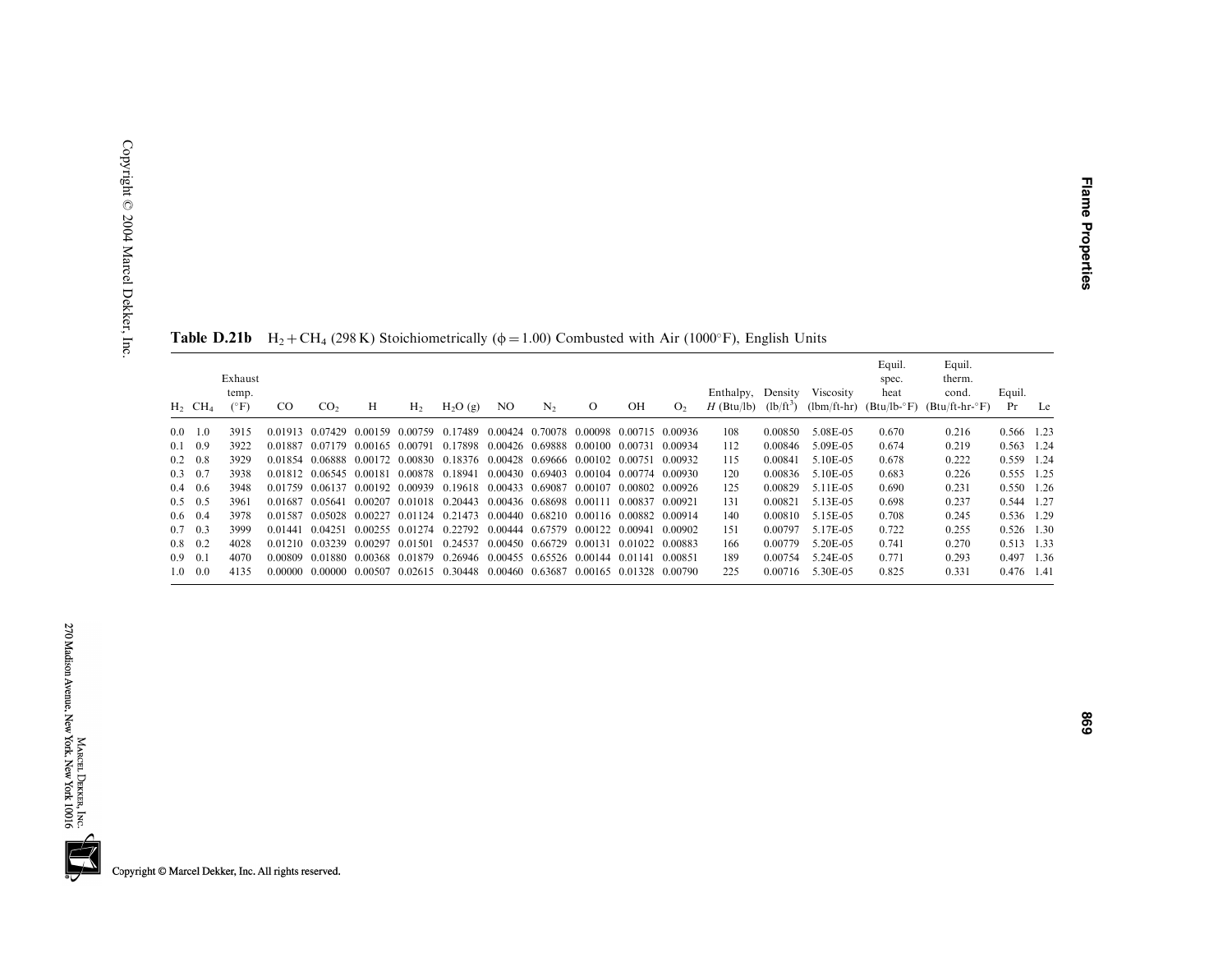|                  | $H_2$ CH <sub>4</sub> | Exhaust<br>temp.<br>(K) | CO.     | CO <sub>2</sub> | Н                       | H <sub>2</sub>  | $H_2O(g)$ | NO      | N <sub>2</sub>  | $\Omega$                                | OH              | O <sub>2</sub> | Enthalpy, Density<br>$H$ (kJ/kg)         | $(kg/m^3)$ | Viscosity<br>$(kg/m-sec)$ | Equil.<br>spec.<br>heat<br>$(kJ/kg-K)$ | Equil.<br>therm.<br>cond.<br>$(W/m-K)$ | Equil.<br>Pr | Le    |
|------------------|-----------------------|-------------------------|---------|-----------------|-------------------------|-----------------|-----------|---------|-----------------|-----------------------------------------|-----------------|----------------|------------------------------------------|------------|---------------------------|----------------------------------------|----------------------------------------|--------------|-------|
|                  | $0.0 \quad 1.0$       | 2531                    | 0.02572 | 0.06705         | 0.00291                 | 0.01041         | 0.16849   |         | 0.00579 0.69505 |                                         |                 |                | $0.00186$ $0.01034$ $0.01238$ $5.51E+02$ | 0.130      | 7.76E-05                  | 3.18                                   | 0.465                                  | 0.531        | 1.30  |
|                  | $0.1 \quad 0.9$       | 2534                    | 0.02528 | 0.06474         | 0.00301                 | 0.01083         | 0.17242   | 0.00580 | 0.69317         | 0.00188                                 | 0.01054         | 0.01233        | $5.59E + 02$                             | 0.129      | 7.77E-05                  | 3.20                                   | 0.470                                  | 0.528        | 1.31  |
|                  | $0.2 \quad 0.8$       | 2537                    |         | 0.02474 0.06206 |                         | 0.00312 0.01134 | 0.17701   | 0.00581 | 0.69097         | 0.00191                                 |                 |                | $0.01078$ $0.01226$ $5.67E + 02$         | 0.129      | 7.78E-05                  | 3.22                                   | 0.477                                  | 0.524        | 1.31  |
|                  | $0.3 \quad 0.7$       | 2541                    | 0.02408 | 0.05891         | 0.00327                 | 0.01196         | 0.18241   | 0.00582 |                 | 0.68836 0.00194 0.01107                 |                 |                | $0.01218$ $5.78E + 02$                   | 0.128      | 7.79E-05                  | 3.24                                   | 0.486                                  | 0.520        | 1.32  |
|                  | $0.4\quad 0.6$        | 2546                    | 0.02323 |                 | 0.05516 0.00344 0.01273 |                 | 0.18889   | 0.00583 | 0.68522         | 0.00198 0.01141                         |                 |                | $0.01208$ 5.90 E + 02                    | 0.127      | 7.81E-05                  | 3.27                                   | 0.496                                  | 0.515        | 1.33  |
|                  | $0.5 \quad 0.5$       | 2553                    | 0.02213 | 0.05063         | 0.00367                 | 0.01373         | 0.19679   | 0.00585 | 0.68137         | 0.00203                                 | 0.01184         | 0.01195        | $6.06E + 02$                             | 0.126      | 7.82E-05                  | 3.31                                   | 0.509                                  | 0.509        | 1.34  |
|                  | $0.6 \quad 0.4$       | 2561                    | 0.02065 | 0.04503         | 0.00398                 | 0.01507         | 0.20663   |         | 0.00586 0.67653 | 0.00209 0.01237                         |                 | 0.01178        | $6.26E + 02$                             | 0.124      | 7.85E-05                  | 3.36                                   | 0.525                                  | 0.501        | 1.36  |
|                  | $0.7 \quad 0.3$       | 2571                    | 0.01853 | 0.03798         | 0.00441                 | 0.01694         | 0.21920   | 0.00587 | 0.67027         |                                         |                 |                | $0.00217$ $0.01308$ $0.01154$ $6.53E+02$ | 0.122      | 7.88E-05                  | 3.42                                   | 0.547                                  | 0.492        | 1.38  |
|                  | $0.8 \quad 0.2$       | 2585                    | 0.01533 | 0.02885         | 0.00504                 | 0.01973         | 0.23581   |         |                 | 0.00588 0.66185 0.00228 0.01403 0.01119 |                 |                | $6.90E + 02$                             | 0.119      | 7.92E-05                  | 3.52                                   | 0.579                                  | 0.481        | -1.40 |
| 0.9 <sub>z</sub> | 0.1                   | 2605                    | 0.01002 | 0.01668         | 0.00607                 | 0.02429         | 0.25866   | 0.00588 | 0.64990         |                                         | 0.00245 0.01538 | 0.01066        | $7.44E + 02$                             | 0.116      | 7.97E-05                  | 3.66                                   | 0.626                                  | 0.467        | 1.43  |
| 1.0              | 0.0                   | 2636                    | 0.00000 | 0.00000         | 0.00799                 | 0.03281         | 0.29182   | 0.00583 | 0.63163         | 0.00269                                 | 0.01746 0.00977 |                | $8.32E + 02$                             | 0.110      | 8.06E-05                  | 3.93                                   | 0.704                                  | 0.450        | 1.47  |

**Table D.22a**  $H_2 + CH_4$  (298 K) Stoichiometrically ( $\phi = 1.00$ ) Combusted with Air (1089 K), Metric Units